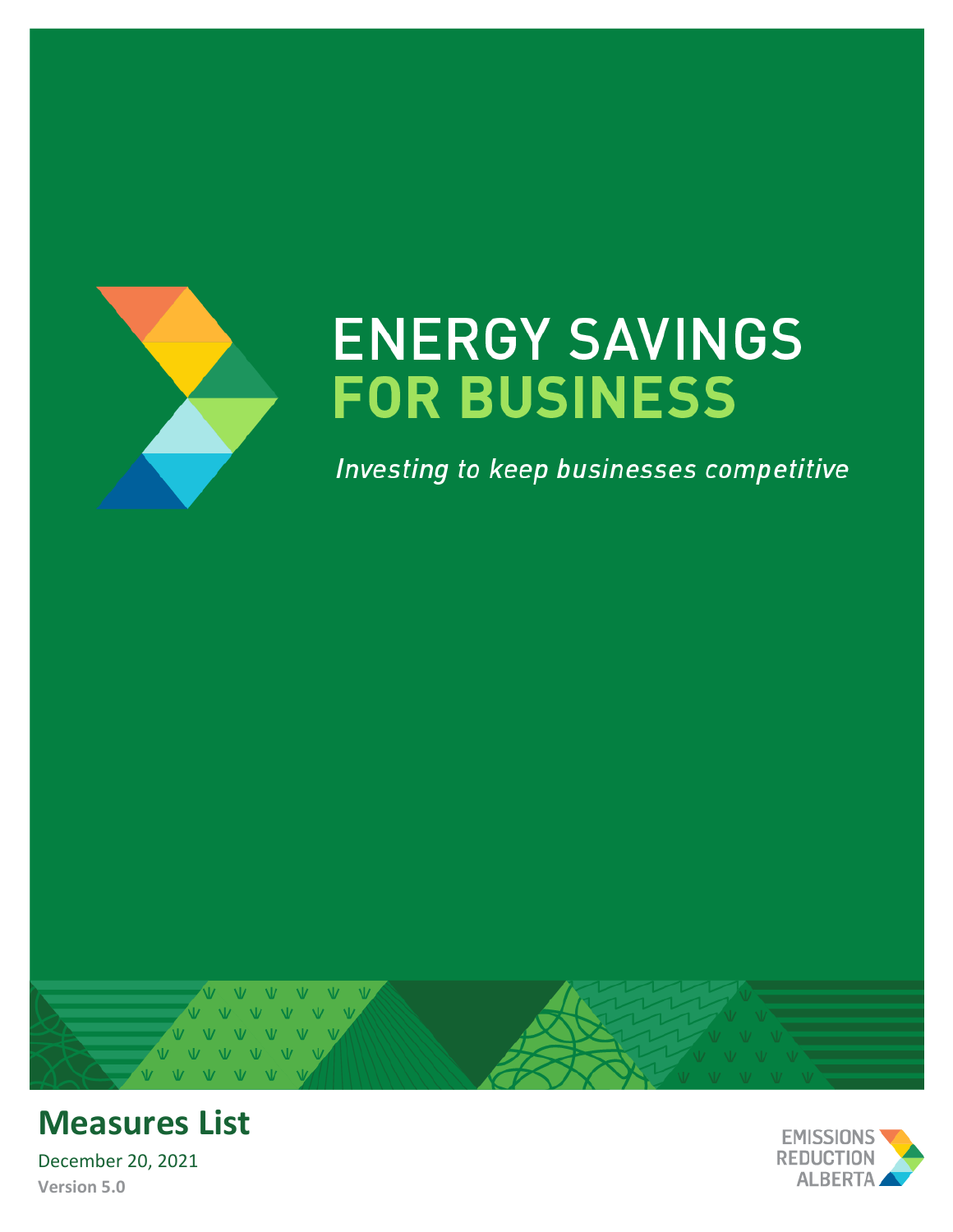# **Table of Contents**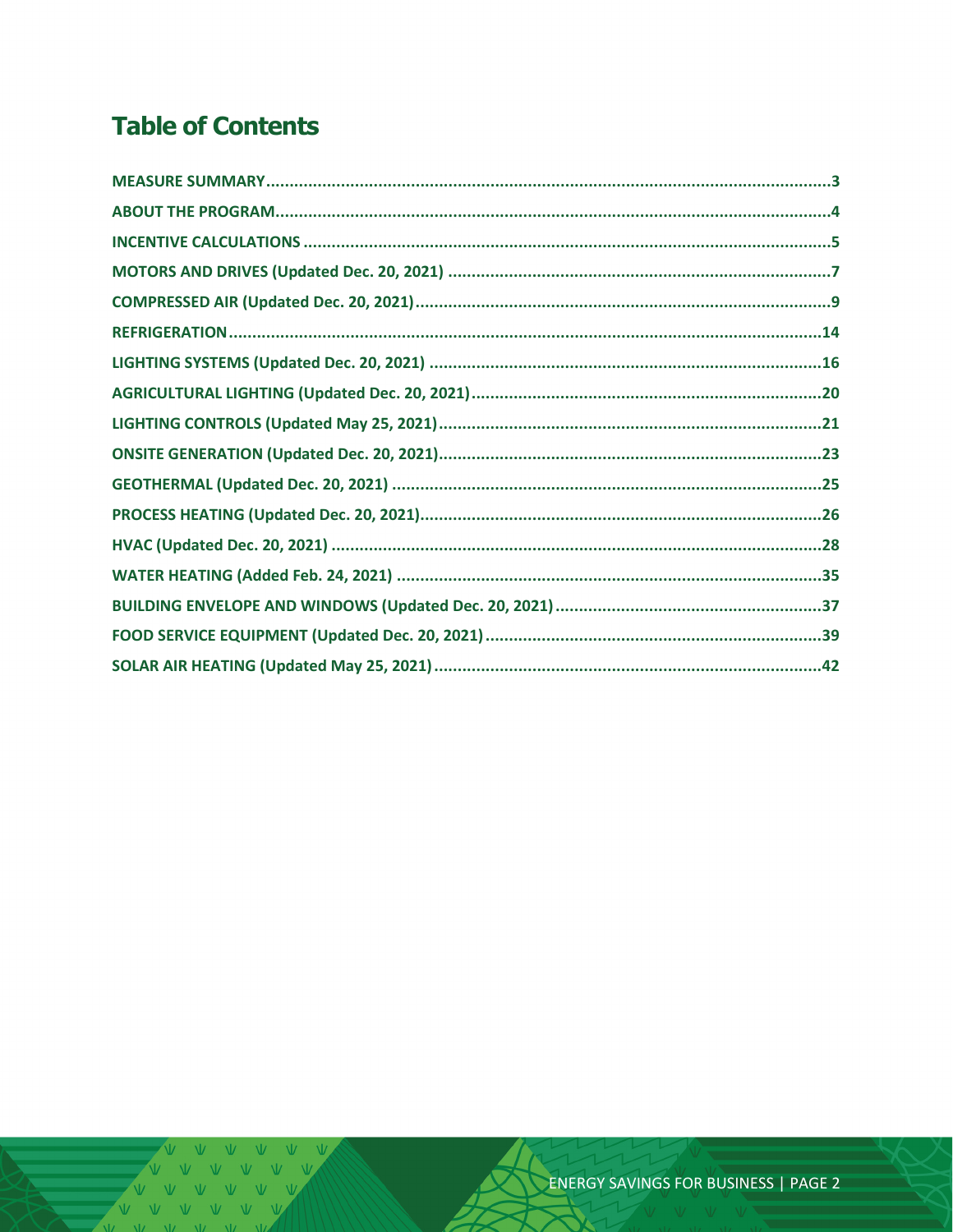#### <span id="page-2-0"></span>**MEASURE SUMMARY**

| <b>Lighting Controls</b>                                  | <b>Motors and Drives</b>                        |
|-----------------------------------------------------------|-------------------------------------------------|
| Daylight Controls                                         | VFD for Fan or Pump Motor                       |
| <b>Occupancy Controls</b>                                 | Premium Efficient Motor - ODP                   |
| <b>Bi-Level Control</b>                                   | Premium Efficient Motor - TEFC                  |
| <b>Onsite Generation</b>                                  | Notched or Synchronous Belt Retrofits           |
| <b>Combined Heat &amp; Power</b>                          | <b>Compressed Air</b>                           |
| Waste Heat Recovery (Organic Rankine Cycle)               | <b>VSD Air Compressor</b>                       |
| <b>Geothermal</b>                                         | Zero Loss Drain                                 |
| <b>Ground Source Heat Pump</b>                            | <b>Nozzles</b>                                  |
| <b>HVAC</b>                                               | Compressed Air Storage                          |
| <b>Boilers</b>                                            | Cycling or Thermal Mass Refrigerated Dryer      |
| <b>Condensing Unit Heaters</b>                            | <b>Desiccant Dryer Dewpoint Demand Controls</b> |
| <b>Boiler and Heater Controls</b>                         | Low Pressure Drop Filter                        |
| <b>High Efficiency Furnaces</b>                           | Refrigeration                                   |
| Chillers                                                  | <b>Anti-Sweat Heater Controls</b>               |
| Roof-Top Units and Roof-Top Unit Controls                 | <b>Automatic Door Closer</b>                    |
| Condensing Make-Up Air Unit                               | <b>Evaporator Fan Control</b>                   |
| <b>Heat and Energy Recovery Ventilators</b>               | <b>Night Covers</b>                             |
| <b>Strip Curtain</b><br><b>Demand Control Ventilation</b> |                                                 |
| <b>Destratification Fans</b>                              | <b>Lighting Systems</b>                         |
| <b>HVAC Pipe Insulation</b>                               | Downlight Fixtures and Retrofit Kits            |
| Packaged Terminal Heat Pumps                              | <b>LED Exit Signs</b>                           |
| <b>Process Heating</b>                                    | <b>Troffer Fixtures and Kits</b>                |
| <b>Steam Traps</b>                                        | Refrigerated Case Lighting LED                  |
| Economizers                                               | <b>Exterior LED Fixtures</b>                    |
| Steam Fittings and Pipe Insulation                        | <b>Accent or Track Lighting</b>                 |
| <b>Direct Contact Water Heater</b>                        | Linear LED Fixture Replacement or Retrofit      |
| <b>Water Heating</b>                                      | <b>Bay LED Fixture</b>                          |
| Condensing Storage Tank Water Heater                      | <b>Building Envelope and Windows</b>            |
| <b>Condensing Tankless Water Heater</b>                   | Air Curtains and Door Dock Seals                |
| Water Heater Jacket                                       | Ceiling and Wall Insulation                     |
| <b>Food Service</b>                                       | <b>High Efficiency Windows</b>                  |
| Ovens                                                     | <b>Agricultural Lighting</b>                    |
| Fryers                                                    | <b>Greenhouse Top Lighting</b>                  |
| Griddles                                                  | <b>Solar Air Heating</b>                        |
| <b>Steam Cookers</b>                                      | Solar Pre-Heating of Intake Air                 |
| Dishwashers                                               |                                                 |
| Demand Control Kitchen Ventilation                        |                                                 |

 $V$   $V$   $V$ VVV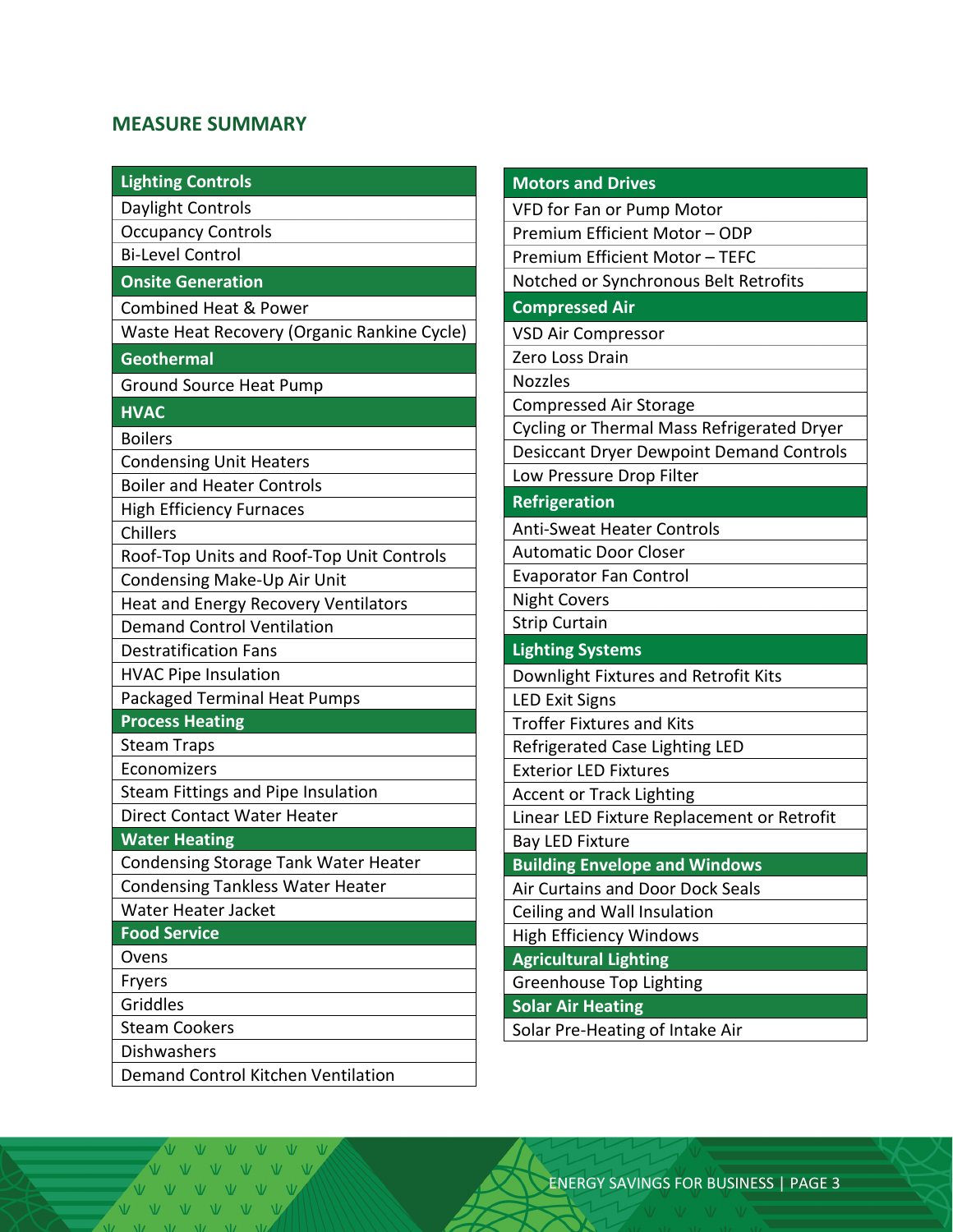#### <span id="page-3-0"></span>**ABOUT THE PROGRAM**

Emissions Reduction Alberta's (ERA) Energy Savings for Business (ESB) Program is a funding opportunity support small- and medium-scale industrial and commercial businesses with a budget of up to \$55 million to support cost-saving and emissions reducing projects. The Program will help Alberta businesses reduce emissions, decrease operating costs, grow their operations and become more competitive, while creating skilled jobs and boosting economic recovery.

A wide range of incentives are available to help Alberta businesses reduce the initial cost of installing high efficiency equipment and emissions reduction technologies. This document represents the detailed list of emission reducing technologies, or "Measures", that qualify for participant incentives. Incentives are available for equipment upgrades and installations that include:

- Motors & Drives
- Compressed Air
- **Refrigeration**
- Lighting Systems
- · Lighting Controls
- · Onsite Generation
- · Geothermal
- · HVAC
- · Process Heating
- **Water Heating**
- · Building Envelope and Windows
- Food Service Equipment
- Solar Air Heating
- Agricultural Lighting

Incentives for the Eligible Measures listed in this document are based on size, quantity, capacity, or a metric of energy savings. Eligible Measures are subject to specifications provided for each Measure within this document.

To register for the program as an applicant or contractor, please visit the ESB Program webpage. After you are successfully registered, you can begin applying for incentives. The ESB Application Process page on the website has more details.

For a detailed description of eligibility rules for applying for incentives under the Program, applicants are encouraged to read the Participant Terms and Conditions.

#### <span id="page-3-1"></span>**Note regarding size limits in measure categories**

Some measures in this document have size limits (e.g., 500 hp for VFDs). If you are considering installing a measure that exceeds this limit, please reach out to our contact centre [\(support@esbprogram.ca\)](mailto:support@esbprogram.ca) and we will review your request on a case-by-case basis. Please note that while we may consider exceptions to the size limits, any caps on the maximum incentive amount will still apply.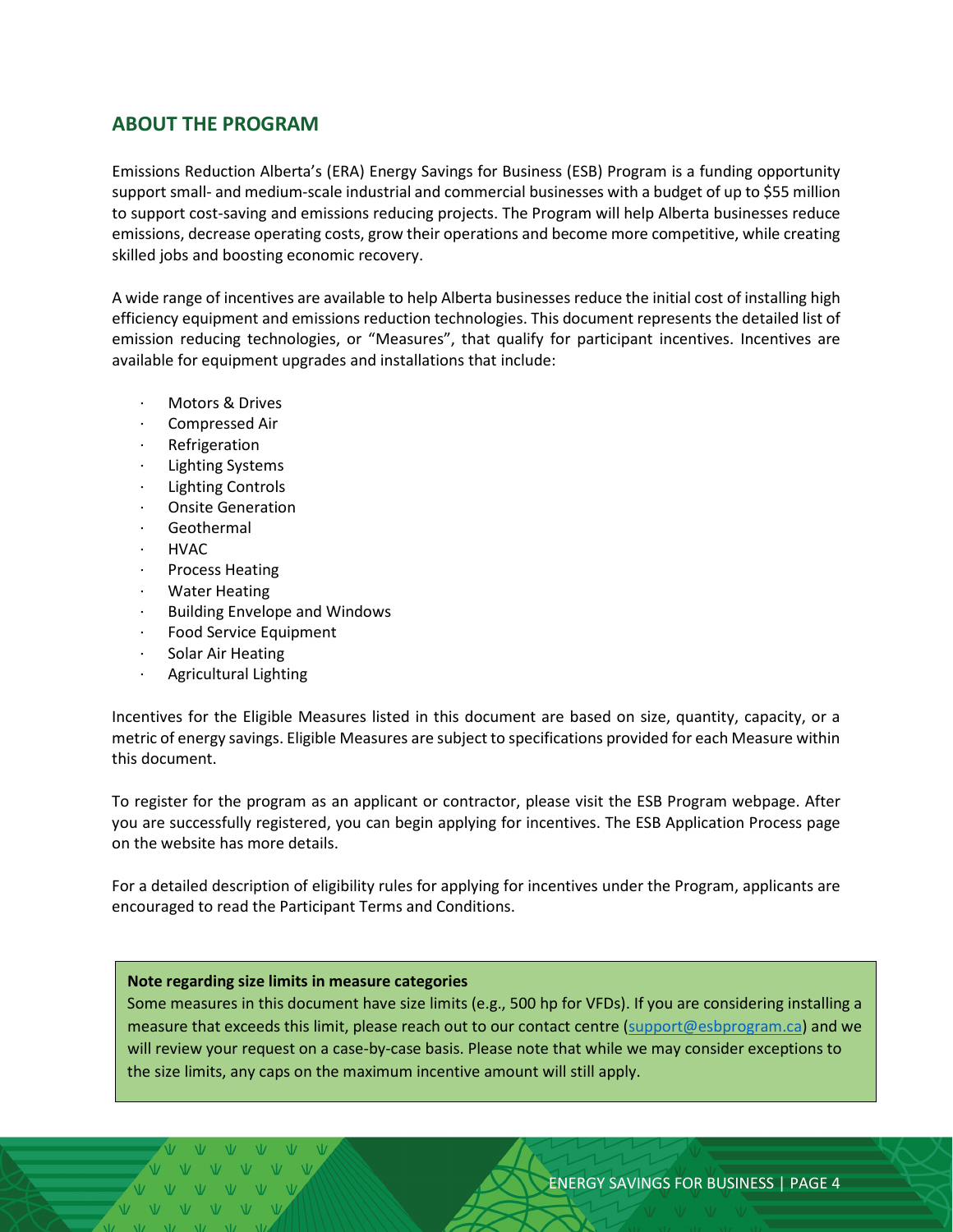

#### <span id="page-4-0"></span>**INCENTIVE CALCULATIONS**

The ESB Program provides incentives calculated as the lesser of:

- The sum of the Incentive Value in the measure list multiplied by the number of units installed and
- The sum of the eligible expenses for each measure multiplied by the number of measures multiplied by the corresponding Maximum % of Eligible Expense in the measure list.

Using a Variable Frequency Drive (VFD) as an example below, the blue rectangles show the Incentive Value and Maximum % of Eligible Expense columns. The red rectangles show the Incentive Value and Maximum % of Eligible Expense for a VFD (\$125 per hp and 50%, respectively). Note: in the project application, Eligible Expenses are referred to as Project Costs.

| <b>Measure Code</b>                                       | <b>Measure and Minimum Eligibility</b>                                                                                                                                                                                                                                               | <b>Incentive Value</b> | <b>Maximum</b><br>% of Eligible<br><b>Expense</b> |
|-----------------------------------------------------------|--------------------------------------------------------------------------------------------------------------------------------------------------------------------------------------------------------------------------------------------------------------------------------------|------------------------|---------------------------------------------------|
| <b>Variable Frequency Drive (VFD)</b><br>٠<br>٠<br>٠<br>٠ | Motor size on which VFD is installed is between 1 to 500 hp.<br>Specification sheet to be provided.<br>Eligible for new construction buildings.<br>If you have a project that exceeds the maximum size for this measure category, please<br>contact us. Click here for more details. |                        |                                                   |
|                                                           |                                                                                                                                                                                                                                                                                      |                        | Incentive value per hp                            |
| ESB-MDZVFD-0001<br>to 0006                                | <b>VFD</b><br>Incentive is capped at \$12,500<br>٠                                                                                                                                                                                                                                   | \$125                  | 50%                                               |

The table below provides an example of an incentive calculation for a VFD. If you are installing a VFD on a 20 hp motor, Scenario A results in an incentive amount of \$2,500 as the product of the Incentive Value multiplied by the number of hp is the lesser amount. In Scenario B the incentive amount is \$2,250 as the Maximum % of Eligible Expense is the lesser amount.

|            | <b>Incentive Value</b>                    | <b>Eligible Expenses</b> | <b>Maximum</b><br><b>Incentive</b> | Maximum % of<br><b>Eligible</b><br><b>Expense</b><br><b>Impacts</b><br>Incentive? | <b>Incentive</b> |
|------------|-------------------------------------------|--------------------------|------------------------------------|-----------------------------------------------------------------------------------|------------------|
| Scenario A | \$125/hp<br>$\ast$<br>20<br>$HP = $2,500$ | \$6,000                  | \$3,000                            | No                                                                                | \$2,500          |
|            |                                           |                          | $(50\% \text{ of } $6,000)$        | (53,000 ><br>\$2,500                                                              |                  |
| Scenario B | \$125/hp<br>$\ast$<br>20<br>$HP = $2,500$ | \$4,500                  | \$2,250                            | <b>Yes</b>                                                                        | \$2,250          |
|            |                                           |                          | $(50\% \text{ of } $4,500)$        | (52,250<<br>$$2,500$ )                                                            |                  |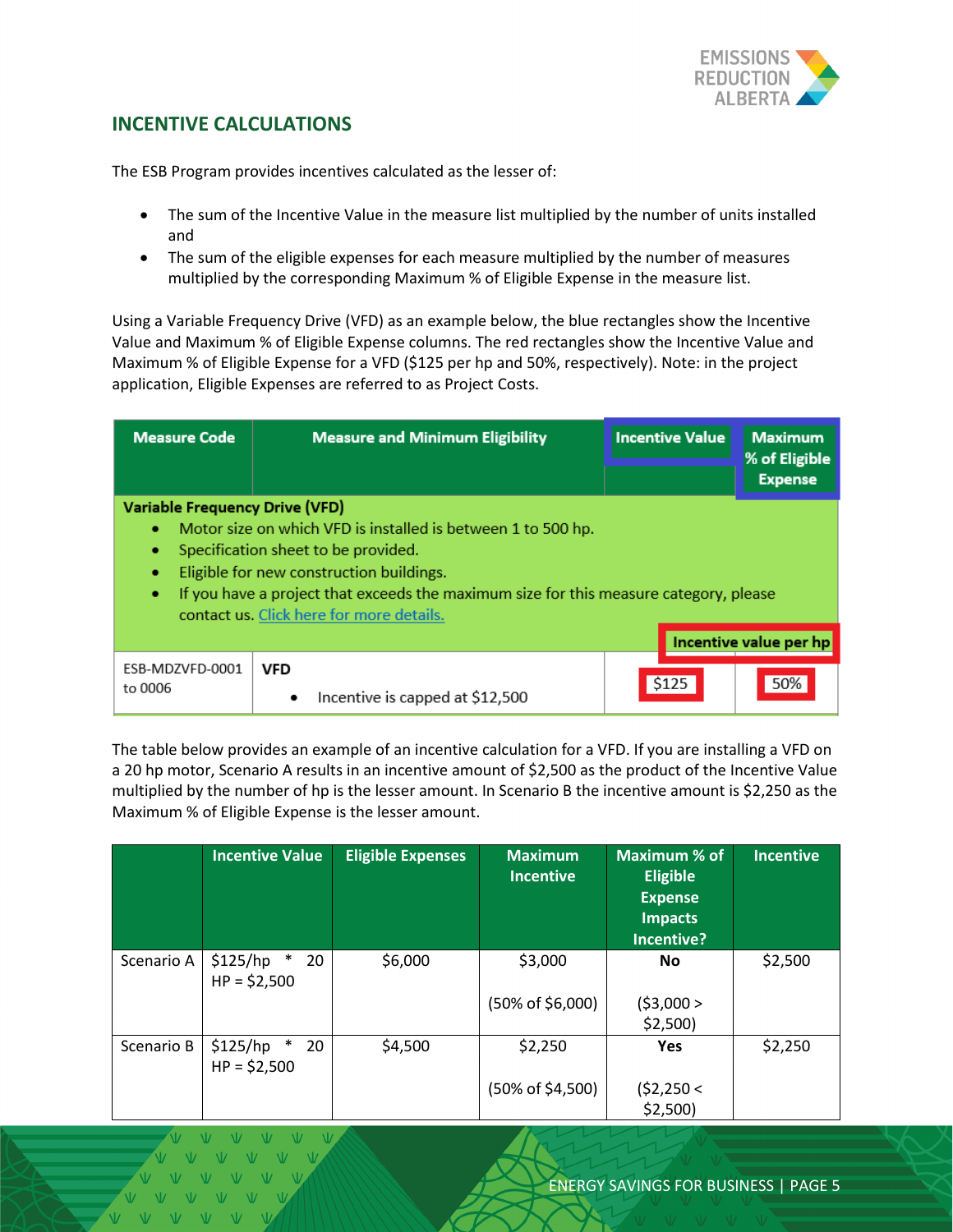

During the application process, you will be asked to break down Project Costs into three different categories:

- 1. Equipment and Materials
- 2. Labour
- 3. Design and Other.

For details on the eligible expenses that align with these costs, please refer to the Participant Terms and Conditions.

 $\overline{M}$   $\overline{M}$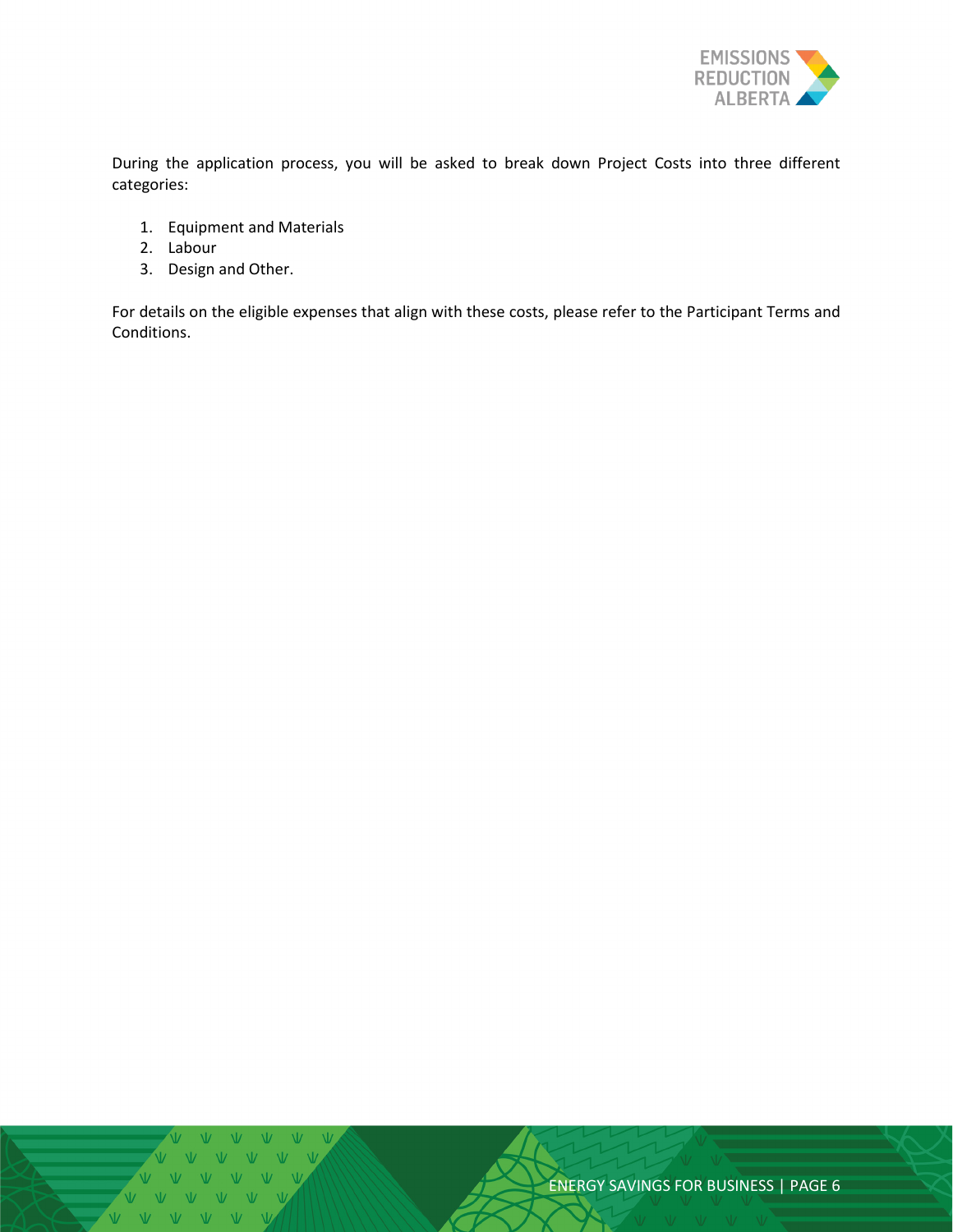

# <span id="page-6-0"></span>**MOTORS AND DRIVES (Updated Dec. 20, 2021)**

| <b>Measure Code</b>                                                       | <b>Measure and Minimum Eligibility</b>                                                                                                                                                                                                                                                                                                                         | <b>Incentive Value</b> | <b>Maximum</b><br>% of Eligible<br><b>Expense</b> |
|---------------------------------------------------------------------------|----------------------------------------------------------------------------------------------------------------------------------------------------------------------------------------------------------------------------------------------------------------------------------------------------------------------------------------------------------------|------------------------|---------------------------------------------------|
| <b>Variable Frequency Drive (VFD)</b><br>$\bullet$<br>۰<br>۰<br>$\bullet$ | Motor size on which VFD is installed is between 1 to 500 hp.<br>Specification sheet to be provided.<br>Eligible for new construction buildings.<br>If you have a project that exceeds the maximum size for this measure category, please<br>contact us. Click here for more details.                                                                           |                        |                                                   |
| ESB-MDZVFD-0001<br>to 0006                                                | <b>VFD</b><br>Incentive is capped at \$12,500<br>$\bullet$                                                                                                                                                                                                                                                                                                     | \$125                  | Incentive value per hp<br>50%                     |
| $\bullet$<br>$\bullet$<br>$\bullet$<br>$\bullet$                          | Premium Efficient Motor - Open Drip Proof (ODP)/Totally Enclosed Fan Cooled (TEFC)<br>Meet minimum NEMA premium efficiency guidelines.<br>Specification sheet to be provided.<br>Eligible for new construction buildings.<br>If you have a project that exceeds the maximum size for this measure category, please<br>contact us. Click here for more details. |                        | Incentive value per motor                         |
| ESB-MDZODP-<br>0001 / ESB-<br>MDZTEF-0001                                 | Premium efficient motor - ODP/TEFC - 1 hp                                                                                                                                                                                                                                                                                                                      | \$15                   | 50%                                               |
| ESB-MDZODP-<br>0002/ESB-<br>MDZTEF-0002                                   | Premium efficient motor - ODP/TEFC - 1.5 hp                                                                                                                                                                                                                                                                                                                    | \$20                   | 50%                                               |
| ESB-MDZODP-<br>0003/ESB-<br>MDZTEF-0003                                   | Premium efficient motor - ODP/TEFC - 2 hp                                                                                                                                                                                                                                                                                                                      | \$30                   | 50%                                               |
| ESB-MDZODP-<br>0004/ESB-<br>MDZTEF-0004                                   | Premium efficient motor - ODP/TEFC - 3 hp                                                                                                                                                                                                                                                                                                                      | \$43                   | 50%                                               |
| ESB-MDZODP-<br>0005/ESB-<br>MDZTEF-0005                                   | Premium efficient motor - ODP/TEFC - 5 hp                                                                                                                                                                                                                                                                                                                      | \$44                   | 50%                                               |
| ESB-MDZODP-<br>0006/ESB-<br>MDZTEF-0006                                   | Premium efficient motor - ODP/TEFC - 7.5 hp                                                                                                                                                                                                                                                                                                                    | \$70                   | 50%                                               |
| ESB-MDZODP-<br>0007/ESB-<br>MDZTEF-0007                                   | Premium efficient motor - ODP/TEFC - 10 hp                                                                                                                                                                                                                                                                                                                     | \$80                   | 50%                                               |

[Return to](#page-0-0) top

V V  $N$  $V = V$   $V = V$ VVVVVV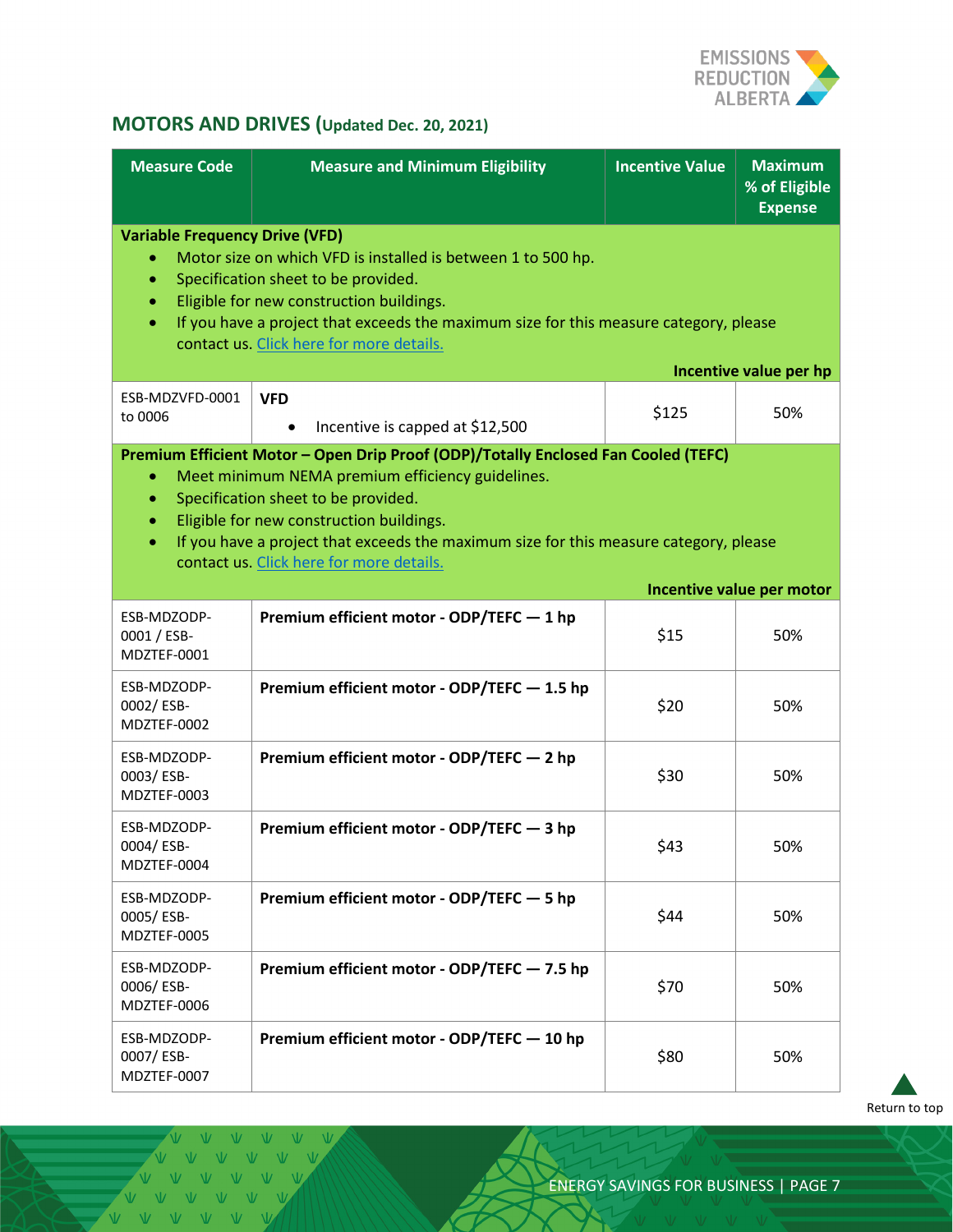

| <b>Measure Code</b>                     | <b>Measure and Minimum Eligibility</b>      | <b>Incentive Value</b> | <b>Maximum</b><br>% of Eligible<br><b>Expense</b> |
|-----------------------------------------|---------------------------------------------|------------------------|---------------------------------------------------|
| ESB-MDZODP-<br>0008/ESB-<br>MDZTEF-0008 | Premium efficient motor - ODP/TEFC - 15 hp  | \$105                  | 50%                                               |
| ESB-MDZODP-<br>0009/ESB-<br>MDZTEF-009  | Premium efficient motor - ODP/TEFC - 20 hp  | \$129                  | 50%                                               |
| ESB-MDZODP-<br>0010/ESB-<br>MDZTEF-0010 | Premium efficient motor - ODP/TEFC - 25 hp  | \$157                  | 50%                                               |
| ESB-MDZODP-<br>0011/ESB-<br>MDZTEF-0011 | Premium efficient motor - ODP/TEFC - 30 hp  | \$176                  | 50%                                               |
| ESB-MDZODP-<br>0012/ESB-<br>MDZTEF-0012 | Premium efficient motor - ODP/TEFC - 40 hp  | \$227                  | 50%                                               |
| ESB-MDZODP-<br>0013/ESB-<br>MDZTEF-0013 | Premium efficient motor - ODP/TEFC - 50 hp  | \$256                  | 50%                                               |
| ESB-MDZODP-<br>0014/ESB-<br>MDZTEF-0014 | Premium efficient motor - ODP/TEFC - 60 hp  | \$343                  | 50%                                               |
| ESB-MDZODP-<br>0015/ESB-<br>MDZTEF-0015 | Premium efficient motor - ODP/TEFC - 75 hp  | \$405                  | 50%                                               |
| ESB-MDZODP-<br>0016/ESB-<br>MDZTEF-0016 | Premium efficient motor - ODP/TEFC - 100 hp | \$476                  | 50%                                               |
| ESB-MDZODP-<br>0017/ESB-<br>MDZTEF-0017 | Premium efficient motor - ODP/TEFC - 125 hp | \$615                  | 50%                                               |
| ESB-MDZODP-<br>0018/ESB-<br>MDZTEF-0018 | Premium efficient motor - ODP/TEFC - 150 hp | \$642                  | 50%                                               |
| ESB-MDZODP-<br>0019/ESB-<br>MDZTEF-0019 | Premium efficient motor - ODP/TEFC - 200 hp | \$794                  | 50%                                               |
| ESB-MDZODP-<br>0020/ESB-<br>MDZTEF-0020 | Premium efficient motor - ODP/TEFC - 250 hp | \$1,068                | 50%                                               |

[Return to](#page-0-0) top

V V V V V V VVVVVVV VVVVVV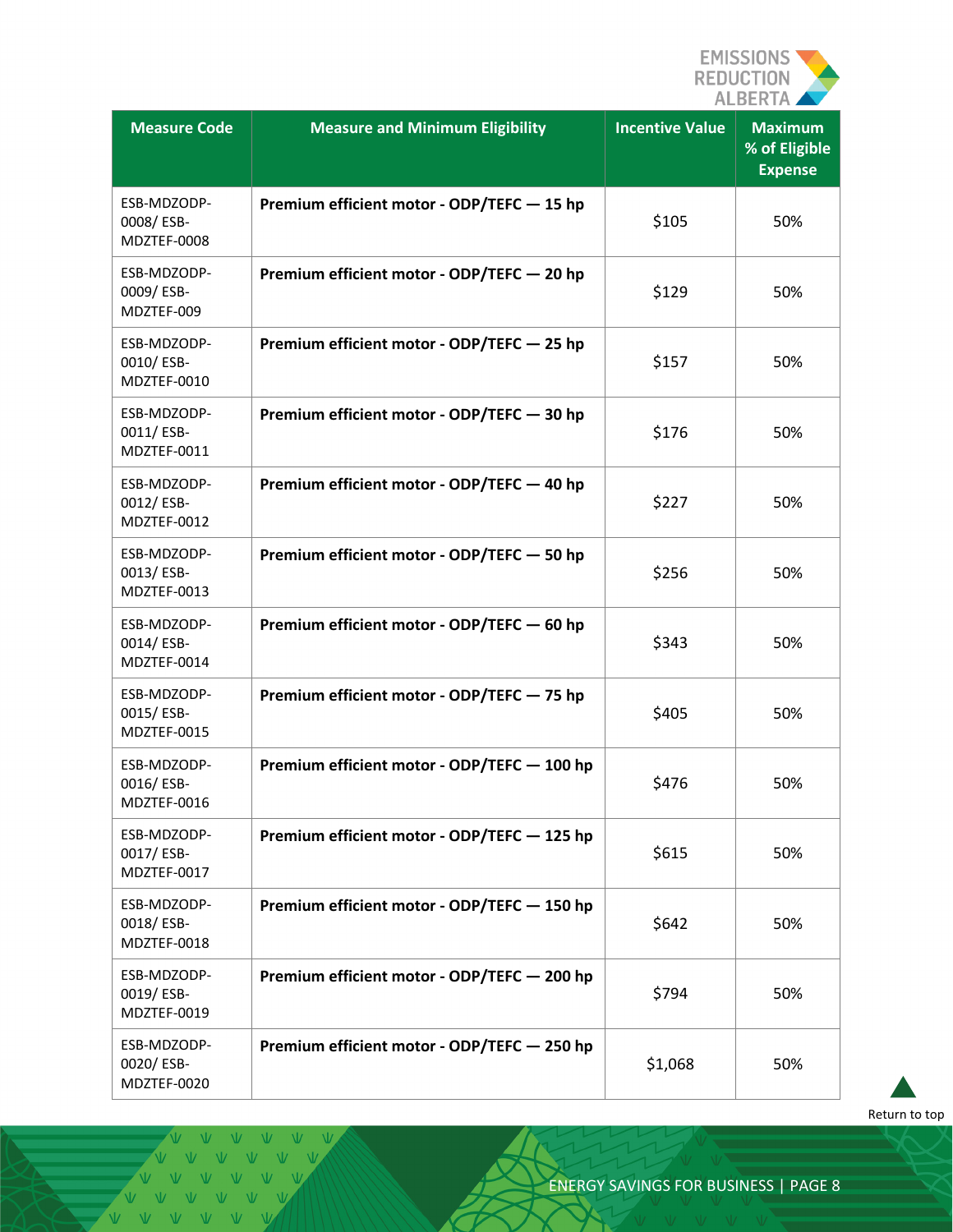

<span id="page-8-0"></span>

| <b>Measure Code</b>                                     | <b>Measure and Minimum Eligibility</b>                                                                                  | <b>Incentive Value</b> | <b>Maximum</b><br>% of Eligible<br><b>Expense</b> |
|---------------------------------------------------------|-------------------------------------------------------------------------------------------------------------------------|------------------------|---------------------------------------------------|
| ESB-MDZODP-<br>0021/ESB-<br>MDZTEF-0021                 | Premium efficient motor - ODP/TEFC - 300 hp                                                                             | \$1,271                | 50%                                               |
| ESB-MDZODP-<br>0022/ESB-<br>MDZTEF-0022                 | Premium efficient motor - ODP/TEFC - 350 hp                                                                             | \$1,475                | 50%                                               |
| ESB-MDZODP-<br>0023/ESB-<br>MDZTEF-0023                 | Premium efficient motor - ODP/TEFC - 400 hp                                                                             | \$1,679                | 50%                                               |
| ESB-MDZODP-<br>0024/ESB-<br>MDZTEF-0024                 | Premium efficient motor - ODP/TEFC - 450 hp                                                                             | \$1,883                | 50%                                               |
| ESB-MDZODP-<br>0025/ESB-<br>MDZTEF-0025                 | Premium efficient motor - ODP/TEFC - 500 hp                                                                             | \$2,087                | 50%                                               |
| <b>Notched Belt Retrofits</b><br>$\bullet$<br>$\bullet$ | Must replace a smooth V-belt.<br>Not eligible for replacement of a notched belt.<br>Specification sheet to be provided. |                        | Incentive value per belt                          |
| ESB-MDZNSB-0001                                         | <b>Notched belt retrofits</b>                                                                                           |                        |                                                   |
|                                                         | Length of belt less than 6 feet                                                                                         | \$20                   | 50%                                               |
| ESB-MDZNSB-0002                                         | <b>Notched belt retrofits</b>                                                                                           | \$40                   | 50%                                               |
|                                                         | Length of belt 6 feet or more                                                                                           |                        |                                                   |

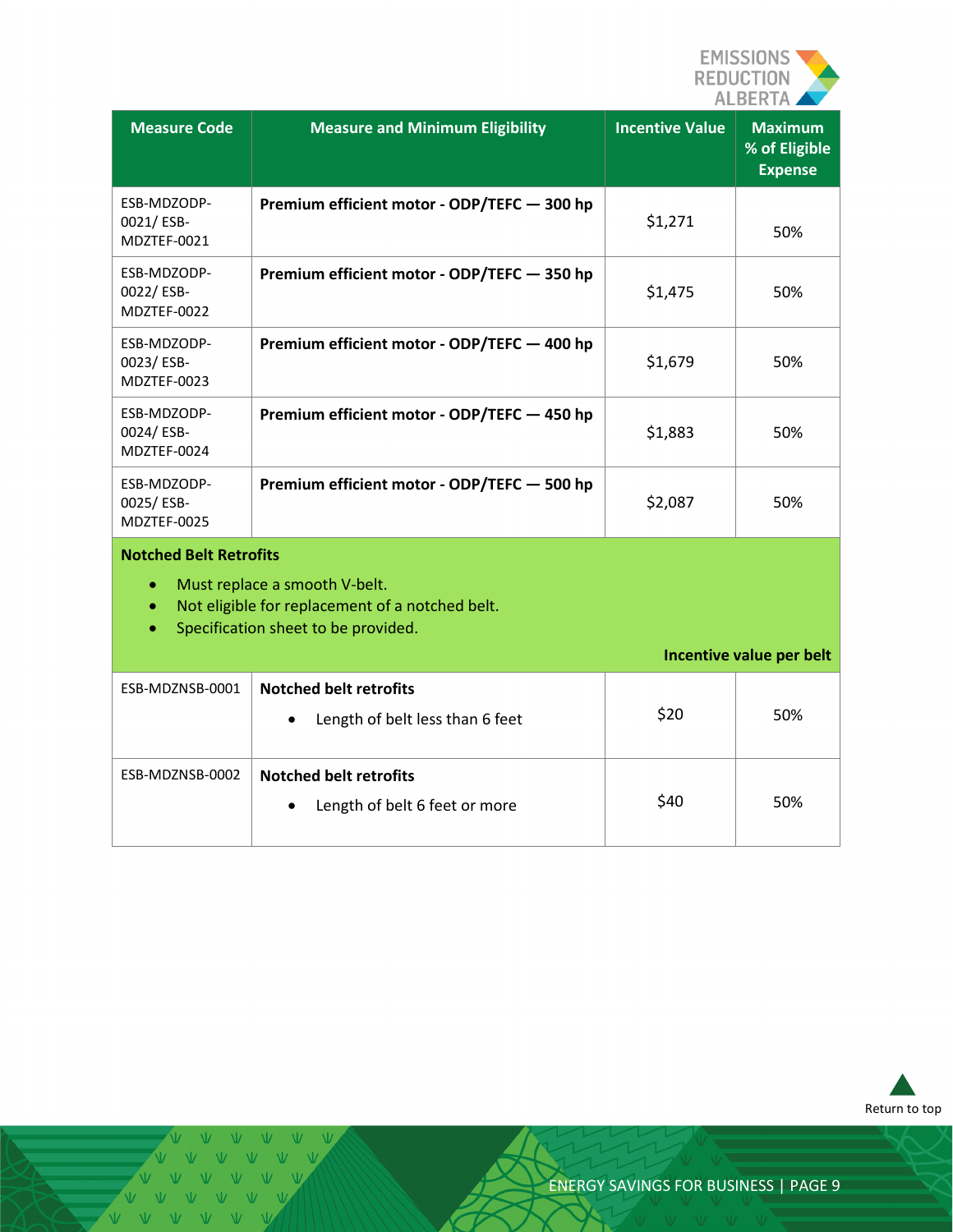

# **COMPRESSED AIR (Updated Dec. 20, 2021)**

| <b>Measure Code</b>                                                                                                                                                                                                                                                                            | <b>Measure and Minimum Eligibility</b>      | <b>Incentive</b><br><b>Value</b> | <b>Maximum %</b><br>of Eligible<br><b>Expense</b> |
|------------------------------------------------------------------------------------------------------------------------------------------------------------------------------------------------------------------------------------------------------------------------------------------------|---------------------------------------------|----------------------------------|---------------------------------------------------|
| <b>VFD-Integrated Compressor</b><br>To replace a fixed speed compressor of the same hp (unless it is a new construction building).<br>Compressor should not be a back-up.<br>Specification sheet to be provided.<br>Eligible for new construction buildings.<br>Incentive value per compressor |                                             |                                  |                                                   |
| ESB-CAZVSD-<br>0001                                                                                                                                                                                                                                                                            | <b>VFD-Integrated Compressor - 10 hp</b>    | \$1,500                          | 50%                                               |
| ESB-CAZVSD-<br>0002                                                                                                                                                                                                                                                                            | <b>VFD-Integrated Compressor - 15 hp</b>    | \$2,250                          | 50%                                               |
| ESB-CAZVSD-<br>0003                                                                                                                                                                                                                                                                            | VFD-Integrated Compressor - 20 hp           | \$3,000                          | 50%                                               |
| ESB-CAZVSD-<br>0004                                                                                                                                                                                                                                                                            | <b>VFD-Integrated Compressor - 25 hp</b>    | \$3,750                          | 50%                                               |
| ESB-CAZVSD-<br>0005                                                                                                                                                                                                                                                                            | <b>VFD-Integrated Compressor - 30 hp</b>    | \$4,500                          | 50%                                               |
| ESB-CAZVSD-<br>0006                                                                                                                                                                                                                                                                            | <b>VFD-Integrated Compressor - 40 hp</b>    | \$6,000                          | 50%                                               |
| ESB-CAZVSD-<br>0007                                                                                                                                                                                                                                                                            | <b>VFD Integrated Compressor - 50 hp</b>    | \$7,500                          | 50%                                               |
| ESB-CAZVSD-<br>0008                                                                                                                                                                                                                                                                            | VFD Integrated Compressor - 60 hp           | \$9,000                          | 50%                                               |
| ESB-CAZVSD-<br>0009                                                                                                                                                                                                                                                                            | VFD Integrated Compressor - 75 hp           | \$11,250                         | 50%                                               |
| ESB-CAZVSD-<br>0010                                                                                                                                                                                                                                                                            | VFD Integrated Compressor - 100 hp          | \$15,000                         | 50%                                               |
| ESB-CAZVSD-<br>0011                                                                                                                                                                                                                                                                            | VFD Integrated Compressor - 125 hp          | \$18,750                         | 50%                                               |
| ESB-CAZVSD-<br>0012                                                                                                                                                                                                                                                                            | VFD Integrated Compressor - 150 hp          | \$22,500                         | 50%                                               |
| ESB-CAZVSD-<br>0013                                                                                                                                                                                                                                                                            | VFD Integrated Compressor - 200 hp and more | \$30,000                         | 50%                                               |



 $V - W$ VVVVV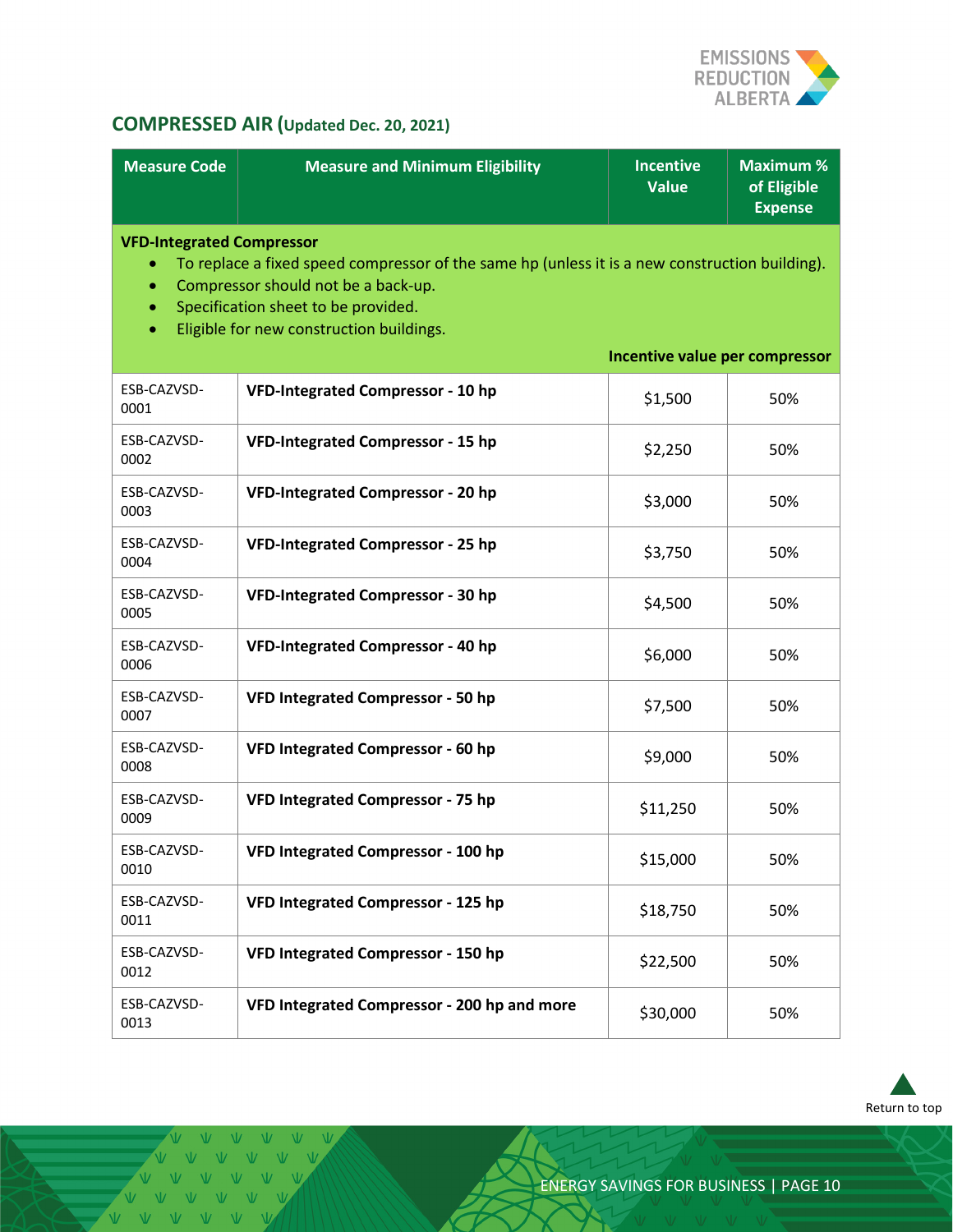

|                                               |                                                                                                                                                                                                                                                                                                                                                     |                                  | ALBERIA A                                         |
|-----------------------------------------------|-----------------------------------------------------------------------------------------------------------------------------------------------------------------------------------------------------------------------------------------------------------------------------------------------------------------------------------------------------|----------------------------------|---------------------------------------------------|
| <b>Measure Code</b>                           | <b>Measure and Minimum Eligibility</b>                                                                                                                                                                                                                                                                                                              | <b>Incentive</b><br><b>Value</b> | <b>Maximum %</b><br>of Eligible<br><b>Expense</b> |
| ۰<br>۰                                        | Zero Loss Drain/No Loss Condensate Drains<br>Must replace a moisture drain under the control of a timer on air receiver tank or on the<br>distribution system (unless it is a new construction building).<br>Not eligible for replacing existing no loss drains.<br>Specification sheet to be provided.<br>Eligible for new construction buildings. |                                  |                                                   |
|                                               |                                                                                                                                                                                                                                                                                                                                                     |                                  | Incentive value per drain                         |
| ESB-CAZZLD-<br>0001                           | <b>Zero Loss Drain</b>                                                                                                                                                                                                                                                                                                                              | \$200                            | 50%                                               |
| <b>Nozzles</b><br>$\bullet$<br>٠<br>$\bullet$ | Must be installed on an open pipe or replace non-commercial nozzle.<br>Specification sheet to be provided.<br>Eligible for new construction buildings.                                                                                                                                                                                              |                                  |                                                   |
|                                               |                                                                                                                                                                                                                                                                                                                                                     |                                  | Incentive value per nozzle                        |
| ESB-CAZNZZ-<br>0001 to 0004                   | <b>Engineered Nozzle</b><br>$1/16$ ", $1/8$ ", $1/4$ ", $3/8$ "                                                                                                                                                                                                                                                                                     | \$25                             | 50%                                               |
| <b>Compressed Air Storage</b><br>۰            | Must result in upgrade of storage capacity.<br>Specification sheet to be provided.                                                                                                                                                                                                                                                                  |                                  | Incentive value per tank                          |
| ESB-CAZCAS-<br>0001                           | Compressed Air Storage - 0 to 269 USG                                                                                                                                                                                                                                                                                                               | \$440                            | 50%                                               |
| ESB-CAZCAS-<br>0002                           | Compressed Air Storage - 270 to 449 USG                                                                                                                                                                                                                                                                                                             | \$880                            | 50%                                               |
| ESB-CAZCAS-<br>0003                           | Compressed Air Storage - 450 to 629 USG                                                                                                                                                                                                                                                                                                             | \$1,460                          | 50%                                               |
| ESB-CAZCAS-<br>0004                           | Compressed Air Storage - 630 to 809 USG                                                                                                                                                                                                                                                                                                             | \$2,050                          | 50%                                               |
| ESB-CAZCAS-<br>0005                           | Compressed Air Storage - 810 to 989 USG                                                                                                                                                                                                                                                                                                             | \$2,630                          | 50%                                               |
| ESB-CAZCAS-<br>0006                           | Compressed Air Storage - 990 to 2249 USG                                                                                                                                                                                                                                                                                                            | \$3,220                          | 50%                                               |
| ESB-CAZCAS-<br>0007                           | Compressed Air Storage - 2250 to 3149 USG                                                                                                                                                                                                                                                                                                           | \$7,310                          | 50%                                               |
| ESB-CAZCAS-<br>0008                           | Compressed Air Storage - 3150 USG or more                                                                                                                                                                                                                                                                                                           | \$10,240                         | 50%                                               |

[Return to top](#page-0-0)

VVVVVVV VVVVVV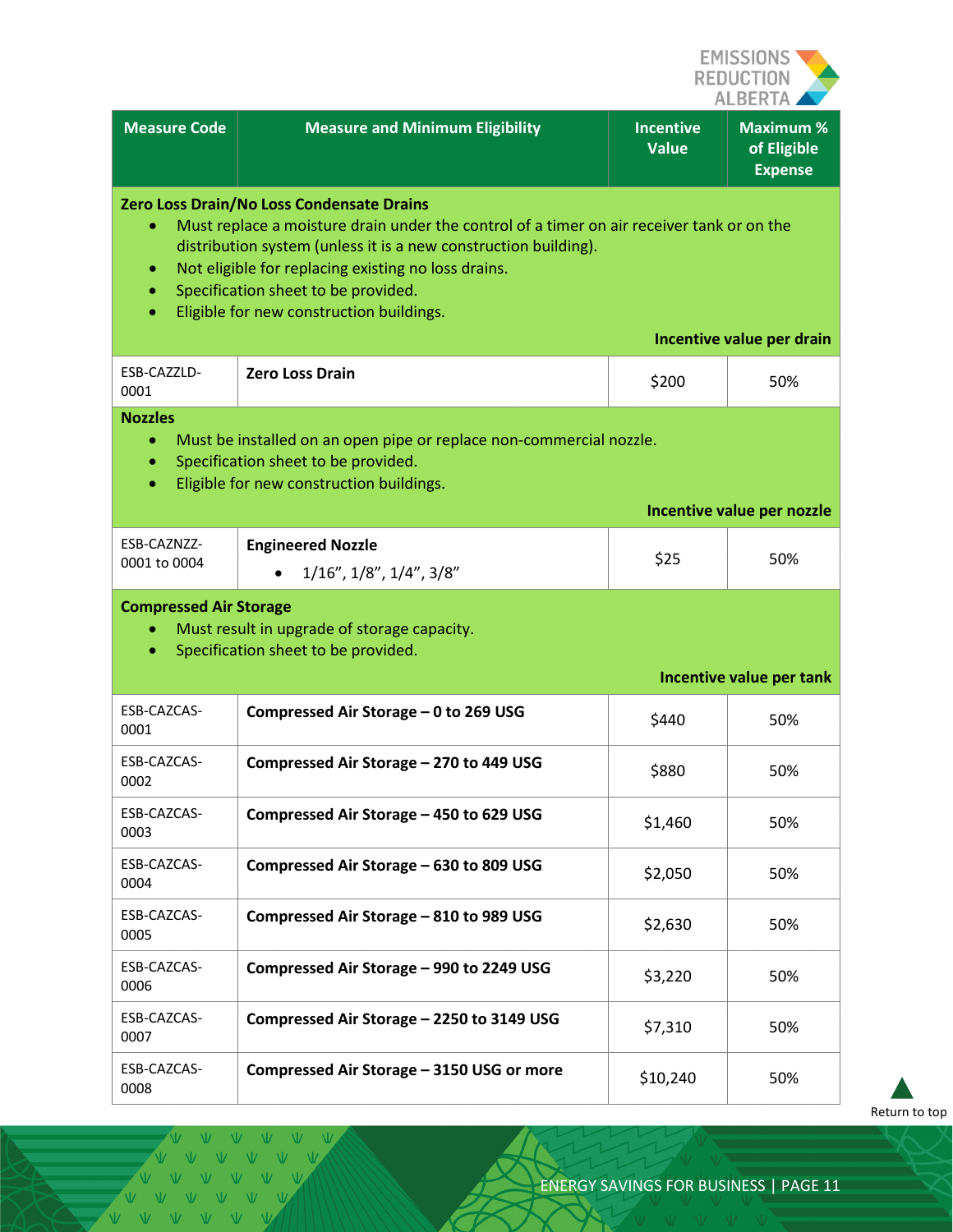

|                                                                                                                                                                                                                                                                                                                                                                                                                                                                                                                 |                                        |                                  | ALDERIA                                          |  |
|-----------------------------------------------------------------------------------------------------------------------------------------------------------------------------------------------------------------------------------------------------------------------------------------------------------------------------------------------------------------------------------------------------------------------------------------------------------------------------------------------------------------|----------------------------------------|----------------------------------|--------------------------------------------------|--|
| <b>Measure Code</b>                                                                                                                                                                                                                                                                                                                                                                                                                                                                                             | <b>Measure and Minimum Eligibility</b> | <b>Incentive</b><br><b>Value</b> | <b>Maximum%</b><br>of Eligible<br><b>Expense</b> |  |
| <b>Cycling or Thermal Mass Refrigerated Dryer</b><br>Installation of a new high efficiency cycling or thermal mass refrigerated dryer to replace a<br>non-cycling refrigerated dryer (unless it is a new construction building).<br>Specification sheet to be provided.<br>$\bullet$<br>Eligible for new construction buildings.<br>If you have a project that exceeds the maximum size for this measure category, please<br>$\bullet$<br>contact us. Click here for more details.<br>Incentive value per dryer |                                        |                                  |                                                  |  |
| ESB-CAZCRD-<br>0001                                                                                                                                                                                                                                                                                                                                                                                                                                                                                             | Dryer - 0 to 200 SCFM                  | \$650                            | 50%                                              |  |
| ESB-CAZCRD-<br>0002                                                                                                                                                                                                                                                                                                                                                                                                                                                                                             | Dryer - 201 to 400 SCFM                | \$1,300                          | 50%                                              |  |
| ESB-CAZCRD-<br>0003                                                                                                                                                                                                                                                                                                                                                                                                                                                                                             | Dryer - 401 to 750 SCFM                | \$2,600                          | 50%                                              |  |
| <b>Desiccant Dryer Dewpoint Demand Controls</b><br>Installation of dewpoint controls to optimize the regeneration of the desiccant towers by<br>$\bullet$<br>monitoring the removal load and adjusting the regeneration cycles to match the removal<br>load.<br>Specification sheet to be provided.<br>$\bullet$<br>Eligible for new construction buildings.<br>If you have a project that exceeds the maximum size for this measure category, please contact us.<br>Click here for more details.               |                                        |                                  |                                                  |  |
|                                                                                                                                                                                                                                                                                                                                                                                                                                                                                                                 |                                        |                                  | Incentive value per dryer                        |  |
| ESB-CAZDDZ-<br>0001                                                                                                                                                                                                                                                                                                                                                                                                                                                                                             | Dryer - 0 to 200 SCFM                  | \$500                            | 50%                                              |  |
| ESB-CAZDDZ-<br>0002                                                                                                                                                                                                                                                                                                                                                                                                                                                                                             | Dryer - 201 to 400 SCFM                | \$1,200                          | 50%                                              |  |
| ESB-CAZDDZ-<br>0003                                                                                                                                                                                                                                                                                                                                                                                                                                                                                             | Dryer - 401 to 750 SCFM                | \$2,750                          | 50%                                              |  |



V V V V V V VVVVVVV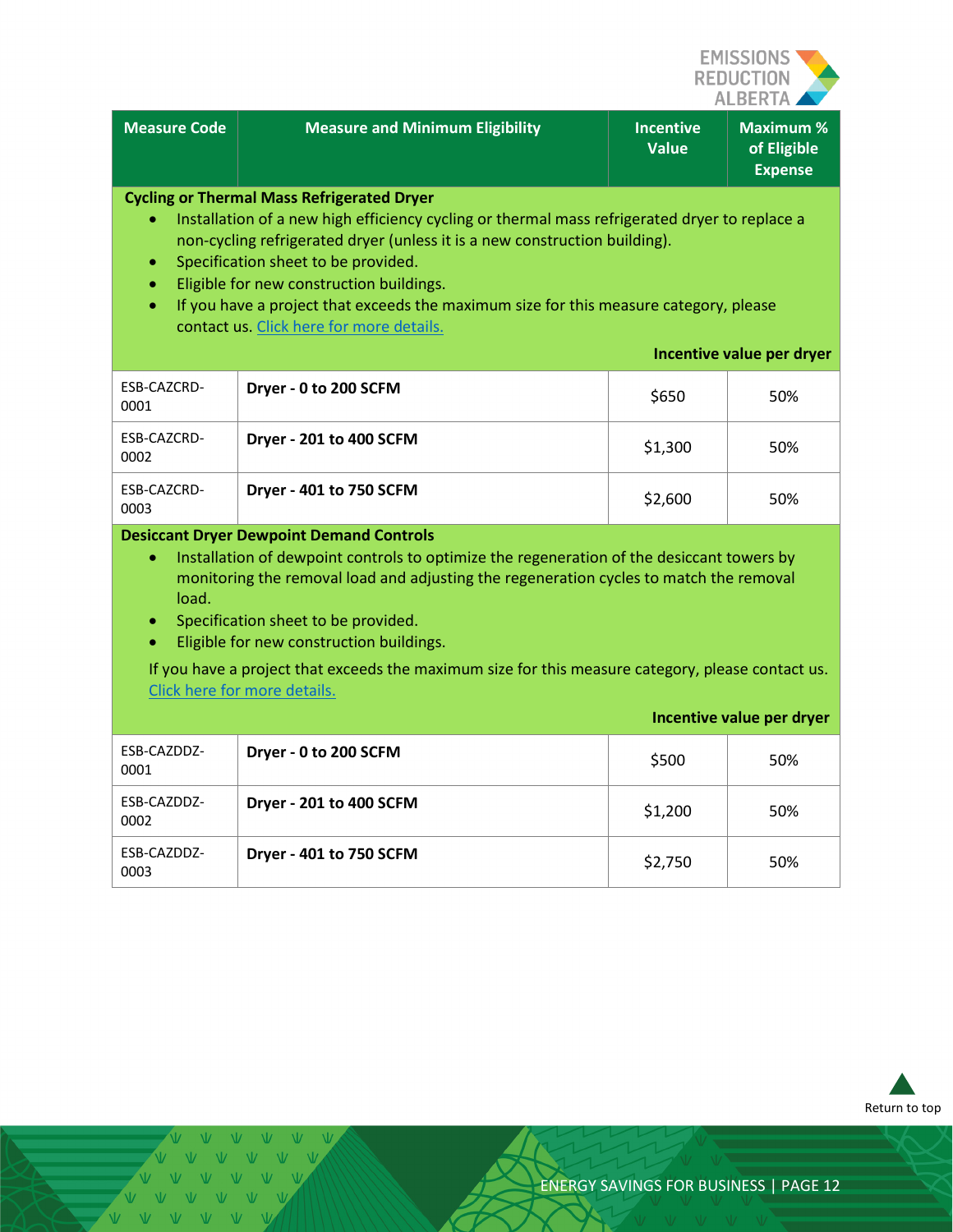

| <b>Measure Code</b>                                                                                                                                                                                                                                                                                                                                                                                                                            | <b>Measure and Minimum Eligibility</b>             | <b>Incentive</b><br><b>Value</b> | <b>Maximum %</b><br>of Eligible<br><b>Expense</b> |
|------------------------------------------------------------------------------------------------------------------------------------------------------------------------------------------------------------------------------------------------------------------------------------------------------------------------------------------------------------------------------------------------------------------------------------------------|----------------------------------------------------|----------------------------------|---------------------------------------------------|
| <b>Low Pressure Drop Filter</b><br>Select filter for appropriate compressor hp.<br>۰<br>To replace a standard coalescing filter (unless it is a new construction building).<br>Pressure drop cannot exceed 1 psid.<br>Eligible for new construction buildings.<br>If you have a project that exceeds the maximum size for this measure category, please<br>$\bullet$<br>contact us. Click here for more details.<br>Incentive value per filter |                                                    |                                  |                                                   |
| ESB-CAZLPD-<br>0001                                                                                                                                                                                                                                                                                                                                                                                                                            | <b>Filter</b><br>For compressor sized 0 to 30 hp   | \$120                            | 50%                                               |
| ESB-CAZLPD-<br>0002                                                                                                                                                                                                                                                                                                                                                                                                                            | <b>Filter</b><br>For compressor sized 31 to 50 hp  | \$240                            | 50%                                               |
| ESB-CAZLPD-<br>0003                                                                                                                                                                                                                                                                                                                                                                                                                            | <b>Filter</b><br>For compressor sized 51 to 70 hp  | \$400                            | 50%                                               |
| ESB-CAZLPD-<br>0004                                                                                                                                                                                                                                                                                                                                                                                                                            | <b>Filter</b><br>For compressor sized 71 to 90 hp  | \$560                            | 50%                                               |
| ESB-CAZLPD-<br>0005                                                                                                                                                                                                                                                                                                                                                                                                                            | <b>Filter</b><br>For compressor sized 91 to 110 hp | \$720                            | 50%                                               |



 $\mathbf{V}$  $V$  $V$   $V$  $\overline{M}$ VVVVVV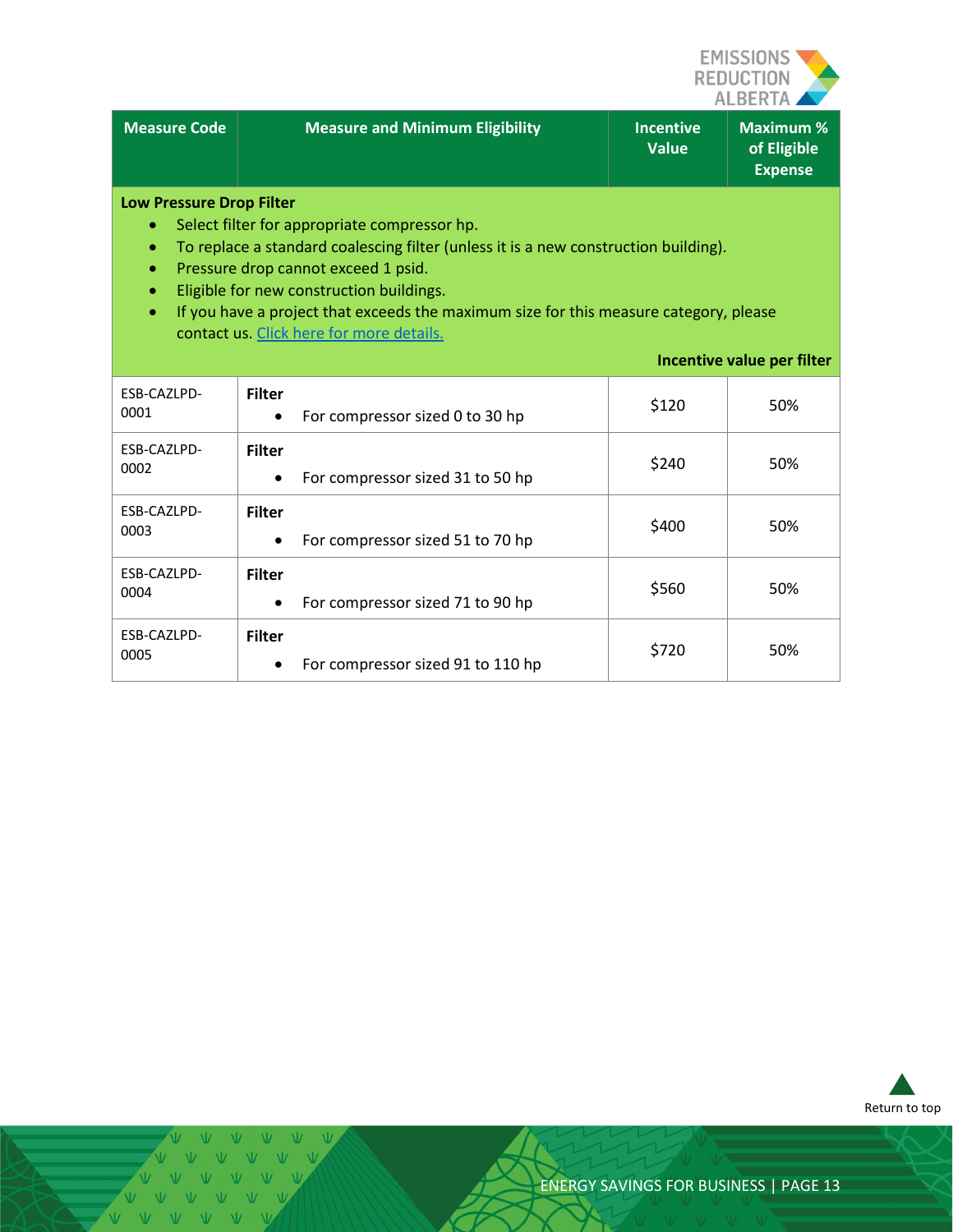

#### <span id="page-13-0"></span>**REFRIGERATION**

| <b>Measure Code</b>                                                                                                                                                                                             | <b>Measure and Minimum Eligibility</b>                                                                                                                                        | <b>Incentive</b><br><b>Value</b>   | <b>Maximum</b><br>% of<br><b>Eligible</b><br><b>Expense</b> |
|-----------------------------------------------------------------------------------------------------------------------------------------------------------------------------------------------------------------|-------------------------------------------------------------------------------------------------------------------------------------------------------------------------------|------------------------------------|-------------------------------------------------------------|
| <b>Anti-Sweat Heater Controls</b><br>$\bullet$                                                                                                                                                                  | Controls must sense the relative humidity and reduce heater operation time and cooling load.<br>Specification sheet to be provided.                                           | Incentive value per control system |                                                             |
| ESB-REFASH-<br>0001                                                                                                                                                                                             | Anti-sweat heater controls for cooler and freezer<br>doors                                                                                                                    | \$400                              | 50%                                                         |
| <b>Automatic Door Closer</b><br>To be installed on an existing walk-in cooler, refrigerator, or freezer.<br>$\bullet$<br>Hydraulic or spring loaded closer.<br>$\bullet$<br>Specification sheet to be provided. |                                                                                                                                                                               |                                    |                                                             |
|                                                                                                                                                                                                                 |                                                                                                                                                                               |                                    | Incentive value per door                                    |
| ESB-REFADC-<br>0001 to 0002                                                                                                                                                                                     | <b>Automatic door closer</b><br>Walk-in coolers, refrigerators, and freezers                                                                                                  | \$75                               | 50%                                                         |
| <b>Evaporator Fan Control</b><br>$\bullet$<br>۰                                                                                                                                                                 | During the compressor off cycle, the control must reduce airflow of an evaporator fan in walk-<br>in cooler, refrigerator, or freezer.<br>Specification sheet to be provided. |                                    |                                                             |
|                                                                                                                                                                                                                 |                                                                                                                                                                               | Incentive value per evaporator     |                                                             |
| ESB-REFEFC-<br>0001                                                                                                                                                                                             | <b>Evaporator fan control for motors</b><br>Walk-in coolers, refrigerators, and freezers                                                                                      | \$115                              | 50%                                                         |
| <b>Night Covers</b><br>No existing night cover already in use.<br>Must be in use for 25% of the day.<br>$\bullet$<br>Specification sheet to be provided.                                                        |                                                                                                                                                                               |                                    |                                                             |
|                                                                                                                                                                                                                 |                                                                                                                                                                               |                                    | Incentive value per cover                                   |
| ESB-REFNCZ-<br>0001                                                                                                                                                                                             | Refrigerated case night covers<br>Vertical case                                                                                                                               | \$20                               | 50%                                                         |
| ESB-REFNCZ-<br>0002                                                                                                                                                                                             | Refrigerated case night covers<br>Horizontal case                                                                                                                             | \$20                               | 50%                                                         |



V V V V V VVVVVV V V V V V VVVVVV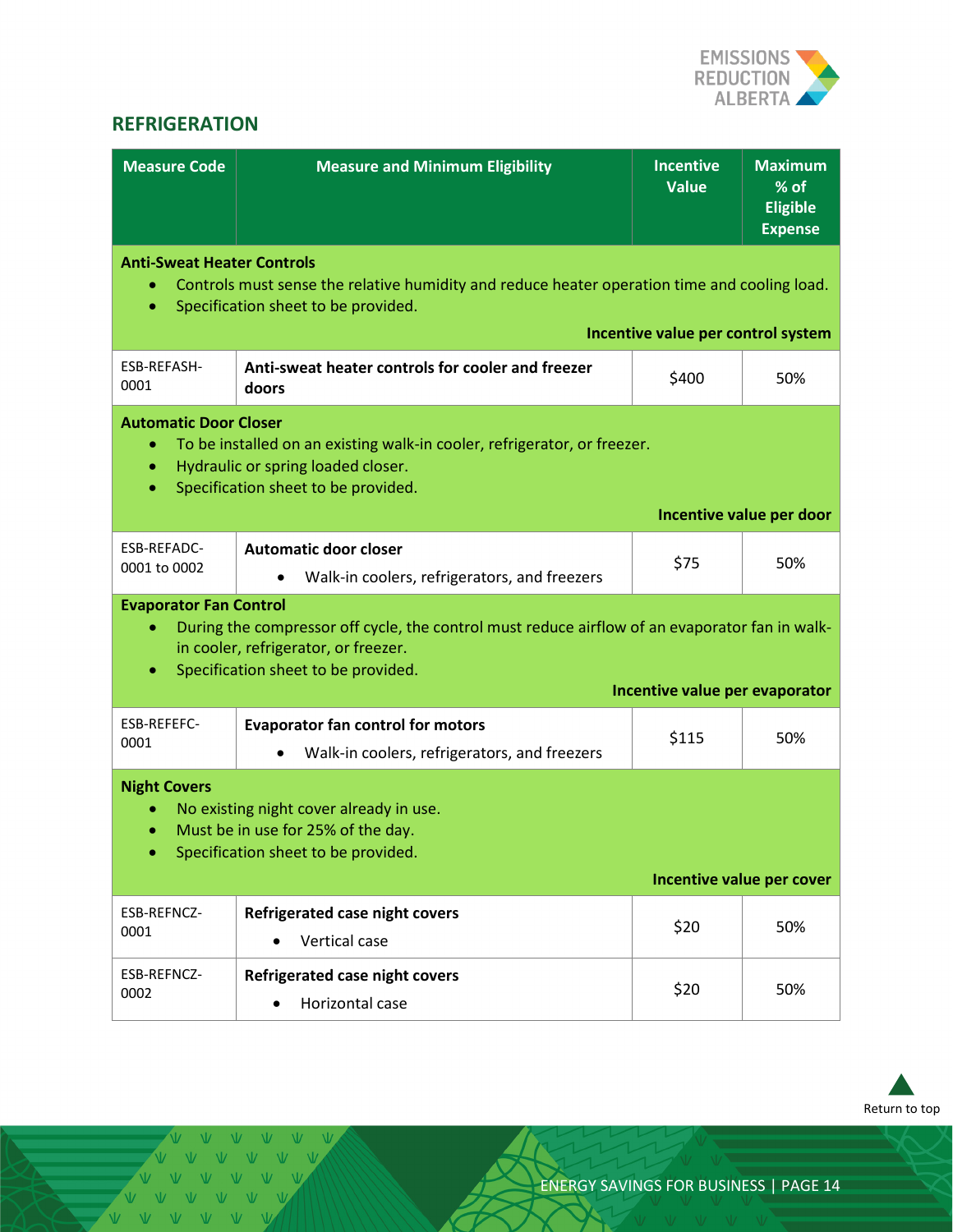

| Measure Code                                   | <b>Measure and Minimum Eligibility</b>                                                                                                                                                                                           |                           |                                                               |
|------------------------------------------------|----------------------------------------------------------------------------------------------------------------------------------------------------------------------------------------------------------------------------------|---------------------------|---------------------------------------------------------------|
|                                                |                                                                                                                                                                                                                                  | <b>Incentive</b><br>Value | <b>Maximum</b><br>$%$ of<br><b>Eligible</b><br><b>Expense</b> |
| <b>Strip Curtain</b><br>$\bullet$<br>$\bullet$ | Applicable for walk-in coolers, walk-in freezers and refrigerated warehouses which had no/<br>ineffective strip curtain installed.<br>Specification sheet to be provided.<br>Incentive value per square foot of the doorway area |                           |                                                               |

| 'ESB-REFSCZ-<br>0001 to-0002 | Strip curtain for walk-in refrigerator/ freezer | 50% |
|------------------------------|-------------------------------------------------|-----|



V V V V V V  $\begin{array}{c|c|c|c|c} \hline \multicolumn{1}{c|}{\mathsf{\footnotesize{w}}} & \multicolumn{1}{c}{\mathsf{\footnotesize{w}}} & \multicolumn{1}{c}{\mathsf{\footnotesize{w}}} & \multicolumn{1}{c}{\mathsf{\footnotesize{w}}} & \multicolumn{1}{c}{\mathsf{\footnotesize{w}}} & \multicolumn{1}{c}{\mathsf{\footnotesize{w}}} & \multicolumn{1}{c}{\mathsf{\footnotesize{w}}} & \multicolumn{1}{c}{\mathsf{\footnotesize{w}}} & \multicolumn{1}{c}{\mathsf{\footnotesize{w}}} & \multicolumn{1}{c}{\mathsf{\footnotesize{w}}} & \$ VVVVV VVVVV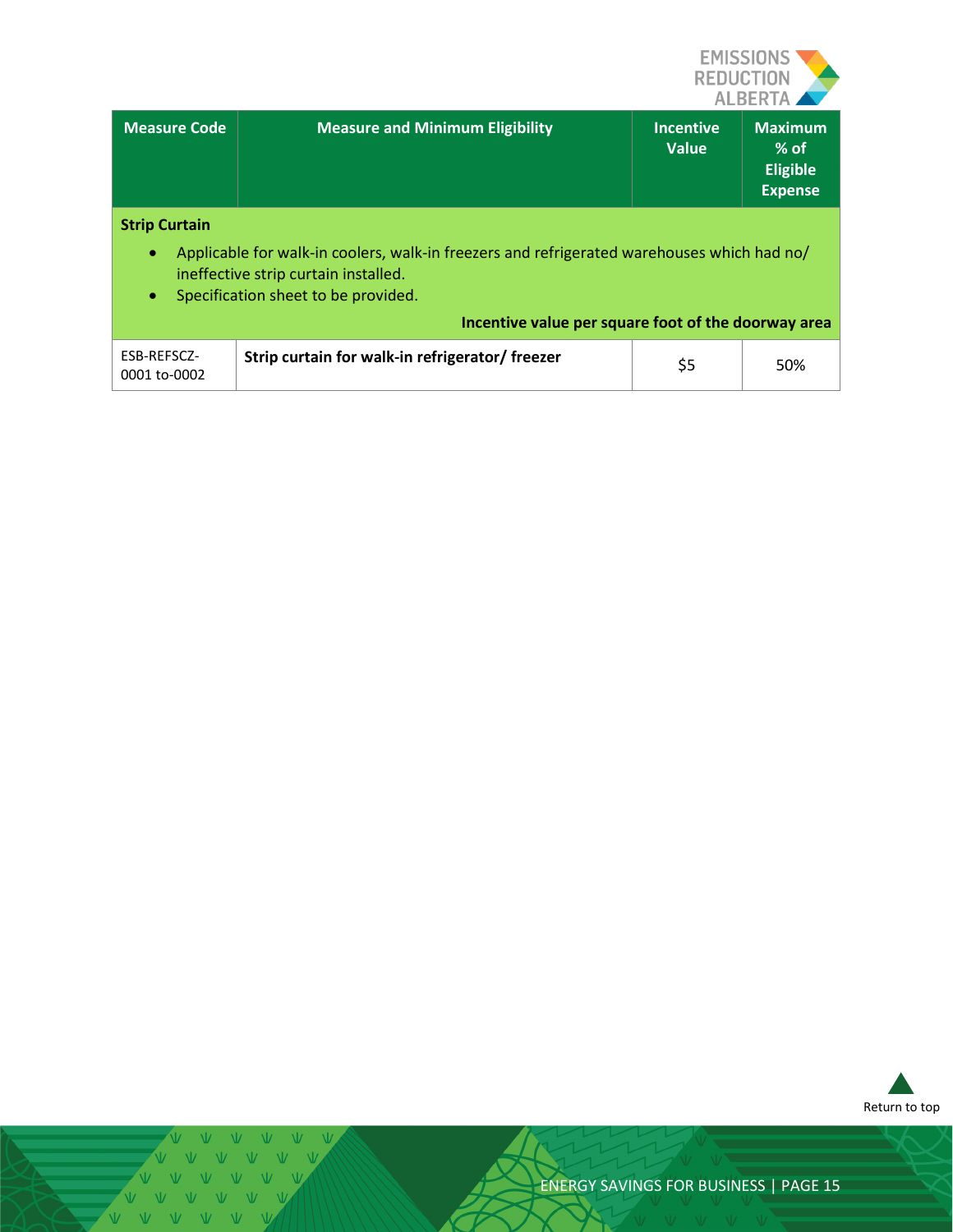

#### <span id="page-15-0"></span>**LIGHTING SYSTEMS (Updated Dec. 20, 2021)**

Please note that LED lamps of any kind are not eligible.

Please note that replacing the lamp and ballast separately are not considered Retrofit Kits.

| <b>Measure Code</b>                                                                                                                                                                                                                      | <b>Measure and Minimum Eligibility</b>                                                                                                                                                                                                                | <b>Incentive</b><br><b>Value</b> | <b>Maximum</b><br>% of<br><b>Eligible</b><br><b>Expense</b> |
|------------------------------------------------------------------------------------------------------------------------------------------------------------------------------------------------------------------------------------------|-------------------------------------------------------------------------------------------------------------------------------------------------------------------------------------------------------------------------------------------------------|----------------------------------|-------------------------------------------------------------|
| $\bullet$<br>$\bullet$                                                                                                                                                                                                                   | <b>Downlight Fixtures and Retrofit Kits</b><br>ENERGY STAR® Certified - classified as 'Downlight Recessed', 'Down Light Solid Retrofit',<br>'Ceiling Mount' or 'Wall Mount'.<br>Specification sheet to be provided along with ENERGY STAR® Unique ID. |                                  |                                                             |
|                                                                                                                                                                                                                                          |                                                                                                                                                                                                                                                       | Incentive value per fixture      |                                                             |
| ESB-LZZDFR-0001                                                                                                                                                                                                                          | Downlight fixtures and retrofit kits<br>400 to 599 lumens                                                                                                                                                                                             | \$5                              | 25%                                                         |
| ESB-LZZDFR-0002                                                                                                                                                                                                                          | Downlight fixtures and retrofit kits<br>600 to 799 lumens                                                                                                                                                                                             | \$10                             | 25%                                                         |
| ESB-LZZDFR-0003                                                                                                                                                                                                                          | Downlight fixtures and retrofit kits<br>800 lumens or more                                                                                                                                                                                            | \$12                             | 25%                                                         |
| <b>LED Exit Signs</b><br>Not Eligible for retrofit kits or screw-in lamps.<br>$\bullet$<br>Specification sheet to be provided.<br>$\bullet$<br>Incentive value per exit sign                                                             |                                                                                                                                                                                                                                                       |                                  |                                                             |
| ESB-LZZLES-0001                                                                                                                                                                                                                          | <b>LED exit signs</b><br>5W or less<br>LED replacement fixtures and<br>٠<br>photoluminescent signs<br>Listed in accordance with the CSA C22.2<br>No. 141-15 (R2020) or with cUL/UL 924                                                                | \$12                             | 25%                                                         |
| <b>Troffer and Panel Fixtures and Retrofit Kits</b><br>DLC certified - categorized as 'Indoor Luminaire -Troffer' or 'Indoor Luminaire'.<br>Specification sheet to be provided along with DLC Product ID.<br>Incentive value per fixture |                                                                                                                                                                                                                                                       |                                  |                                                             |
|                                                                                                                                                                                                                                          |                                                                                                                                                                                                                                                       |                                  |                                                             |
| ESB-LZZTFK-0001<br>to 0002                                                                                                                                                                                                               | LED 2x2 recessed light fixture<br>2,000 or more lumen output                                                                                                                                                                                          | \$20                             | 25%                                                         |
| ESB-LZZTFK-0003<br>to 0005                                                                                                                                                                                                               | LED 2x4 recessed light fixture<br>3,000 or more lumen output                                                                                                                                                                                          | \$30                             | 25%                                                         |

[Return to top](#page-0-0)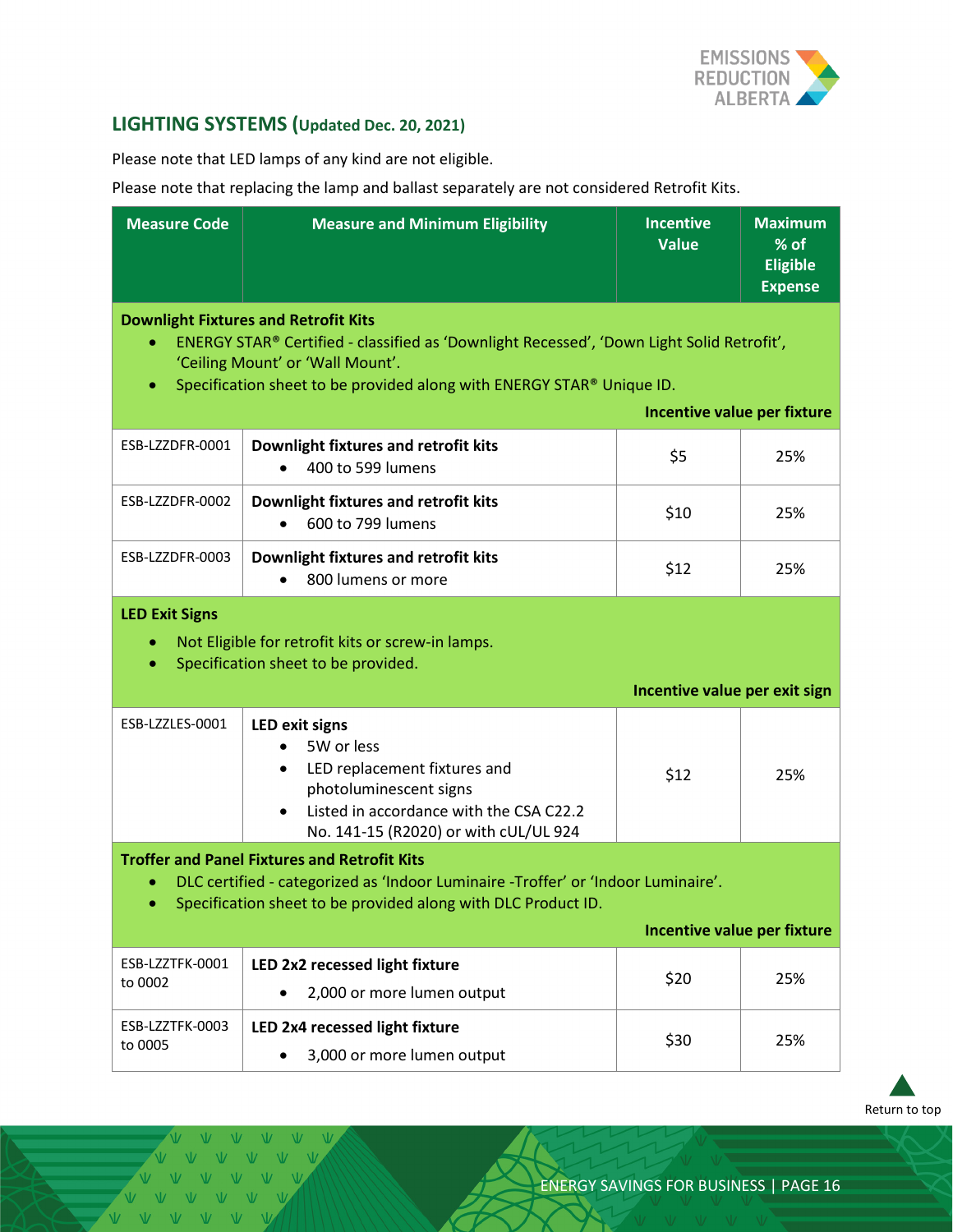

| <b>Measure Code</b>                                                                                                                                                                                                                                                                                                    | <b>Measure and Minimum Eligibility</b>                                                                                                          | <b>Incentive</b><br><b>Value</b> | <b>Maximum</b><br>% of<br><b>Eligible</b><br><b>Expense</b> |
|------------------------------------------------------------------------------------------------------------------------------------------------------------------------------------------------------------------------------------------------------------------------------------------------------------------------|-------------------------------------------------------------------------------------------------------------------------------------------------|----------------------------------|-------------------------------------------------------------|
| ESB-LZZTFK-0006<br>to 0008                                                                                                                                                                                                                                                                                             | LED 1x4 recessed light fixture<br>1,500 or more lumen output                                                                                    | \$20                             | 25%                                                         |
| <b>Refrigerated Case Lighting</b><br>Retrofit kits are not eligible.<br>Specification sheet to be provided along with DLC Product ID.<br>$\bullet$<br>If you have a project that exceeds the maximum size for this measure category, please<br>contact us. Click here for more details.<br>Incentive value per fixture |                                                                                                                                                 |                                  |                                                             |
| ESB-LZZRCL-0001                                                                                                                                                                                                                                                                                                        | <b>Refrigerated case lighting LED</b><br>2 to 4 ft horizontal<br>DLC Certified as horizontal refrigerated<br>case lighting                      | \$20                             | 25%                                                         |
| ESB-LZZRCL-0002                                                                                                                                                                                                                                                                                                        | <b>Refrigerated case lighting LED</b><br>4 to 6 ft vertical<br>DLC Certified as vertical refrigerated and<br>$\bullet$<br>freezer case lighting | \$25                             | 25%                                                         |
| <b>Exterior LED Fixtures and Retrofit Kits</b><br>DLC certified - categorized as 'Outdoor Luminaire and Outdoor Retrofit kits' - low, medium,<br>$\bullet$<br>high or very high output.<br>Specification sheet to be provided along with DLC Product ID.<br>$\bullet$<br>Incentive value per fixture                   |                                                                                                                                                 |                                  |                                                             |
| ESB-LZZELF-0001                                                                                                                                                                                                                                                                                                        | LED fixture wall pack or canopy<br>Less than 5,000 lumens                                                                                       | \$35                             | 25%                                                         |
| ESB-LZZELF-0002                                                                                                                                                                                                                                                                                                        | LED fixture wall pack or canopy<br>5,000 to 9,999 lumens                                                                                        | \$60                             | 25%                                                         |
| ESB-LZZELF-0003<br>to 0005                                                                                                                                                                                                                                                                                             | LED fixture wall pack or canopy<br>10,000 lumens or more                                                                                        | \$80                             | 25%                                                         |
| ESB-LZZELF-0006                                                                                                                                                                                                                                                                                                        | LED fixture flood, pole mounted or other<br>less than 5,000 lumens                                                                              | \$50                             | 25%                                                         |
| ESB-LZZELF-0007                                                                                                                                                                                                                                                                                                        | LED fixture flood, pole mounted or other<br>5,000 to 9,999 lumens                                                                               | \$75                             | 25%                                                         |

[Return to top](#page-0-0)

VVV  $V$   $V$  $\overline{V}$ VVVVVVV VVVVVVV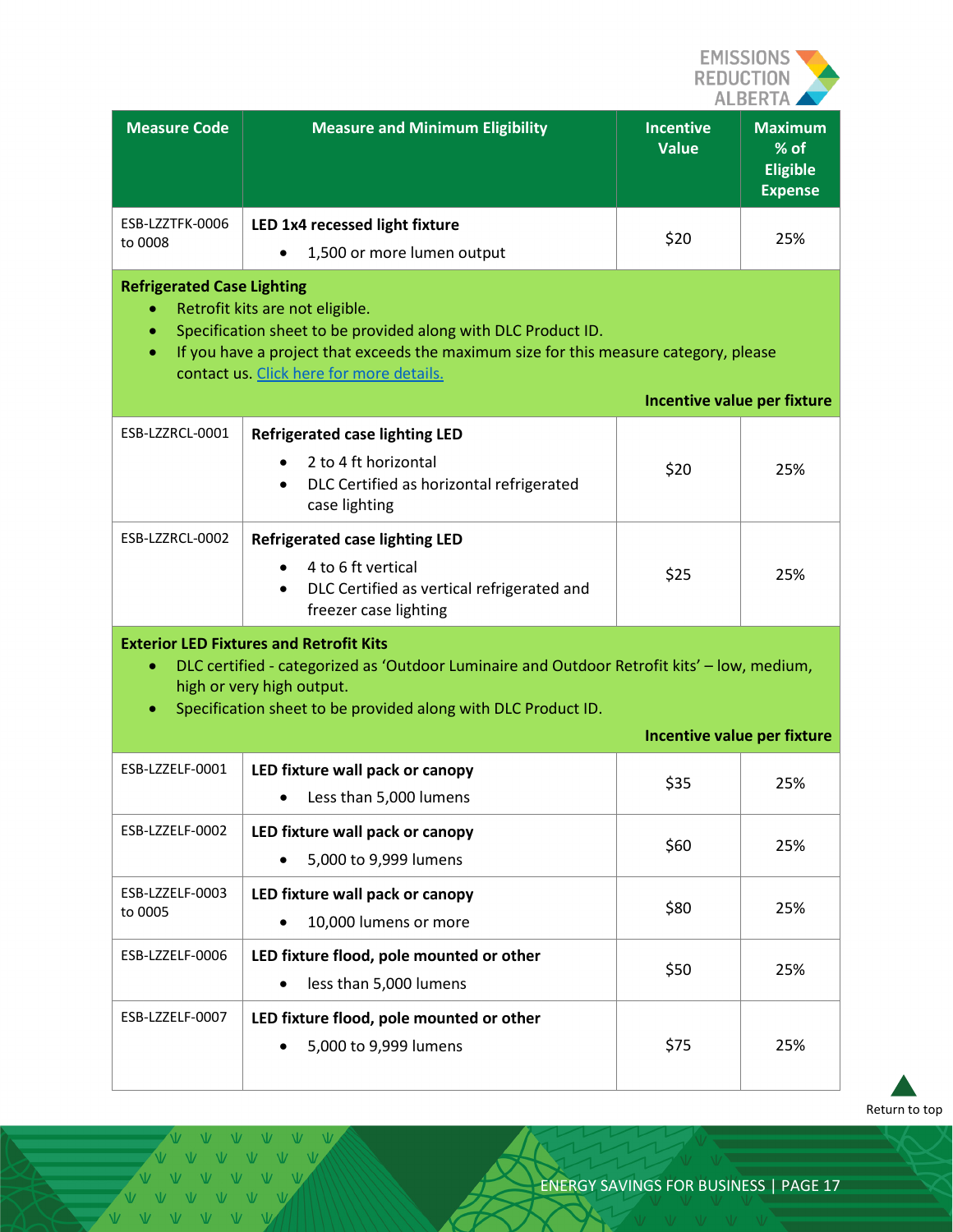

| <b>Measure Code</b> | <b>Measure and Minimum Eligibility</b>                                            | <b>Incentive</b><br><b>Value</b> | <b>Maximum</b><br>$%$ of<br><b>Eligible</b><br><b>Expense</b> |
|---------------------|-----------------------------------------------------------------------------------|----------------------------------|---------------------------------------------------------------|
| ESB-LZZELF-0008     | LED fixture flood, pole mounted or other<br>10,000 to 14,999 or more<br>$\bullet$ | \$100                            | 25%                                                           |
| ESB-LZZELF-0009     | LED fixture flood, pole mounted or other<br>15,000 to 29,999 lumens<br>$\bullet$  | \$125                            | 25%                                                           |
| ESB-LZZELF-0010     | LED fixture flood, pole mounted or other<br>30,000 lumens and more<br>$\bullet$   | \$150                            | 25%                                                           |

#### **Accent or Track Lighting**

- ENERGY STAR® Certified classified as 'Accent or Track Lighting Fixtures'.
- Specification sheet to be provided along with ENERGY STAR® Unique ID.

|                            |                                              | Incentive value per fixture |     |
|----------------------------|----------------------------------------------|-----------------------------|-----|
| ESB-LZZATL-0001<br>to 0003 | LED Accent or Track Lighting<br>All wattages | \$20                        | 25% |

#### **Linear LED Fixture Replacement or Retrofit Kit**

- DLC certified categorized as 'Surface and Suspended Linear Fixtures' or 'Indoor Luminaire'.
- Specification sheet to be provided along with DLC Product ID.

|                            |                                                                            |      | Incentive value per fixture |
|----------------------------|----------------------------------------------------------------------------|------|-----------------------------|
| ESB-LZZLLF-0001<br>to 0002 | Linear surface or suspended fixture<br>Less than 3,000 lumens<br>$\bullet$ | \$20 | 25%                         |
| ESB-LZZLLF-0002            | Linear surface or suspended fixture<br>3,000 to 4,499 lumens<br>$\bullet$  | \$30 | 25%                         |
| ESB-LZZLLF-0003<br>to 0004 | Linear surface or suspended fixture<br>4,500 to 7,499 lumens<br>$\bullet$  | \$40 | 25%                         |
| ESB-LZZLLF-0005            | Linear surface or suspended fixture<br>7,500 lumens and more<br>$\bullet$  | \$45 | 25%                         |



V V V V V V V V V V V V V V V V V V V V V V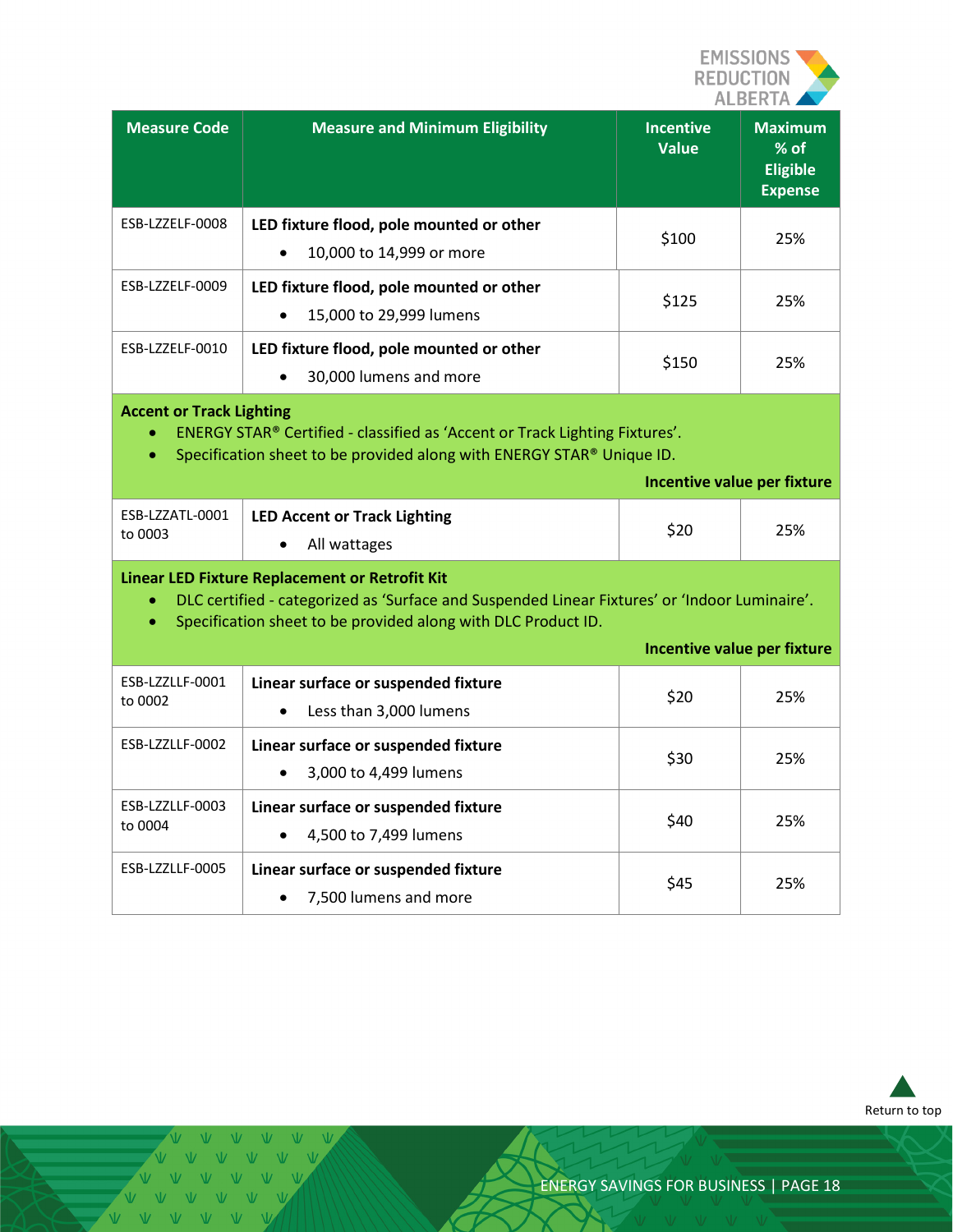

| <b>Measure Code</b> | Measure and Minimum Eligibility | <b>Incentive</b><br><b>Value</b> | <b>Maximum</b><br>$%$ of<br><b>Eligible</b><br><b>Expense</b> |
|---------------------|---------------------------------|----------------------------------|---------------------------------------------------------------|
|                     |                                 |                                  |                                                               |

#### **Bay LED Fixture or Retrofit Kit**

- DLC certified categorized as 'Low-bay', 'Medium-bay' and 'High-bay Fixtures and Retrofit Kits' or 'Indoor Luminaire'.
- Specification sheet to be provided along with DLC Product ID.
- If you have a bay fixture under 10,000 lumens, please apply under the Linear LED fixture category.

#### **Incentive value per fixture**

| ESB-LZZBLF-0002 | LED bay fixture replacement<br>10,000 to 14,999 lumens<br>$\bullet$<br>Less than 139 Watts<br>$\bullet$ | \$50  | 25% |
|-----------------|---------------------------------------------------------------------------------------------------------|-------|-----|
| ESB-LZZBLF-0003 | LED bay fixture replacement<br>15,000 to 19,999 lumens<br>Less than 175 Watts<br>$\bullet$              | \$60  | 25% |
| ESB-LZZBLF-0004 | LED bay fixture replacement<br>20,000 to 29,999 lumens<br>$\bullet$<br>Less than 250 Watts              | \$70  | 25% |
| ESB-LZZBLF-0005 | LED bay fixture replacement<br>30,000 lumens and more<br>Efficacy better than 100 lumens/W<br>$\bullet$ | \$100 | 25% |



V V V V V VVVVVV V V V V V V V V V V V V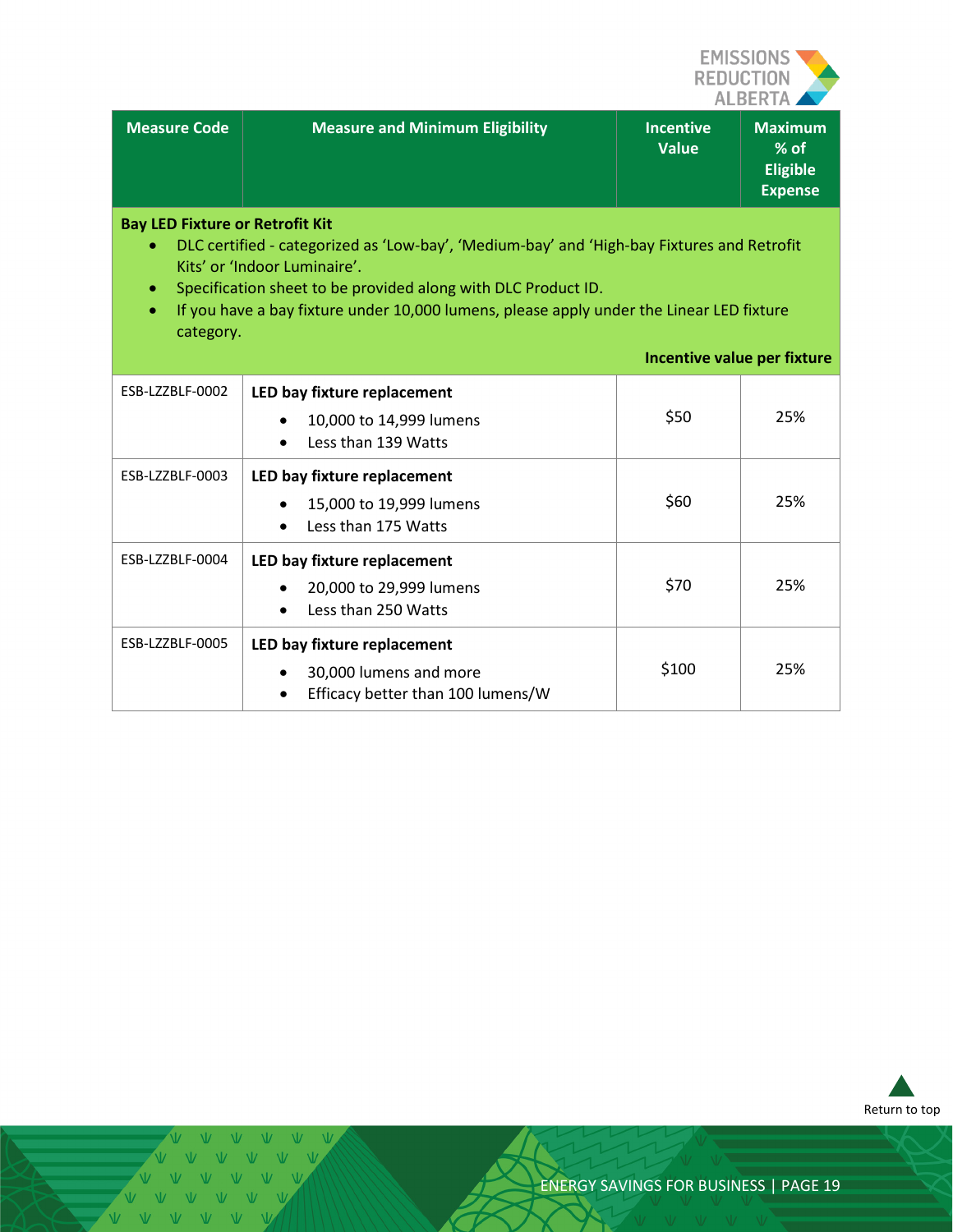

# <span id="page-19-0"></span>**AGRICULTURAL LIGHTING (Updated Dec. 20, 2021)**

| <b>Measure Code</b>                                                                                                                                                                                                                                                        | <b>Measure and Minimum Eligibility</b>                                                                                                      | <b>Incentive</b><br><b>Value</b> | <b>Maximum</b><br>$%$ of<br><b>Eligible</b><br><b>Expense</b> |
|----------------------------------------------------------------------------------------------------------------------------------------------------------------------------------------------------------------------------------------------------------------------------|---------------------------------------------------------------------------------------------------------------------------------------------|----------------------------------|---------------------------------------------------------------|
| <b>Greenhouse LED Top Lighting</b><br>DLC certified - must be on DLC Horticultural Lighting Qualified Products List.<br>۰<br>Specification sheet to be provided along with DLC Product ID.<br>۰<br>Eligible for new construction buildings.<br>Incentive value per fixture |                                                                                                                                             |                                  |                                                               |
| ESB-AGLTOP-<br>0001                                                                                                                                                                                                                                                        | LED Agricultural Top Lighting Linear, Compact or<br><b>Other Fixture</b><br>Under 600 µmol/s between 400-700 nm                             | \$75                             | 25%                                                           |
| ESB-AGLTOP-<br>0002                                                                                                                                                                                                                                                        | LED Agricultural Top Lighting Linear, Compact or<br><b>Other Fixture</b><br>600 $\mu$ mol/s to under 1000 $\mu$ mol/s<br>between 400-700 nm | \$150                            | 25%                                                           |
| ESB-AGLTOP-<br>0003                                                                                                                                                                                                                                                        | LED Agricultural Top Lighting Linear, Compact or<br><b>Other Fixture</b><br>1,000 to under 2,000 µmol/s between 400-<br>700 nm              | \$200                            | 25%                                                           |
| ESB-AGLTOP-<br>0004                                                                                                                                                                                                                                                        | LED Agricultural Top Lighting Linear, Compact or<br><b>Other Fixture</b><br>2,000 + µmol/s between 400-700 nm                               | \$300                            | 25%                                                           |



 $V - W$ VVVVV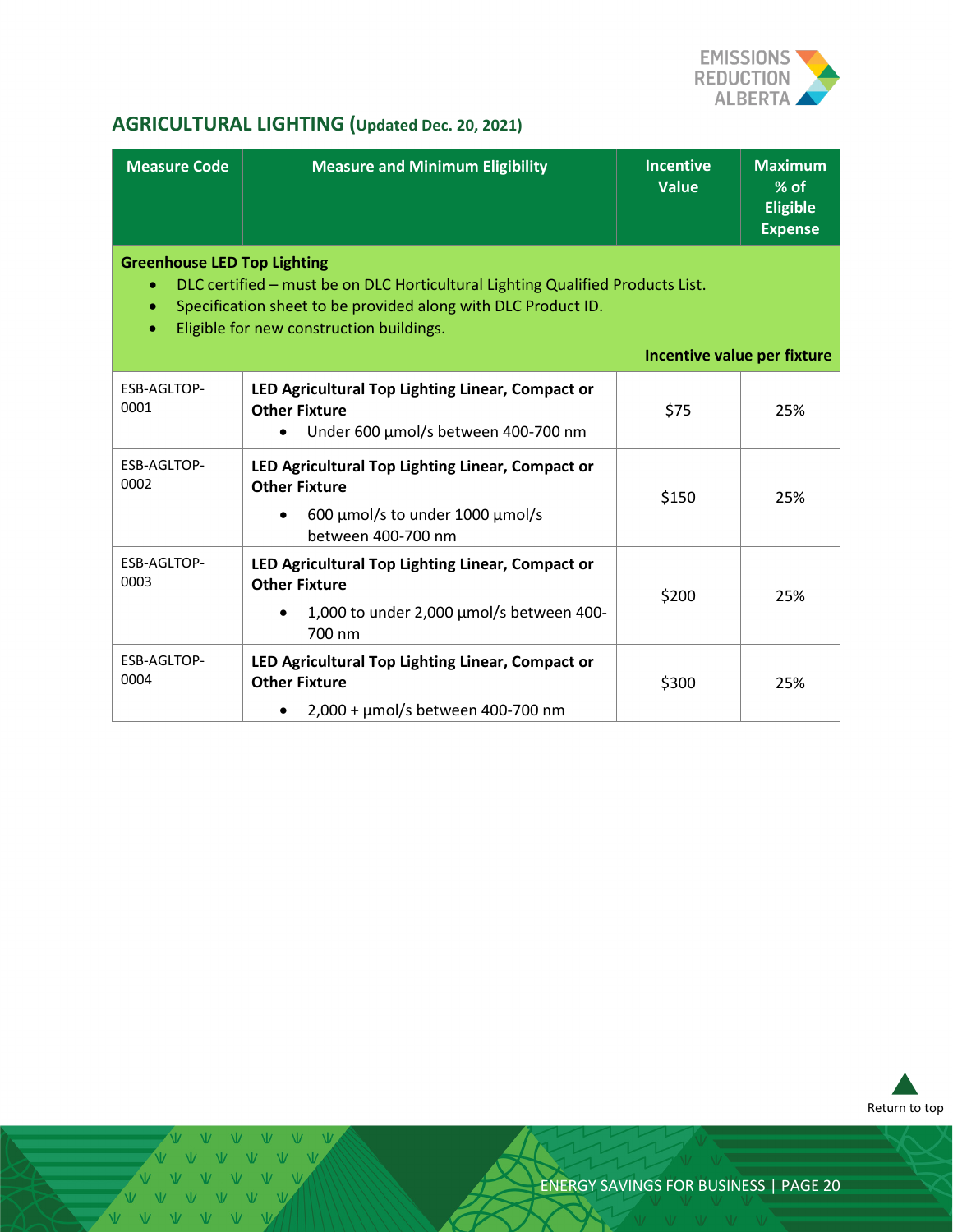

# <span id="page-20-0"></span>**LIGHTING CONTROLS (Updated May 25, 2021)**

| <b>Measure Code</b>                                | <b>Measure and Minimum Eligibility</b>                                                                                 | <b>Incentive</b><br><b>Value</b> | <b>Maximum %</b><br>of Eligible<br><b>Expense</b> |
|----------------------------------------------------|------------------------------------------------------------------------------------------------------------------------|----------------------------------|---------------------------------------------------|
| <b>Daylight Controls</b><br>$\bullet$<br>$\bullet$ | Automatic off feature not eligible.<br>Specification sheet to be provided.<br>Eligible for new construction buildings. |                                  | Incentive value per control                       |
| ESB-LCZDCZ-<br>0001 to 0002                        | Fixture mounted dual occupancy and daylight<br>control                                                                 | \$25                             | 50%                                               |
| ESB-LCZDCZ-<br>0003                                | Ceiling or wall mounted daylight control                                                                               | \$30                             | 50%                                               |
| ESB-LCZDCZ-<br>0004                                | Switch or fixture mounted daylight control                                                                             | \$22                             | 50%                                               |
| <b>Occupancy Controls</b><br>$\bullet$             | Automatic off feature not eligible.<br>Specification sheet to be provided.<br>Eligible for new construction buildings. |                                  | Incentive value per control                       |
|                                                    |                                                                                                                        |                                  |                                                   |
| ESB-LCZOCZ-<br>0001                                | Ceiling or remote mounted sensor<br>The sensor should control more than<br>300W of lighting load                       | \$50                             | 50%                                               |
| SB-LCZOCZ-0002                                     | Wall switch mounted sensor<br>The sensor should control more than<br>60W of lighting load                              | \$20                             | 50%                                               |
| ESB-LCZOCZ-<br>0003                                | <b>Fixture mounted sensor</b><br>The sensor should control more than<br>30W of lighting load                           | \$20                             | 50%                                               |
| ESB-LCZOCZ-<br>0004                                | <b>Exterior occupancy sensor</b>                                                                                       | \$22                             | 50%                                               |



 $W - W - W$ VVVVV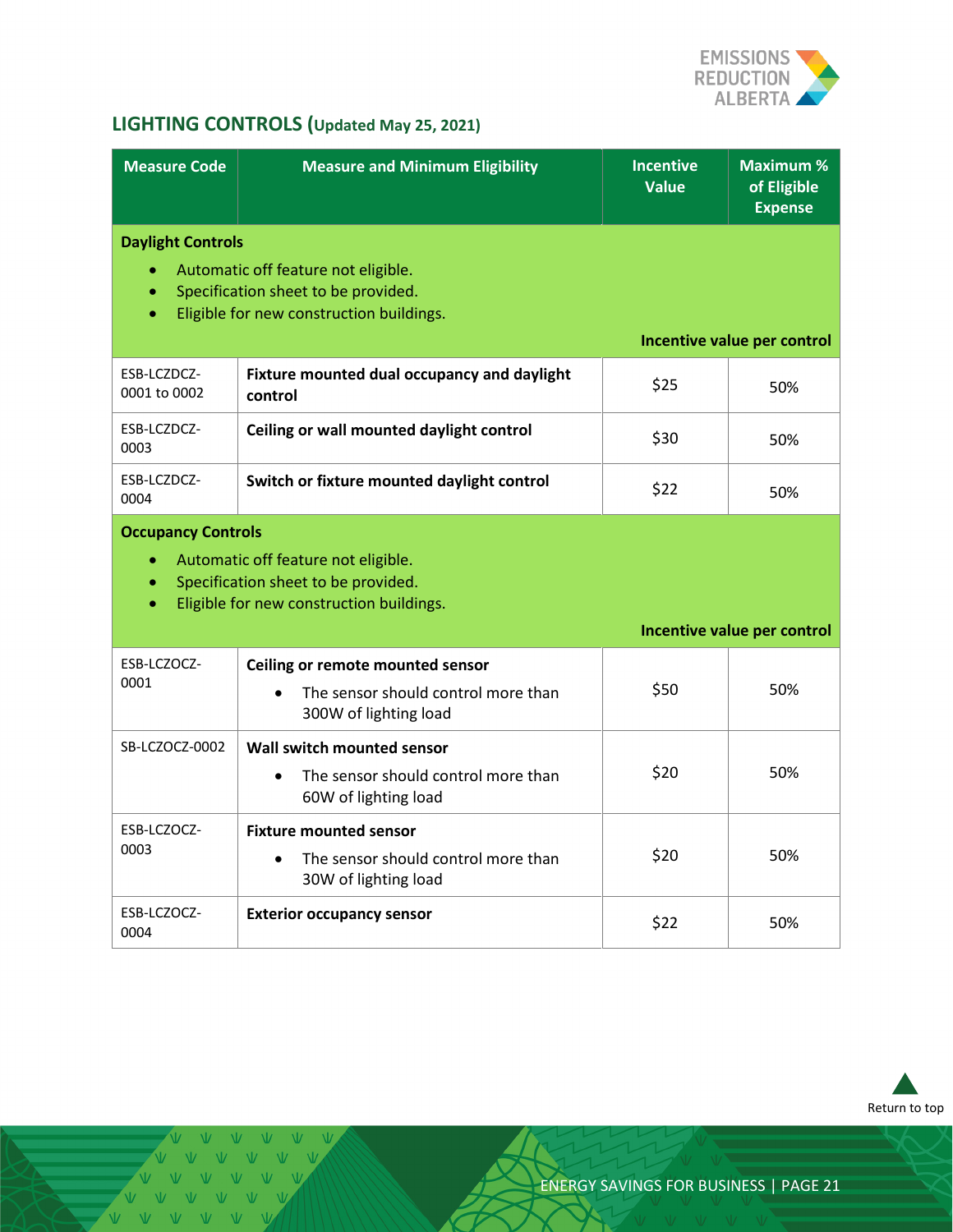

| <b>Measure Code</b>                                                                                                                                                                                                                                                                                   | <b>Measure and Minimum Eligibility</b>                                                                                                      | <b>Incentive</b><br><b>Value</b> | <b>Maximum %</b><br>of Eligible<br><b>Expense</b> |
|-------------------------------------------------------------------------------------------------------------------------------------------------------------------------------------------------------------------------------------------------------------------------------------------------------|---------------------------------------------------------------------------------------------------------------------------------------------|----------------------------------|---------------------------------------------------|
| <b>Exterior Lighting Bi-Level Control</b><br>Must have fully programmable dimming settings, allowing at least two levels of dimming.<br>Automatic off feature not eligible.<br>$\bullet$<br>Specification sheet to be provided.<br>$\bullet$<br>Eligible for new construction buildings.<br>$\bullet$ |                                                                                                                                             |                                  |                                                   |
|                                                                                                                                                                                                                                                                                                       |                                                                                                                                             | Incentive value per control unit |                                                   |
| ESB-LCZBLC-<br>0001                                                                                                                                                                                                                                                                                   | <b>Exterior lighting bi-level controls</b><br>Must control an exterior LED fixture less<br>than or equal to 810W                            | \$160                            | 50%                                               |
| ESB-LCZBLC-<br>0002                                                                                                                                                                                                                                                                                   | Exterior lighting bi-level controls with override<br>$-150W$ to 1000W HID<br>Must control an exterior HID fixture<br>between 150W and 1000W | \$120                            | 50%                                               |
| ESB-LCZBLC-<br>0003                                                                                                                                                                                                                                                                                   | Exterior lighting bi-level control with override -<br>150W to 1000W PSMH<br>Must control an exterior PSMH fixture<br>between 150W and 1000W | \$120                            | 50%                                               |



 $\overline{M}$ VVVVVVV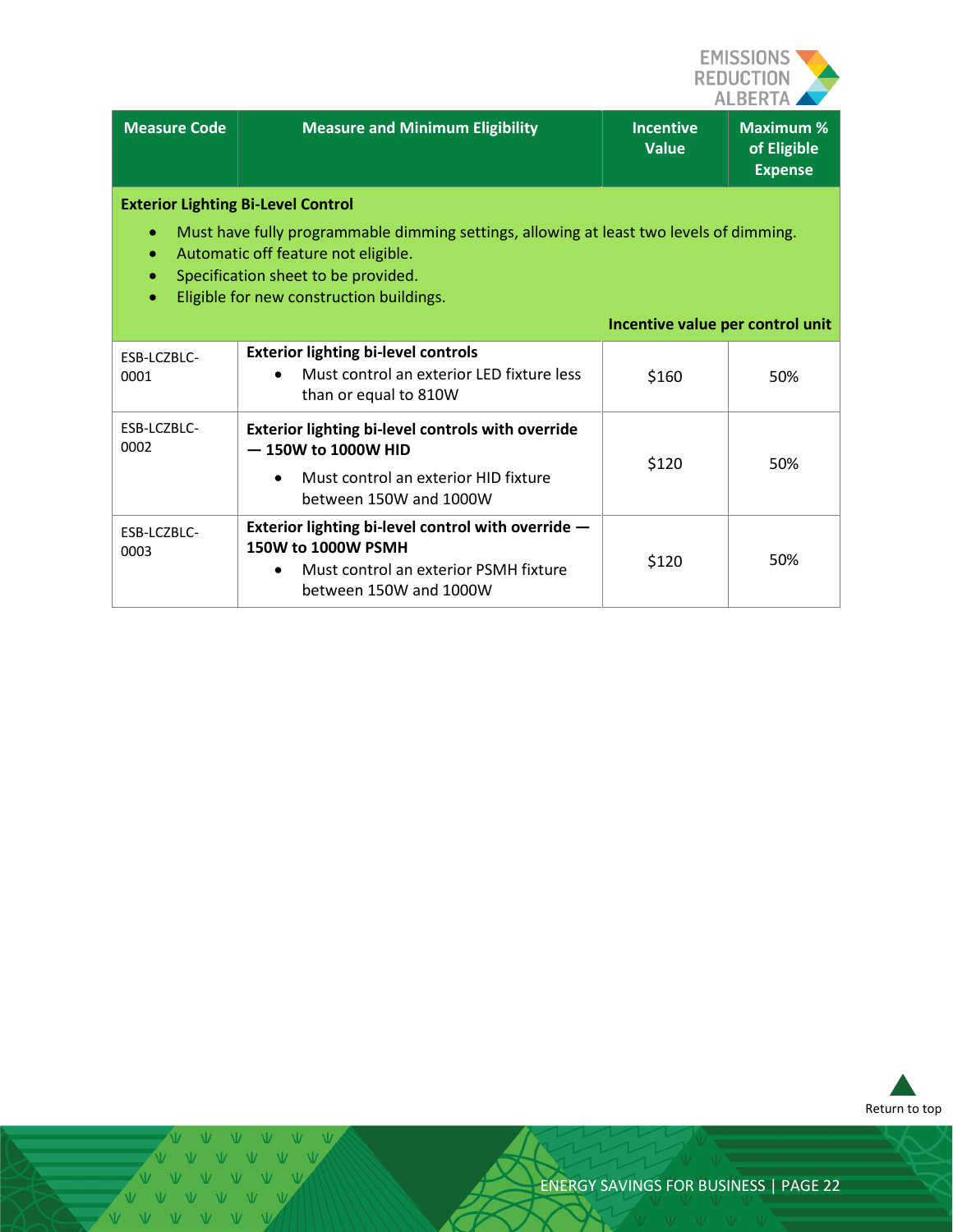

# <span id="page-22-0"></span>**ONSITE GENERATION (Updated Dec. 20, 2021)**

| <b>Measure Code</b>                                                                                                                                                                                                                                                                                                                                                                                                                                                                                                                                                                                                                                                                                                                                                                                                                                                                                                                                                                                                                                                                                                                                                                                                                                                                       | <b>Measure and Minimum Eligibility</b>                                                                                                                     | <b>Incentive</b><br><b>Value</b> | <b>Maximum</b><br>% of<br><b>Eligible</b><br><b>Expense</b> |  |
|-------------------------------------------------------------------------------------------------------------------------------------------------------------------------------------------------------------------------------------------------------------------------------------------------------------------------------------------------------------------------------------------------------------------------------------------------------------------------------------------------------------------------------------------------------------------------------------------------------------------------------------------------------------------------------------------------------------------------------------------------------------------------------------------------------------------------------------------------------------------------------------------------------------------------------------------------------------------------------------------------------------------------------------------------------------------------------------------------------------------------------------------------------------------------------------------------------------------------------------------------------------------------------------------|------------------------------------------------------------------------------------------------------------------------------------------------------------|----------------------------------|-------------------------------------------------------------|--|
| <b>Combined Heat Power (CHP)</b><br>Comply with Micro-generation regulation (Alberta Reg 27/2008). Submission of Form A is<br>۰<br>required before project pre-approval. For new systems, the interconnection approval is<br>received within one year of the Application Date.<br>Eligible prime movers include internal combustion engines or turbine driven.<br>$\bullet$<br>Must be connected to the electricity grid<br>$\bullet$<br>All heat must be used within the Eligible Facility.<br>$\bullet$<br>Minimum overall system efficiency is 50%.<br>$\bullet$<br>Minimum system utilization factor is between 65% or 85% (depending on measure selected).<br>$\bullet$<br>System design must be approved by an engineer licensed in Alberta.<br>$\bullet$<br>CHP System can be a retrofit within an existing Facility or within a new construction project.<br>$\bullet$<br>Comply with the "Additional Eligibility Requirements for CHP Systems" within the Participant<br>$\bullet$<br><b>Terms and Conditions.</b><br>For incentive determination, the generator nameplate electrical output will be used.<br>$\bullet$<br>Not eligible:<br>$\bullet$<br>$\circ$ Fuel cells<br>If you have a project that exceeds the maximum size for this measure category, please contact us. |                                                                                                                                                            |                                  |                                                             |  |
|                                                                                                                                                                                                                                                                                                                                                                                                                                                                                                                                                                                                                                                                                                                                                                                                                                                                                                                                                                                                                                                                                                                                                                                                                                                                                           | Click here for more details.                                                                                                                               |                                  | Incentive value per kW                                      |  |
| ESB-OGZCHP-<br>0001                                                                                                                                                                                                                                                                                                                                                                                                                                                                                                                                                                                                                                                                                                                                                                                                                                                                                                                                                                                                                                                                                                                                                                                                                                                                       | Combined heat & power systems 150 kW to 4MWe<br>System efficiency 50% to less than 60%<br>$\bullet$<br>System utilization factor must be 75% or<br>greater | \$400                            | 50%                                                         |  |
| ESB-OGZCHP-<br>0002                                                                                                                                                                                                                                                                                                                                                                                                                                                                                                                                                                                                                                                                                                                                                                                                                                                                                                                                                                                                                                                                                                                                                                                                                                                                       | Combined heat & power systems 150 kW to 4MWe<br>System efficiency 60% or more<br>System utilization factor must be 85% or<br>greater                       | \$500                            | 50%                                                         |  |
| ESB-OGZCHP-<br>0003                                                                                                                                                                                                                                                                                                                                                                                                                                                                                                                                                                                                                                                                                                                                                                                                                                                                                                                                                                                                                                                                                                                                                                                                                                                                       | Combined heat & power systems smaller than 150 kW<br>System efficiency 50% to less than 60%<br>System utilization factor must be 65% or<br>greater         | \$750                            | 50%                                                         |  |
| ESB-OGZCHP-<br>0004                                                                                                                                                                                                                                                                                                                                                                                                                                                                                                                                                                                                                                                                                                                                                                                                                                                                                                                                                                                                                                                                                                                                                                                                                                                                       | Combined heat & power systems smaller than 150 kW<br>System efficiency 60% or more<br>System utilization factor must be 65% or<br>greater                  | \$850                            | 50%                                                         |  |

[Return to top](#page-0-0)

V V V V V VVVVV VVVVV VVVVVV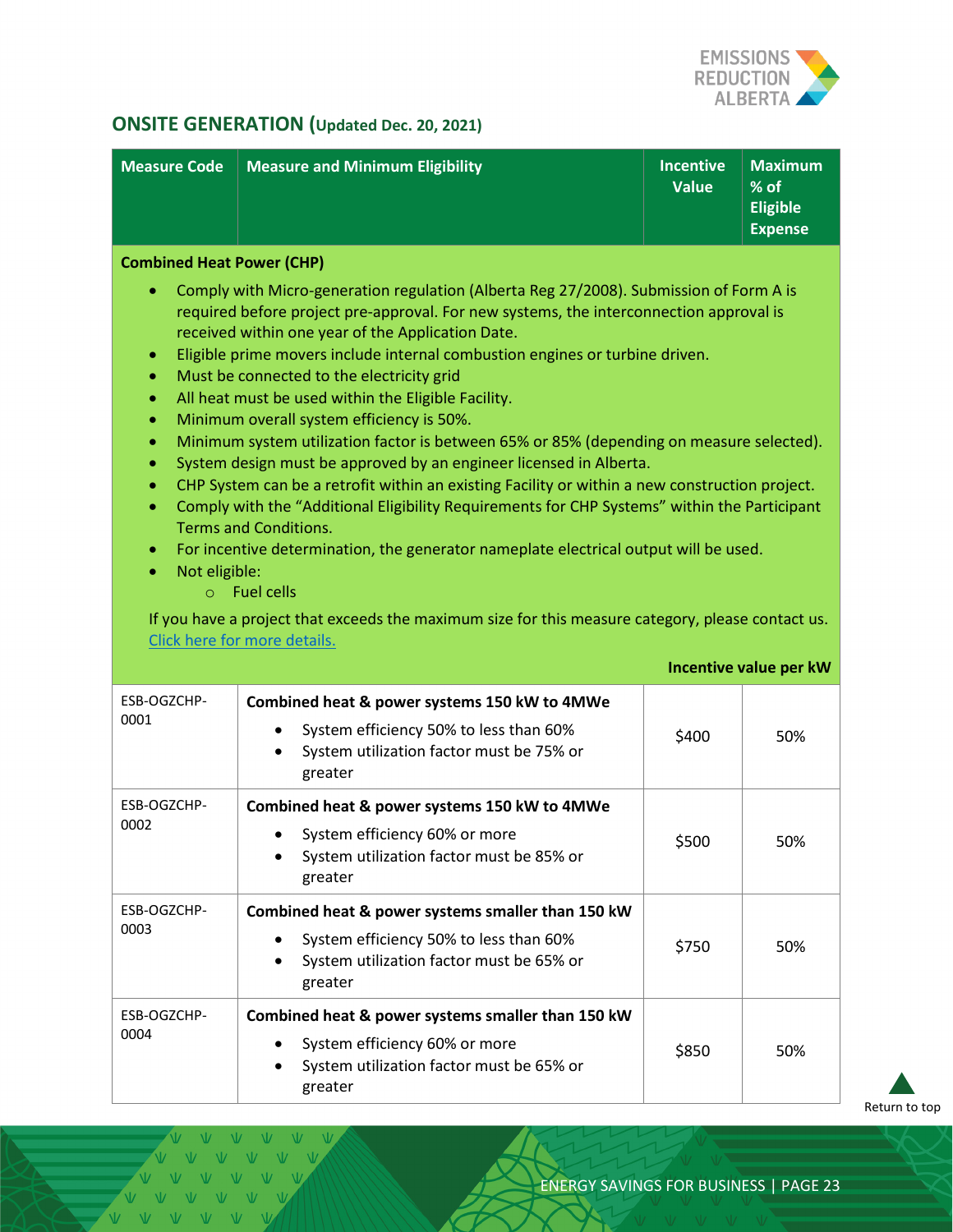

| <b>Measure Code   Measure and Minimum Eligibility</b> | <b>Incentive</b><br><b>Value</b> | $\parallel$ Maximum $\parallel$<br>$%$ of<br><b>Eligible</b><br><b>Expense</b> |
|-------------------------------------------------------|----------------------------------|--------------------------------------------------------------------------------|

#### **Waste Energy Recovery Organic Rankine Cycle (WER ORC)**

- Must comply with Micro-generation regulation (Alberta Reg 27/2008). Submission of Form A is required before project pre-approval. For new systems, the interconnection approval is received within one year of the Application Date.
- Must be connected to the electricity grid.
- Minimum system utilization factor of 25%.
- All generated energy must be used within the Eligible Facility.
- Must comply with ANSI/ULC 2200 standards.
- System design must be approved by an engineer licensed in Alberta.
- ABSA certification must be provided at post-project approval.
- WER ORC System can be a retrofit within an existing Facility or within a new construction project.
- For incentive determination, the rated generator capacity will be used.
- Not eligible:
	- o Systems below 50 kW or over 4,000 kW.
	- o Use of CFCs or HCFCs (as defined within the Ozone-Depleting Substances Regulations, 1998 under the Canadian Environmental Protection Act, 1999) working fluids.
	- o Projects installed on systems of regulated electric utilities.
	- o Kalina Cycle, Stirling Engines, and other heat recovery methods.
- If you have a project that exceeds the maximum size for this measure category, please contact us. Click [here for more details.](#page-3-1)

|                     |                                                                                                                         | Incentive value per kW |     |
|---------------------|-------------------------------------------------------------------------------------------------------------------------|------------------------|-----|
| ESB-OGZWER-<br>0001 | Waste energy recovery Organic Rankine Cycle systems<br>System utilization factor must be 25 to 50%                      | \$1,000                | 50% |
| ESB-OGZWER-<br>0002 | Waste energy recovery Organic Rankine Cycle systems<br>System utilization factor must be 50% or<br>$\bullet$<br>greater | \$1,500                | 50% |



 $V = V$   $V = V$  $V - W - W - W$ 

VVVVV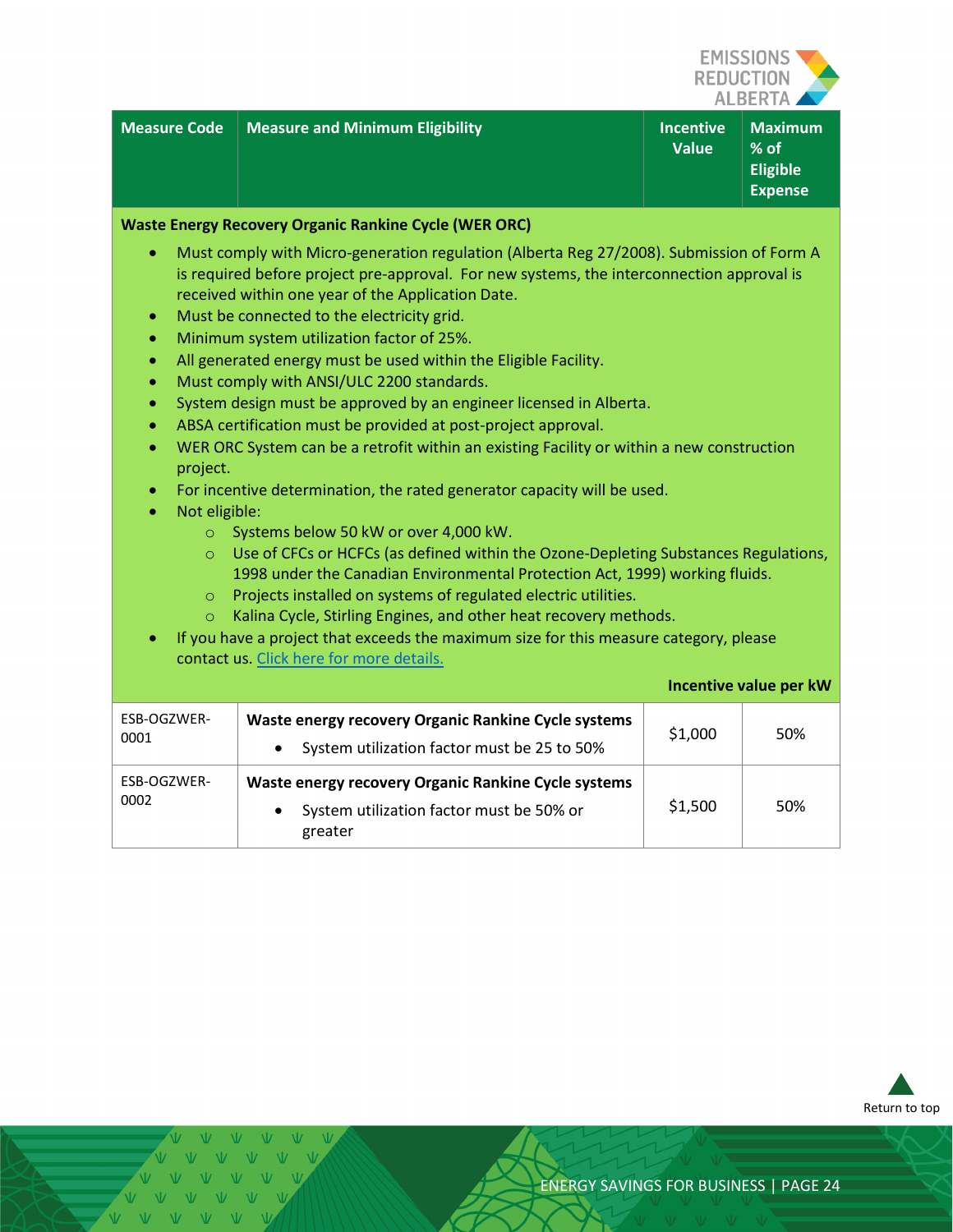

# <span id="page-24-0"></span>**GEOTHERMAL (Updated Dec. 20, 2021)**

| <b>Measure Code</b>                                                                                              | <b>Measure and Minimum Eligibility</b>                                                                                                                                                                                                                                                                                                                                                                                                                                                                                                                                                                                                                                                                                                                                                                                                                                                                                                                                                               | <b>Incentive</b><br><b>Value</b> | <b>Maximum</b><br>$%$ of<br><b>Eligible</b><br><b>Expense</b> |
|------------------------------------------------------------------------------------------------------------------|------------------------------------------------------------------------------------------------------------------------------------------------------------------------------------------------------------------------------------------------------------------------------------------------------------------------------------------------------------------------------------------------------------------------------------------------------------------------------------------------------------------------------------------------------------------------------------------------------------------------------------------------------------------------------------------------------------------------------------------------------------------------------------------------------------------------------------------------------------------------------------------------------------------------------------------------------------------------------------------------------|----------------------------------|---------------------------------------------------------------|
| <b>Ground Source Heat Pump</b><br>۰<br>۰<br>$\bullet$<br>۰<br>or equivalent.<br>$\bullet$<br>۰<br>$\bullet$<br>۰ | All heat must be used within the Eligible Facility.<br>Only uses the ground or groundwater for geothermal exchange.<br>The Geothermal System complies with ANSI/CSA C448 Series, "Design and installation of<br>ground source heat pumps for commercial and residential buildings".<br>System design must be approved by an engineer licensed in Alberta who is accredited as a<br>Certified Geo Exchange Designer by the International Ground Source Heat Pump Association<br>Installed by an Accredited Installer by the International Ground Source Heat Pump<br>Association or equivalent.<br>Comply with the "Additional Eligibility Requirements for Geothermal Systems" within the<br>Participant Terms and Conditions.<br>For incentive determination, the heat pump nameplate rating in tons will be used.<br>Eligible for new construction buildings.<br>If you have a project that exceeds the maximum size for this measure category, please contact us.<br>Click here for more details. |                                  |                                                               |
|                                                                                                                  |                                                                                                                                                                                                                                                                                                                                                                                                                                                                                                                                                                                                                                                                                                                                                                                                                                                                                                                                                                                                      |                                  | Incentive value per ton                                       |
| ESB-GTZGSH-<br>0001                                                                                              | Ground source heat pump<br>System less than 200 tons                                                                                                                                                                                                                                                                                                                                                                                                                                                                                                                                                                                                                                                                                                                                                                                                                                                                                                                                                 | \$2,500                          | 50%                                                           |



VVV V V V V VVVV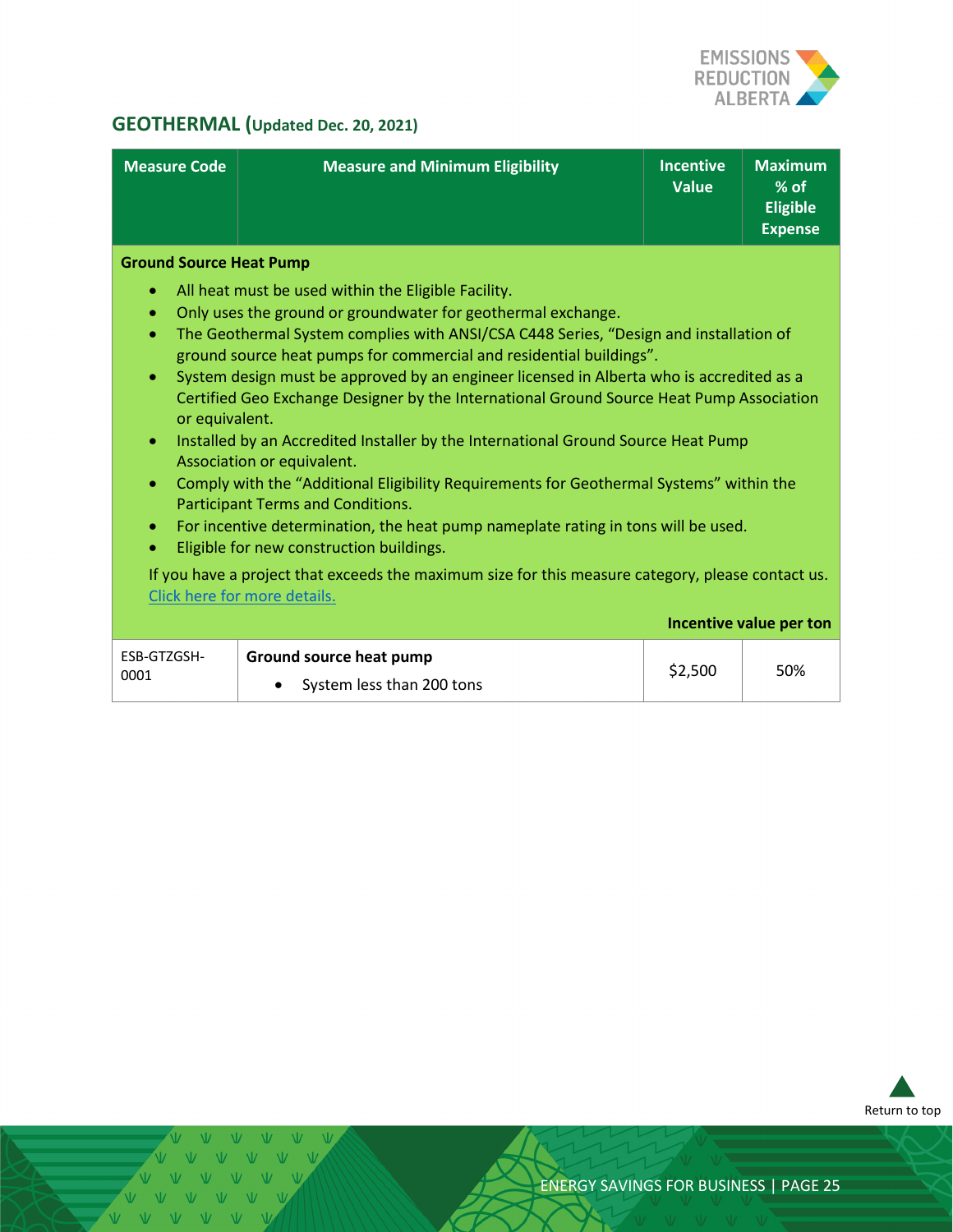

# <span id="page-25-0"></span>**PROCESS HEATING (Updated Dec. 20, 2021)**

| <b>Measure Code</b>                                                                                                                                                                                                                                                                                                                                                                                                                                                  | <b>Measure and Minimum Eligibility</b>                                                          | <b>Incentive</b><br><b>Value</b> | <b>Maximum %</b><br>of Eligible<br><b>Expense</b> |  |
|----------------------------------------------------------------------------------------------------------------------------------------------------------------------------------------------------------------------------------------------------------------------------------------------------------------------------------------------------------------------------------------------------------------------------------------------------------------------|-------------------------------------------------------------------------------------------------|----------------------------------|---------------------------------------------------|--|
| <b>Steam Traps</b><br>Replacement of steam trap due to leaking, failed closed, open or plugged are eligible.<br>Must be in service.<br>$\bullet$<br>Specification sheet to be provided.<br>$\bullet$<br>Incentive value per trap                                                                                                                                                                                                                                     |                                                                                                 |                                  |                                                   |  |
| ESB-PHZSTZ-<br>0001 to 0009                                                                                                                                                                                                                                                                                                                                                                                                                                          | <b>Steam trap</b><br>Diameter 1/8" and greater                                                  | \$250                            | 50%                                               |  |
| <b>Economizer</b><br>Economizer must be installed on a process boiler or space heating boiler exhaust stack.<br>Heat captured should be used for pre-heating boiler feed water.<br>۰<br>Must be installed on a boiler with no economizer.<br>$\bullet$<br>Specification sheet to be provided.<br>$\bullet$<br><b>Incentive value per boiler MBH</b>                                                                                                                  |                                                                                                 |                                  |                                                   |  |
| ESB-PHZEZZ-<br>0001,0003                                                                                                                                                                                                                                                                                                                                                                                                                                             | <b>Conventional (Non-Condensing) Economizer</b><br>Incentive is capped at \$20,000<br>$\bullet$ | \$2                              | 50%                                               |  |
| ESB-PHZEZZ-<br>0002, 0004                                                                                                                                                                                                                                                                                                                                                                                                                                            | <b>Condensing Economizer</b><br>Incentive is capped at \$30,000                                 | \$3                              | 50%                                               |  |
| <b>Steam Fittings and Pipe Insulations</b><br>Must be high-density fiberglass or closed-cell elastomeric foam insulation.<br>Pre-formed pipe insulation to be installed on bare metal pipe system applications to have a<br>$\bullet$<br>minimum R-Value of 4.<br>If incremental insulation is being added, final pipe insulation to have a minimum R-Value of 4.<br>۰<br>Specification sheet to be provided.<br>$\bullet$<br>Incentive value per foot of insulation |                                                                                                 |                                  |                                                   |  |
| ESB-PHZSFP-<br>0001                                                                                                                                                                                                                                                                                                                                                                                                                                                  | Steam fittings and pipe insulation<br>Pipe diameter less than 1"                                | \$2                              | 50%                                               |  |
| ESB-PHZSFP-<br>0002-0007                                                                                                                                                                                                                                                                                                                                                                                                                                             | Steam fittings and pipe insulation<br>Pipe diameter of 1" and greater                           | \$4                              | 50%                                               |  |



VVVVV V V V V VVVVVV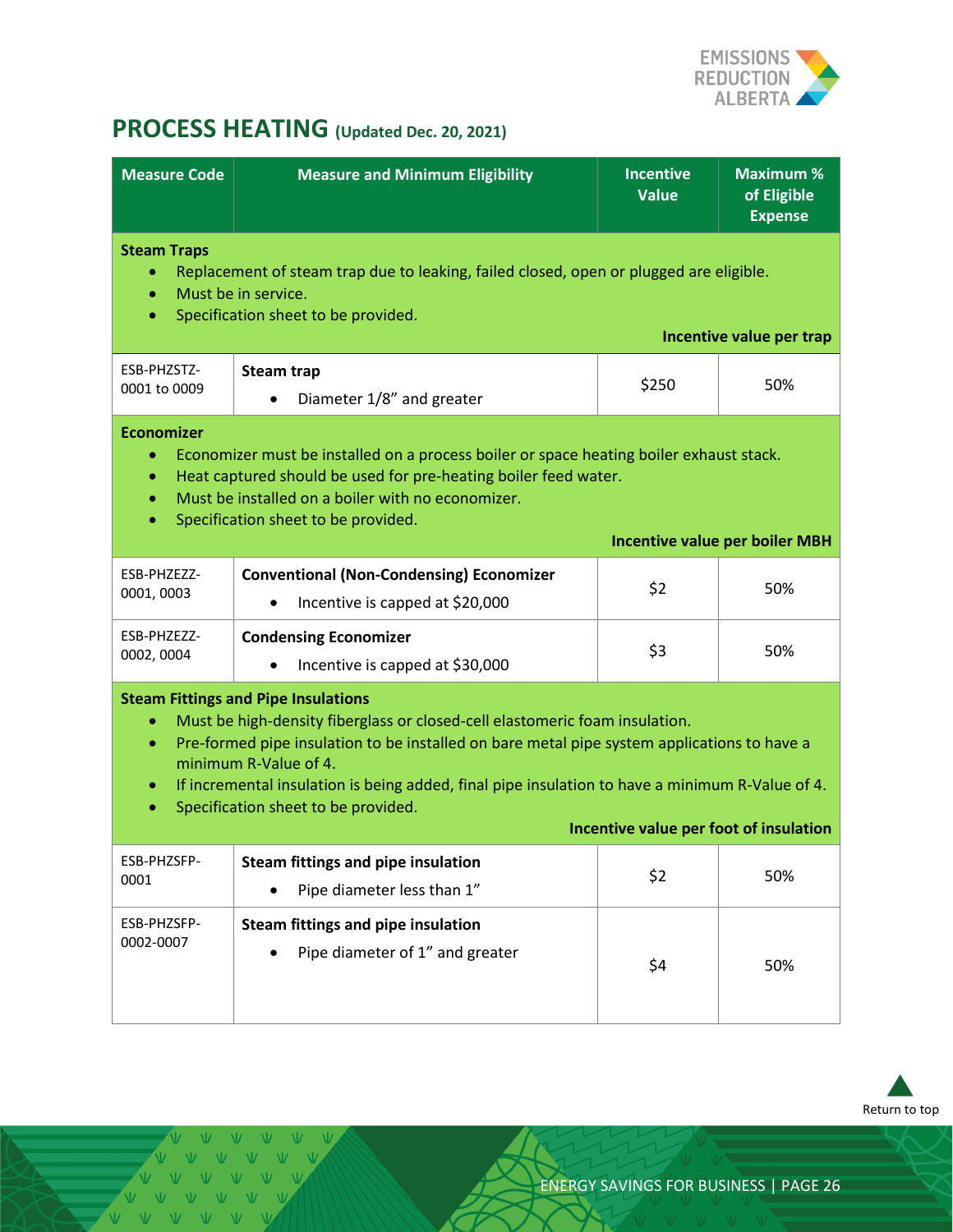

| <b>Measure Code</b> | <b>Measure and Minimum Eligibility</b>                                                                                                                                                                                                          | <b>Incentive</b><br><b>Value</b>         | <b>Maximum %</b><br>of Eligible<br><b>Expense</b> |  |
|---------------------|-------------------------------------------------------------------------------------------------------------------------------------------------------------------------------------------------------------------------------------------------|------------------------------------------|---------------------------------------------------|--|
| <b>Steam Boiler</b> | Specification sheet to be provided.                                                                                                                                                                                                             | Incentive value is per MBH of the boiler |                                                   |  |
| ESB-PHZSTB-<br>0001 | <b>Steam Boiler</b><br>Thermal Efficiency greater than 85% with<br>٠<br>or without an economizer<br>Must be certified by ASME as meeting<br>$\bullet$<br>the ASME Boiler & Pressure Vessel Code<br>Incentive is capped at \$80,000<br>$\bullet$ | \$8                                      | 50%                                               |  |
| ۰                   | <b>Direct Contact Water Heater</b><br>Specification sheet to be provided.<br>Incentive value is per MBH of the boiler                                                                                                                           |                                          |                                                   |  |
| ESB-PHZDCW-<br>0001 | <b>Direct Contact Water Heater</b><br>Uses natural gas as a fuel<br>Annual fuel use efficiency (AFUE) rating<br>of 90 or higher<br>Input rating of 300 MBH or higher                                                                            | \$6                                      | 50%                                               |  |



 $\overline{M}$ VVVVVV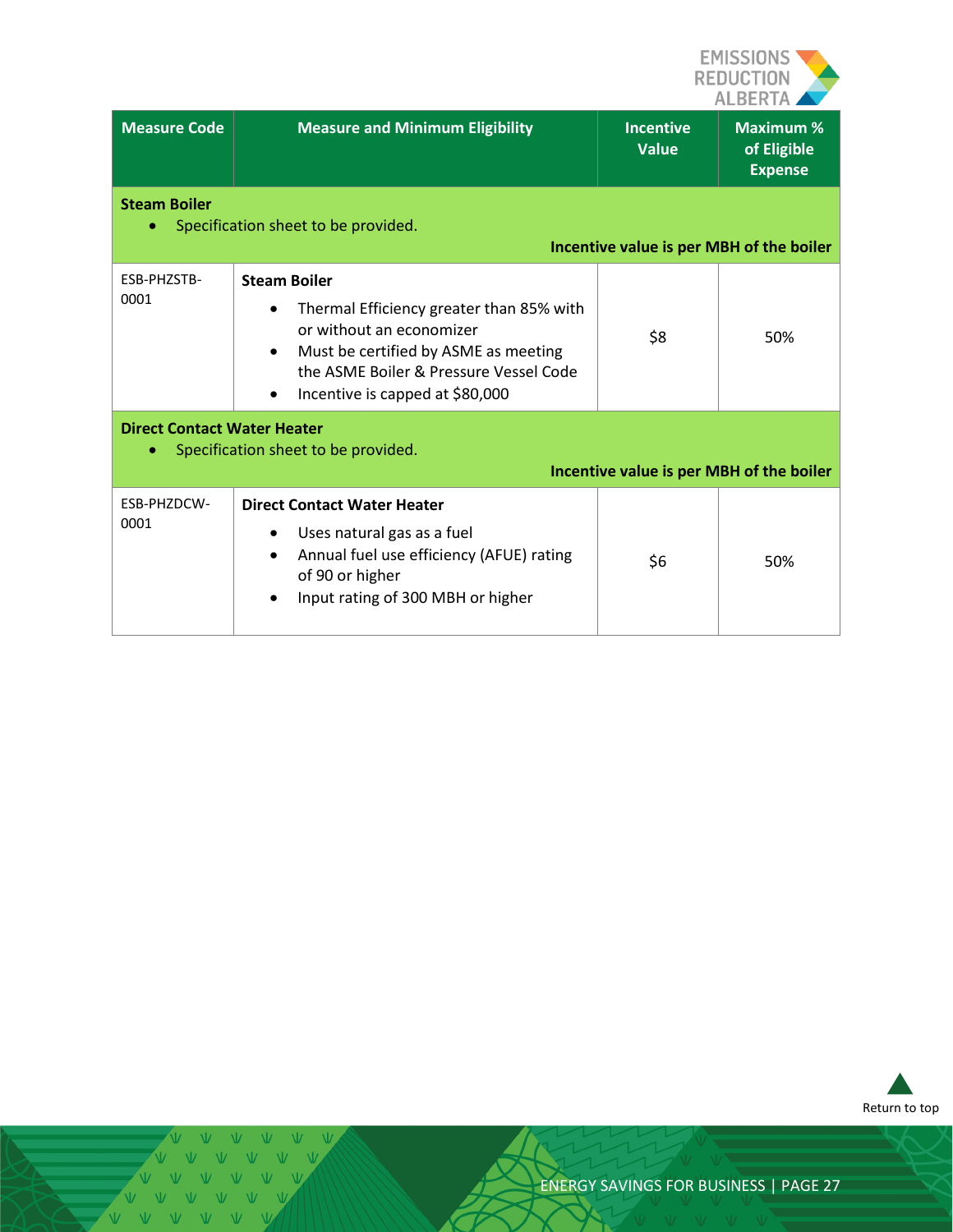

# <span id="page-27-0"></span>**HVAC (Updated Dec. 20, 2021)**

| <b>Measure Code</b>                                | <b>Measure and Minimum Eligibility</b>                                                                                                                                  | <b>Incentive</b><br><b>Value</b> | <b>Maximum</b><br>$%$ of<br><b>Eligible</b><br><b>Expense</b> |
|----------------------------------------------------|-------------------------------------------------------------------------------------------------------------------------------------------------------------------------|----------------------------------|---------------------------------------------------------------|
| <b>Boilers and Heaters</b><br>$\bullet$            | Specification sheet to be provided.                                                                                                                                     |                                  |                                                               |
|                                                    | Incentive value is per MBH of the boiler or heater                                                                                                                      |                                  |                                                               |
| ESB-HVABHZ-<br>$0001 - 0003$ , ESB-<br>HVABHZ-0006 | <b>Condensing boiler</b><br>ENERGY STAR <sup>®</sup> certified or AHRI certified<br>Thermal Efficiency greater than 90%<br>$\bullet$<br>Incentive is capped at \$80,000 | \$12                             | 50%                                                           |
| ESB-HVABHZ-                                        | <b>Condensing unit heater</b>                                                                                                                                           | \$10                             | 50%                                                           |
| 0004                                               | Located in a conditioned space                                                                                                                                          |                                  |                                                               |
| <b>Boiler and Heater Controls</b><br>$\bullet$     | Specification sheet to be provided.<br>Incentive value is per MBH of the boiler                                                                                         |                                  |                                                               |
| ESB-HVABHC-                                        | <b>Modulating boiler burner</b>                                                                                                                                         |                                  |                                                               |
| 0001                                               | Incentive is capped at \$3,750                                                                                                                                          | \$1.50                           | 50%                                                           |
| ESB-HVABHC-<br>0002                                | <b>Boiler vent damper</b><br>Incentive is capped at \$5,000                                                                                                             | \$2.00                           | 50%                                                           |
| <b>Furnaces</b>                                    | Specification sheet to be provided.                                                                                                                                     |                                  |                                                               |
|                                                    |                                                                                                                                                                         |                                  | Incentive value is per unit                                   |
| ESB-HVABHZ-005                                     | <b>High efficiency furnace</b><br><b>ENERGY STAR® certified</b><br>AFUE: 96% and more                                                                                   | \$1,000                          | 50%                                                           |



V V V V V V V V V V VVVVVV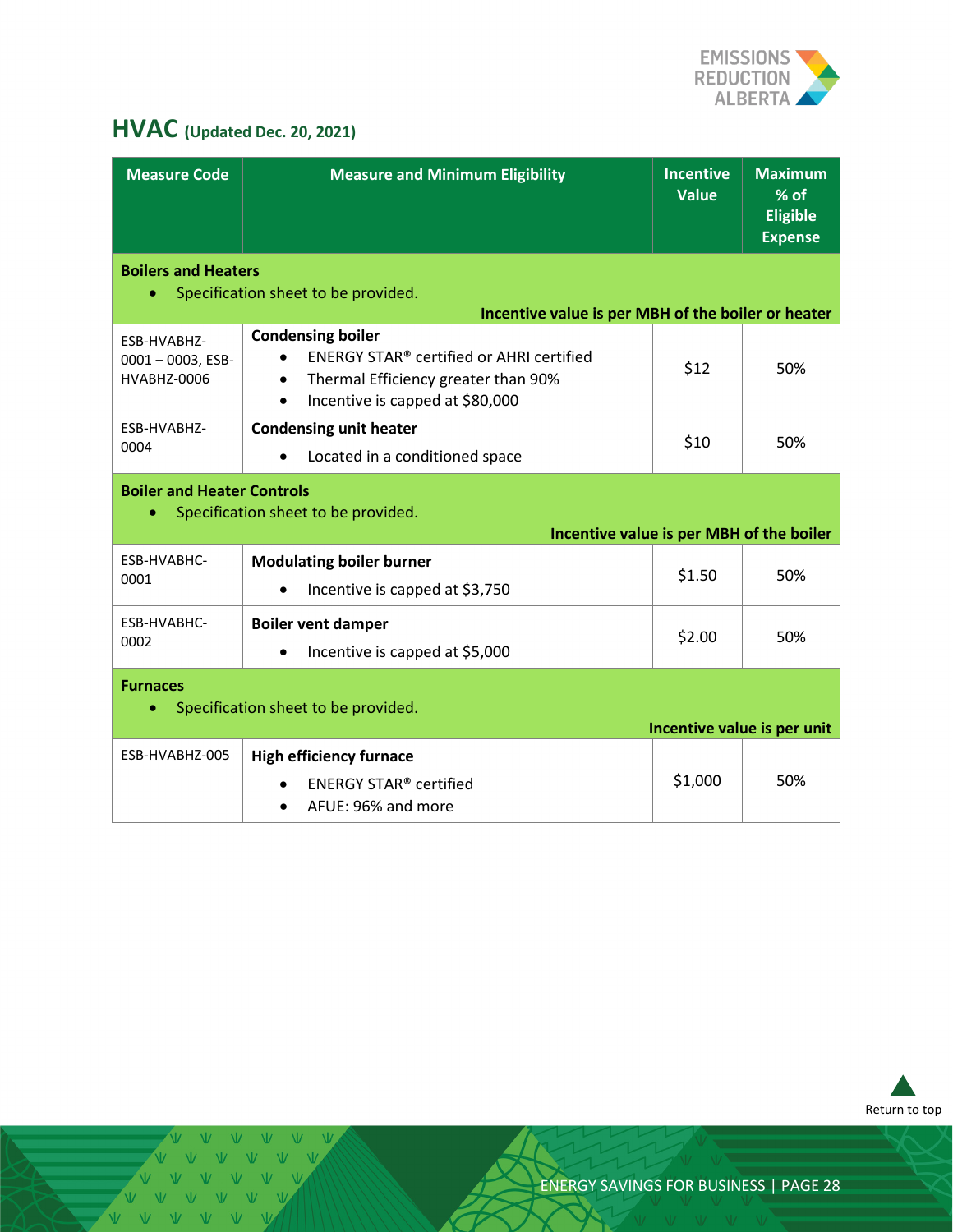

**Incentive value is per unit**

| <b>Measure Code</b> ا | <b>Measure and Minimum Eligibility</b> | <b>Incentive</b><br><b>Value</b> | <b>Maximum</b><br>$%$ of<br><b>Eligible</b><br><b>Expense</b> |
|-----------------------|----------------------------------------|----------------------------------|---------------------------------------------------------------|

**Chillers**

- Used for space cooling or process cooling.
- Rated efficiency (kW/ton) for Integrated Part Load Value (IPLV) to be less than qualifying efficiency.
- Efficiency rating must be based on AHRI Standard 550/590 (IP) for IPLV conditions and not full load conditions.
- Must be for primary use and not back up.
- Must meet ASHRAE 90.1 standard-2016 Table 6.8.1-3 requirements for Path A or Path B efficiency.
- Refrigerant to comply with all applicable codes and authorities having jurisdiction.
- Specification sheet to be provided.
- If you have a project that exceeds the maximum size for this measure category, please contact us. Click [here for more details.](#page-3-1)

| ESB-HVACZZ-<br>0001 | <b>Air cooled Chillers</b><br>50 to 150 tons<br>$\bullet$<br>Greater than 16.440 EER IPLV.IP<br>$\bullet$                    | \$500    | 50% |
|---------------------|------------------------------------------------------------------------------------------------------------------------------|----------|-----|
| ESB-HVACZZ-<br>0002 | <b>Air cooled Chillers</b><br>More than 150 tons<br>$\bullet$<br>Greater than 16,800 EER IPLV.IP<br>$\bullet$                | \$1,500  | 50% |
| ESB-HVACZZ-<br>0003 | Water cooled - positive displacement<br>50 to less than 75 tons<br>$\bullet$<br>Less than 0.480 kW/ton IPLV.IP<br>$\bullet$  | \$2,000  | 50% |
| ESB-HVACZZ-<br>0004 | Water cooled - positive displacement<br>75 to less than 150 tons<br>$\bullet$<br>Less than 0.450 kW/Ton IPLV.IP<br>$\bullet$ | \$6,500  | 50% |
| ESB-HVACZZ-<br>0005 | Water cooled - positive displacement<br>150 to 300 tons<br>$\bullet$<br>Less than 0.430 kW/Ton IPLV.IP<br>$\bullet$          | \$12,000 | 50% |
| ESB-HVACZZ-<br>0006 | Water cooled - centrifugal<br>50 to less than 75 Tons<br>$\bullet$<br>Less than 0.440 kW/Ton IPLV.IP<br>$\bullet$            | \$2,000  | 50% |



 $V - W - W$  $V = V - V$  $\sqrt{V}$   $\sqrt{V}$   $\sqrt{V}$   $\sqrt{V}$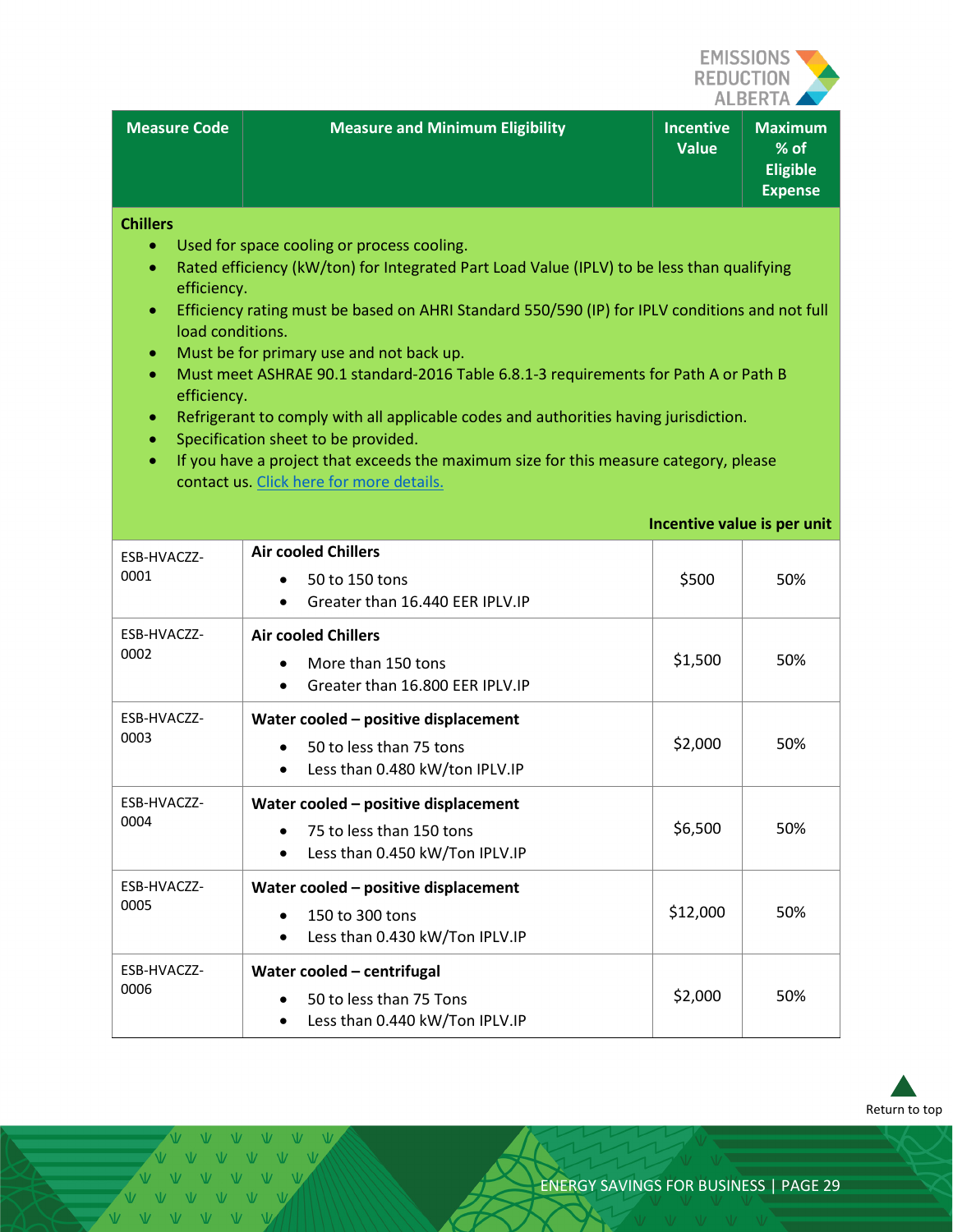

| <b>Measure Code</b>                                                                                                                                                                                                                                                                                                                                                                                         | <b>Measure and Minimum Eligibility</b>                                                                                                                                                               | <b>Incentive</b><br><b>Value</b> | <b>Maximum</b><br>% of<br><b>Eligible</b><br><b>Expense</b> |
|-------------------------------------------------------------------------------------------------------------------------------------------------------------------------------------------------------------------------------------------------------------------------------------------------------------------------------------------------------------------------------------------------------------|------------------------------------------------------------------------------------------------------------------------------------------------------------------------------------------------------|----------------------------------|-------------------------------------------------------------|
| ESB-HVACZZ-<br>0007                                                                                                                                                                                                                                                                                                                                                                                         | Water cooled - centrifugal<br>75 to less than 150 Tons<br>Less than 0.440 kW/Ton IPLV.IP<br>$\bullet$                                                                                                | \$6,500                          | 50%                                                         |
| ESB-HVACZZ-<br>0008                                                                                                                                                                                                                                                                                                                                                                                         | Water cooled - centrifugal<br>150 to 300 Tons<br>Less than 0.420 kW/Ton IPLV.IP<br>$\bullet$                                                                                                         | \$12,000                         | 50%                                                         |
| <b>Roof-Top Units (RTU)</b><br>$\bullet$                                                                                                                                                                                                                                                                                                                                                                    | Specification sheet to be provided.<br>If you have a project that exceeds the maximum size for this measure category, please<br>contact us. Click here for more details.                             |                                  | Incentive is per unit                                       |
| ESB-HVARTU-                                                                                                                                                                                                                                                                                                                                                                                                 | Split System or Single Package with Economizer                                                                                                                                                       |                                  |                                                             |
| 0001                                                                                                                                                                                                                                                                                                                                                                                                        | RTU of 3.0 Tons to less than 5.4 Tons<br>Minimum efficiency rating 12.5 EER<br>$\bullet$                                                                                                             | \$150                            | 50%                                                         |
| ESB-HVARTU-                                                                                                                                                                                                                                                                                                                                                                                                 | Split System or Single Package with Economizer                                                                                                                                                       |                                  |                                                             |
| 0002                                                                                                                                                                                                                                                                                                                                                                                                        | RTU of 5.4 Tons to less than 11.25 Tons<br>Minimum efficiency rating 12.0 EER<br>$\bullet$                                                                                                           | \$250                            | 50%                                                         |
| ESB-HVARTU-                                                                                                                                                                                                                                                                                                                                                                                                 | <b>Split System or Single Package</b>                                                                                                                                                                |                                  |                                                             |
| 0003                                                                                                                                                                                                                                                                                                                                                                                                        | RTU of 11.25 Tons to less than 20 Tons<br>Minimum efficiency rating 12.0 EER<br>$\bullet$                                                                                                            | \$600                            | 50%                                                         |
| ESB-HVARTU-<br>0004                                                                                                                                                                                                                                                                                                                                                                                         | <b>Split System or Single Package</b><br>RTU of 20 Tons or greater<br>Minimum efficiency rating 10.6 EER if under<br>63.3 tons<br>Minimum efficiency rating of 10.2 EER if greater<br>than 63.3 tons | \$1,250                          | 50%                                                         |
| <b>Advanced Roof-Top Units (RTU) Controls</b><br>Roof-top unit must be equipped with economizer.<br>۰<br>Controls must have VFD on supply fan and be able to provide demand control ventilation.<br>٠<br>Specification sheet to be provided.<br>$\bullet$<br>If you have a project that exceeds the maximum size for this measure category, please<br>$\bullet$<br>contact us. Click here for more details. |                                                                                                                                                                                                      |                                  |                                                             |
|                                                                                                                                                                                                                                                                                                                                                                                                             |                                                                                                                                                                                                      |                                  | Incentive is per unit                                       |
| ESB-HVARTU-<br>0005                                                                                                                                                                                                                                                                                                                                                                                         | RTU of 3.0 Tons to less than 5.4 Tons                                                                                                                                                                | \$500                            | 50%                                                         |

[Return to top](#page-0-0)

 $\begin{picture}(20,20) \put(0,0){\dashbox{0.5}(5,0){ }} \put(15,0){\dashbox{0.5}(5,0){ }} \put(15,0){\dashbox{0.5}(5,0){ }} \put(15,0){\dashbox{0.5}(5,0){ }} \put(15,0){\dashbox{0.5}(5,0){ }} \put(15,0){\dashbox{0.5}(5,0){ }} \put(15,0){\dashbox{0.5}(5,0){ }} \put(15,0){\dashbox{0.5}(5,0){ }} \put(15,0){\dashbox{0.5}(5,0){ }} \put(15,0){\dashbox{0.5}(5,0){ }}$  $V$   $V$  $\overline{M}$ VVVVVVV VVVVVV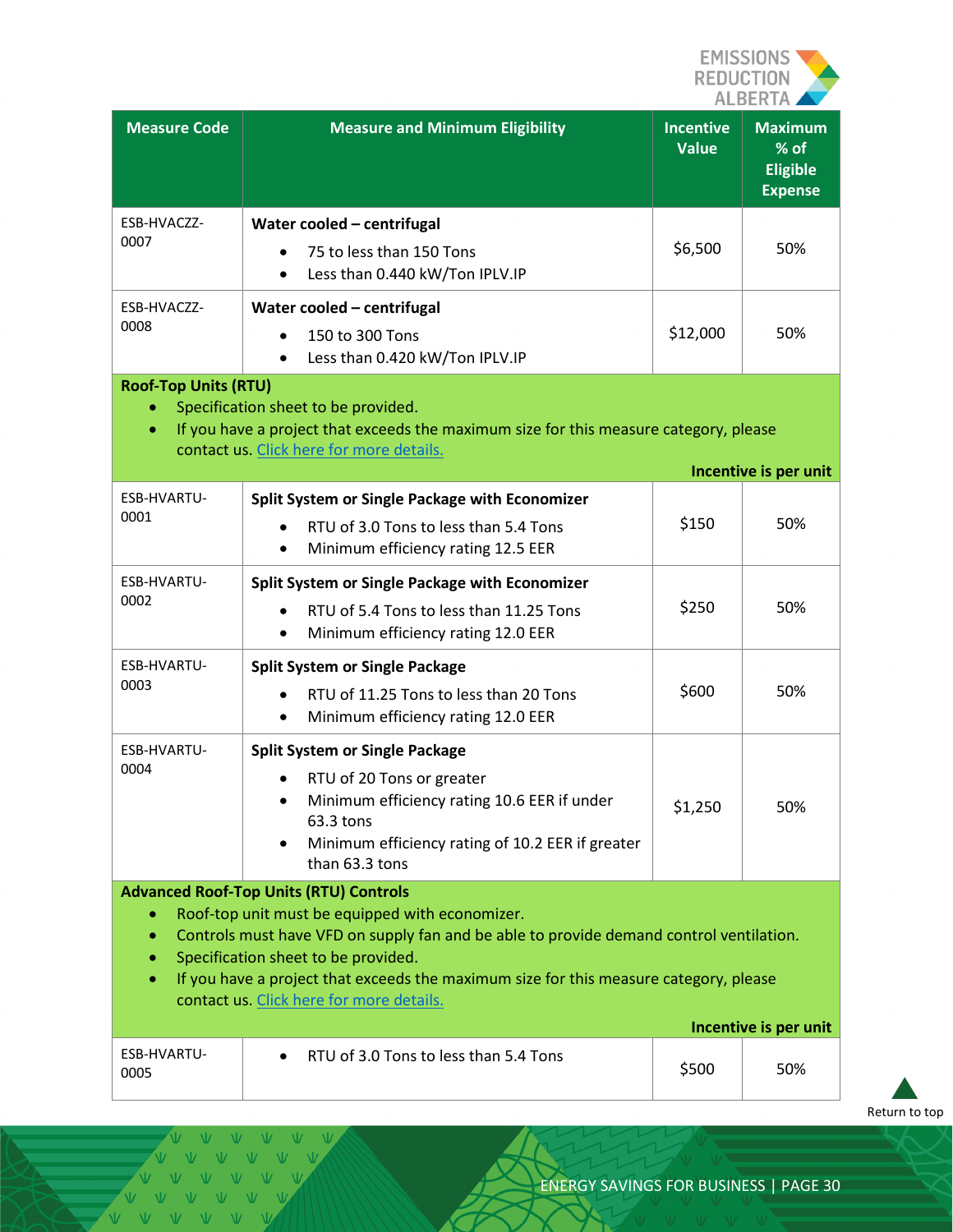

| <b>Measure Code</b>                                                                                                                                                                                                                                                                                                                                                                                                                                                                                                                                                                                                                                             | <b>Measure and Minimum Eligibility</b>                                                                                                                                                                                                                                                                                     | <b>Incentive</b><br><b>Value</b> | <b>Maximum</b><br>% of<br><b>Eligible</b><br><b>Expense</b> |
|-----------------------------------------------------------------------------------------------------------------------------------------------------------------------------------------------------------------------------------------------------------------------------------------------------------------------------------------------------------------------------------------------------------------------------------------------------------------------------------------------------------------------------------------------------------------------------------------------------------------------------------------------------------------|----------------------------------------------------------------------------------------------------------------------------------------------------------------------------------------------------------------------------------------------------------------------------------------------------------------------------|----------------------------------|-------------------------------------------------------------|
| ESB-HVARTU-<br>0006                                                                                                                                                                                                                                                                                                                                                                                                                                                                                                                                                                                                                                             | RTU of 5.4 Tons to less than 11.25 Tons                                                                                                                                                                                                                                                                                    | \$1,200                          | 50%                                                         |
| ESB-HVARTU-<br>0007                                                                                                                                                                                                                                                                                                                                                                                                                                                                                                                                                                                                                                             | RTU of 11.25 Tons to less than 20 Tons                                                                                                                                                                                                                                                                                     | \$2,000                          | 50%                                                         |
| ESB-HVARTU-<br>0008                                                                                                                                                                                                                                                                                                                                                                                                                                                                                                                                                                                                                                             | RTU of 20 Tons to less than 63.3 Tons<br>$\bullet$                                                                                                                                                                                                                                                                         | \$5,500                          | 50%                                                         |
| Consortium of Energy Efficiency (CEE) Unitary Heat Pump Specification Appendix B<br>$\circ$<br>CEE Tier 1 or 2.<br>Northeast Energy Efficiency Partnerships (NEEP) efficiencies Cold Climate Air-Source<br>$\circ$<br>Heat Pump Specifications Version 3.<br>Variable Refrigerant Flow Heat Pumps must meet either:<br>Consortium of Energy Efficiency (CEE) Tier 1 COP Requirements.<br>$\circ$<br>Must be certified by the Air-Conditioning, Heating and Refrigeration Institute (AHRI)<br>$\circ$<br>as a Variable Refrigerant Flow (VRF) Heat Pump.<br>Only replacement of electric heating and cooling is eligible.<br>Specification sheet to be provided. |                                                                                                                                                                                                                                                                                                                            |                                  |                                                             |
|                                                                                                                                                                                                                                                                                                                                                                                                                                                                                                                                                                                                                                                                 | If you have a project that exceeds the maximum size for this measure category, please<br>contact us. Click here for more details.                                                                                                                                                                                          |                                  | Incentive is per ton                                        |
| ESB-HVASH-0001                                                                                                                                                                                                                                                                                                                                                                                                                                                                                                                                                                                                                                                  | <b>Split System or Single Package</b><br>ASHP of 3.0 Tons to less than 5.4 Tons<br>Minimum efficiency rating: cooling mode<br>○ Split System 15 SEER, 12.5 EER<br>Single Package 15 SEER, 12 EER<br>$\circ$<br>Minimum efficiency rating: heating mode<br>Split System 8.5 HSPF<br>$\circ$<br>Single Package 8.2 HSPF<br>O | \$1,000                          | 50%                                                         |
| ESB-HVASH-0002                                                                                                                                                                                                                                                                                                                                                                                                                                                                                                                                                                                                                                                  | <b>Split System or Single Package</b><br>ASHP or VRF System of 5.4 Tons to less than<br>11.25 Tons<br>Minimum efficiency rating: cooling mode<br>11.8 EER, 13.6 IEER<br>$\circ$<br>Minimum efficiency rating: heating mode<br>3.4 COP<br>$\circ$                                                                           | \$1,000                          | 50%                                                         |

[Return to top](#page-0-0)

Ŵ. VVVVVV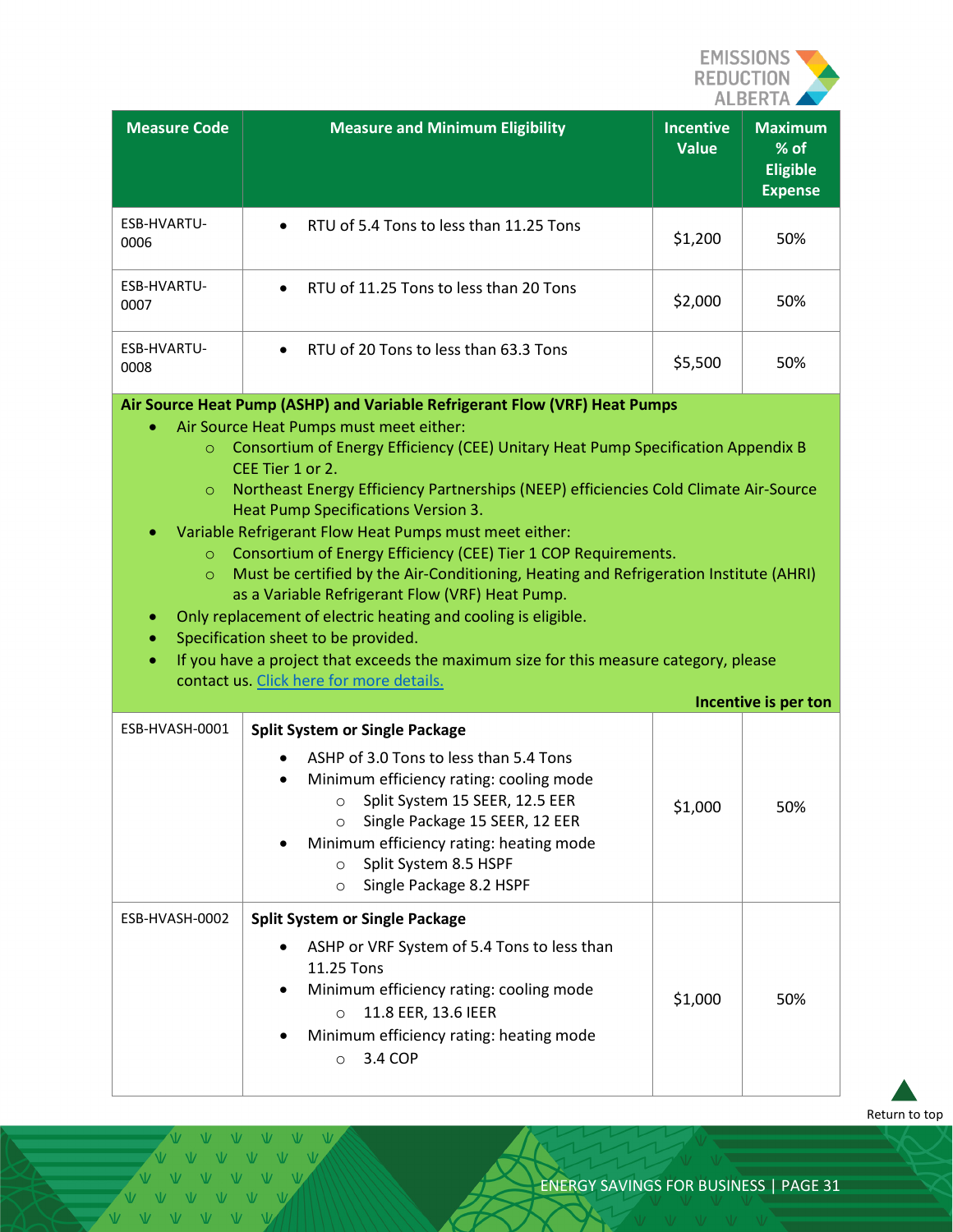

| <b>Measure Code</b>                    | <b>Measure and Minimum Eligibility</b>                                                                                                                                                                                                                                                        | <b>Incentive</b><br><b>Value</b> | <b>Maximum</b><br>% of<br><b>Eligible</b><br><b>Expense</b> |
|----------------------------------------|-----------------------------------------------------------------------------------------------------------------------------------------------------------------------------------------------------------------------------------------------------------------------------------------------|----------------------------------|-------------------------------------------------------------|
| ESB-HVASH-0003                         | <b>Split System or Single Package</b><br>ASHP or VRF System of 11.25 to less than 20.0<br>Tons<br>Minimum efficiency rating: cooling mode<br>10.9 EER, 12.8 IEER<br>$\circ$<br>Minimum efficiency rating: heating mode<br>3.3 COP<br>$\circ$                                                  | \$1,000                          | 50%                                                         |
| ESB-HVASH-0004                         | <b>Split System or Single Package</b><br>ASHP or VRF System of 20.0 to 200.0 Tons<br>Minimum efficiency rating: cooling mode<br>10.3 EER, 11.8 IEER<br>$\circ$<br>Minimum efficiency rating: heating mode<br>3.3 COP<br>$\circ$                                                               | \$1,000                          | 50%                                                         |
| <b>Make Up Air Unit</b><br>۰           | Gas-fired condensing units.<br>Thermal efficiency 90% or more.<br>Specification sheet to be provided.<br>If you have a project that exceeds the maximum size for this measure category, please<br>contact us. Click here for more details.                                                    |                                  |                                                             |
| ESB-HVAMAU-                            |                                                                                                                                                                                                                                                                                               |                                  | Incentive is per 100 CFM                                    |
| 0001                                   | <b>Condensing Make-up Air Unit</b><br>Constant Speed $-1,500$ to 14,000 CFM                                                                                                                                                                                                                   | \$50                             | 50%                                                         |
| ESB-HVAMAU-<br>0002                    | <b>Condensing Make-Up Air Unit</b><br>Two Speed or VFD Equipped - 1,500 to 14,000<br><b>CFM</b>                                                                                                                                                                                               | \$100                            | 50%                                                         |
| <b>Heat Recovery Ventilators (HRV)</b> | Specification sheet to be provided.                                                                                                                                                                                                                                                           |                                  |                                                             |
|                                        |                                                                                                                                                                                                                                                                                               |                                  | Incentive is per 100 CFM of HRV                             |
| ESB-HVAHRV-<br>0001                    | <b>HRV</b><br>Minimum sensible effectiveness of 65% at 32 <sup>o</sup> F<br>Compliant with ASHRAE 62.1<br>Not eligible where demand control ventilation<br>or scheduled setbacks are in use or where 100%<br>of exhaust air must be removed from the<br>building to avoid cross-contamination | \$200                            | 50%                                                         |

Ŵ. VVVVVV

[Return to top](#page-0-0)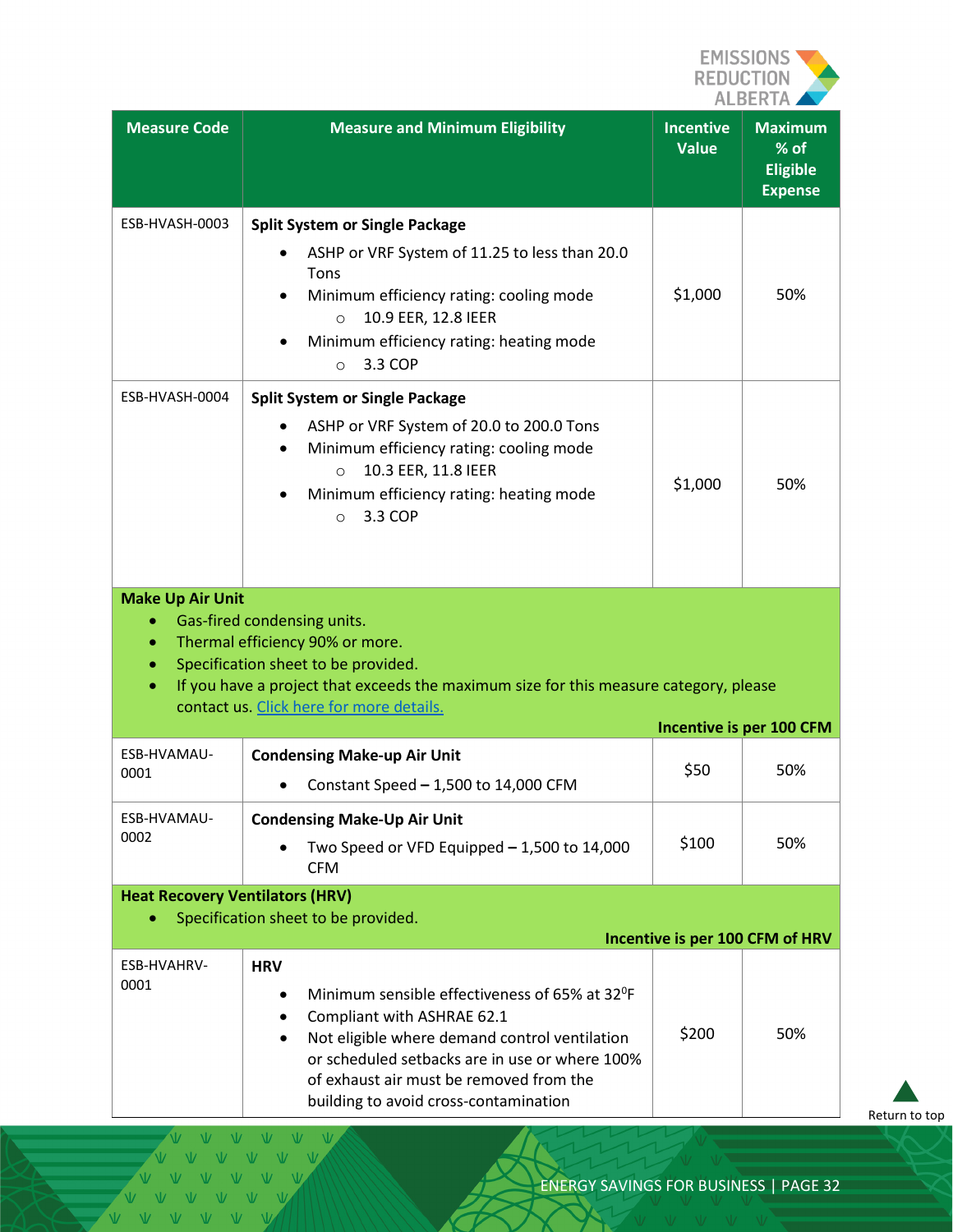

| <b>Measure Code</b>                      | <b>Measure and Minimum Eligibility</b>                                                                                                                                                                                                                                                                                                                                                                    | <b>Incentive</b><br><b>Value</b> | <b>Maximum</b><br>% of<br><b>Eligible</b><br><b>Expense</b> |
|------------------------------------------|-----------------------------------------------------------------------------------------------------------------------------------------------------------------------------------------------------------------------------------------------------------------------------------------------------------------------------------------------------------------------------------------------------------|----------------------------------|-------------------------------------------------------------|
| <b>Energy Recovery Ventilators (ERV)</b> | Specification Sheet to be provided.                                                                                                                                                                                                                                                                                                                                                                       |                                  |                                                             |
|                                          |                                                                                                                                                                                                                                                                                                                                                                                                           |                                  | Incentive is per 100 CFM of ERV                             |
| <b>ESB-HVAERV-</b><br>0001               | <b>Energy Recovery Ventilators</b><br>Minimum sensible effectiveness of 65% at 32 <sup>o</sup> F<br>Compliant with ASHRAE 62.1<br>Not eligible where demand control ventilation<br>or scheduled setbacks are in use or where 100%<br>of exhaust air must be removed from the<br>building to avoid cross-contamination                                                                                     | \$200                            | 50%                                                         |
| <b>Demand Control Ventilation</b>        | Specification sheet to be provided.                                                                                                                                                                                                                                                                                                                                                                       |                                  |                                                             |
|                                          |                                                                                                                                                                                                                                                                                                                                                                                                           |                                  | Incentive is per CO <sub>2</sub> sensor                     |
| ESB-HVADCV-<br>0001                      | <b>Demand Control Ventilation</b><br>Must be installed in a constant volume HVAC<br>system<br>The space where ventilation is controlled must<br>٠<br>be a minimum of 1,000 square feet<br>Compliant with ASHRAE 62.1<br>Not eligible where heat or energy recovery is in<br>use<br>Only for new installation of sensors (adding new<br>$\bullet$<br>sensors) for previously non-controlled<br>ventilation | \$500                            | 50%                                                         |
| <b>Destratification Fans</b>             |                                                                                                                                                                                                                                                                                                                                                                                                           |                                  |                                                             |
|                                          | Specification sheet to be provided.                                                                                                                                                                                                                                                                                                                                                                       |                                  | Incentive is per fan                                        |
| ESB-HVADFZ-<br>0001                      | <b>Destratification Fans</b><br>Must be installed in buildings that have space<br>heating<br>Minimum fan diameter of 20 feet<br>Minimum ceiling height of 20 feet                                                                                                                                                                                                                                         | \$1,000                          | 50%                                                         |



 $\mathbbmss{W}^ \mathbf{V}$  $\overline{M}$ VVVVVV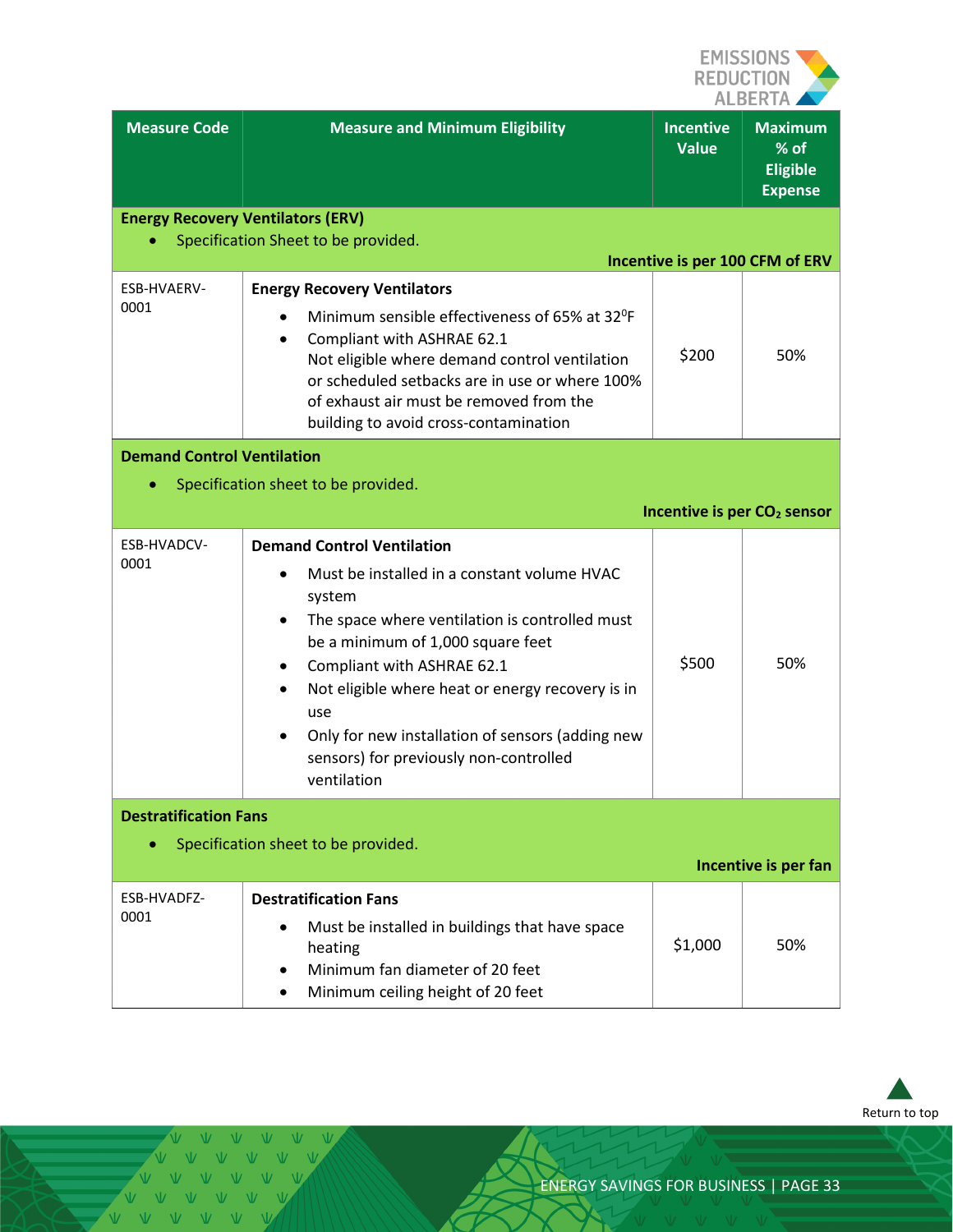

| Measure Code                                     | <b>Measure and Minimum Eligibility</b>                                                                                                                                                                          | <b>Incentive</b><br><b>Value</b> | <b>Maximum</b><br>$%$ of<br><b>Eligible</b><br><b>Expense</b> |
|--------------------------------------------------|-----------------------------------------------------------------------------------------------------------------------------------------------------------------------------------------------------------------|----------------------------------|---------------------------------------------------------------|
| <b>Pipe Insulation</b><br>۰<br>calcium silicate. | Minimum R-Value of 2.5.<br>Composed of elastomeric foam rubber, polyethylene foam, UV-resistant polyethylene foam,<br>mineral wool, fiberglass, rigid polyurethane foam, rigid phenolic foam, cellular glass or |                                  |                                                               |

• Specification sheet to be provided.

|                                                                                |                                                                                                                                                                                                                                                                                                            |       | Incentive is per foot of insulation |
|--------------------------------------------------------------------------------|------------------------------------------------------------------------------------------------------------------------------------------------------------------------------------------------------------------------------------------------------------------------------------------------------------|-------|-------------------------------------|
| ESB-HVAIZZ-0001                                                                | Pipe Insulation - Indoor                                                                                                                                                                                                                                                                                   | \$4   | 50%                                 |
| ESB-HVAIZZ-0002                                                                | Pipe Insulation - Outdoor                                                                                                                                                                                                                                                                                  | \$4   | 50%                                 |
| <b>Packaged Terminal Heat Pump</b><br>Specification Sheet to be provided.<br>۰ |                                                                                                                                                                                                                                                                                                            |       |                                     |
| ESB-HVAPHP-<br>0001                                                            | Packaged terminal heat pump<br>Must be certified by the Air-Conditioning,<br>$\bullet$<br>Heating and Refrigeration Institute (AHRI) as<br>Packaged Terminal Heat Pump<br>Compliant with NRCan Energy Performance<br>$\bullet$<br>Standard for Packaged Terminal Air<br><b>Conditioners and Heat Pumps</b> | \$200 | 50%                                 |



 $V$   $V$ V V V V V V V V V VVVVVVV V V V V V V VVVVVVV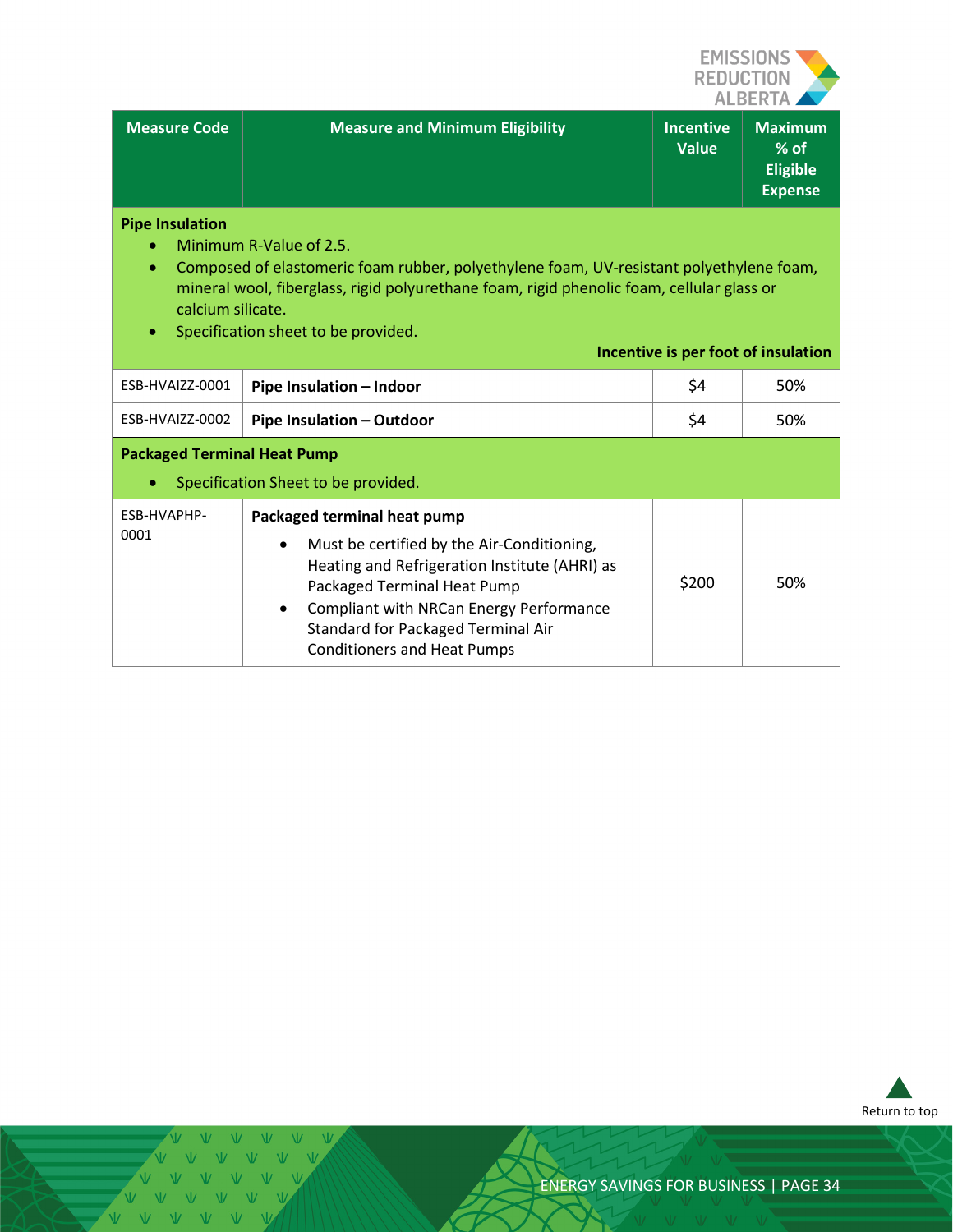

# <span id="page-34-0"></span>**WATER HEATING (Added Feb. 24, 2021)**

| <b>Measure Code</b>                 | <b>Measure and Minimum Eligibility</b>                                                                                                                                  | <b>Incentive</b><br><b>Value</b> | <b>Maximum %</b><br>of Eligible<br><b>Expense</b> |
|-------------------------------------|-------------------------------------------------------------------------------------------------------------------------------------------------------------------------|----------------------------------|---------------------------------------------------|
|                                     | <b>Condensing Storage Tank Water Heater</b><br>ENERGY STAR® certification required.<br>Thermal efficiency is 95% or more.<br>Specification Sheet to be provided.        |                                  | Incentive is per water heater                     |
| ESB-WHZCST-                         | <b>Condensing Storage Tank Water Heater</b>                                                                                                                             |                                  |                                                   |
| 0001                                | Less than or equal to 75,000 BTU/h                                                                                                                                      | \$300                            | 50%                                               |
| $\bullet$<br>$\bullet$<br>$\bullet$ | <b>Condensing Storage Tank Water Heater</b><br><b>ENERGY STAR®</b> certification required.<br>Thermal efficiency is 95% or more.<br>Specification Sheet to be provided. |                                  |                                                   |
|                                     |                                                                                                                                                                         |                                  | <b>Incentive is per MBH of water heater</b>       |
| ESB-WHZCST-<br>0002                 | <b>Condensing Storage Tank Water Heater</b><br>Greater than 75,000 BTU/h                                                                                                | \$9                              | 50%                                               |
| $\bullet$<br>$\bullet$<br>$\bullet$ | <b>Condensing Tankless Water Heater</b><br><b>ENERGY STAR®</b> certification required.<br>Thermal efficiency is 90% or more.<br>Specification Sheet to be provided.     |                                  |                                                   |
|                                     |                                                                                                                                                                         |                                  | Incentive is per water heater                     |
| ESB-WHZCTZ-<br>0001                 | <b>Condensing Tankless Water Heater</b><br>Less than or equal to 75,000 Btu/h                                                                                           | \$500                            | 50%                                               |
| $\bullet$<br>۰<br>۰                 | <b>Condensing Tankless Water Heater</b><br><b>ENERGY STAR®</b> certification required.<br>Thermal efficiency is 90% or more.<br>Specification Sheet to be provided.     |                                  | <b>Incentive is per MBH of water heater</b>       |
| ESB-WHZCTZ-<br>0002                 | <b>Condensing Tankless Water Heater</b><br>Greater than 75,000 BTU/h                                                                                                    | \$9                              | 50%                                               |



VVVVV V V V V VVVVVV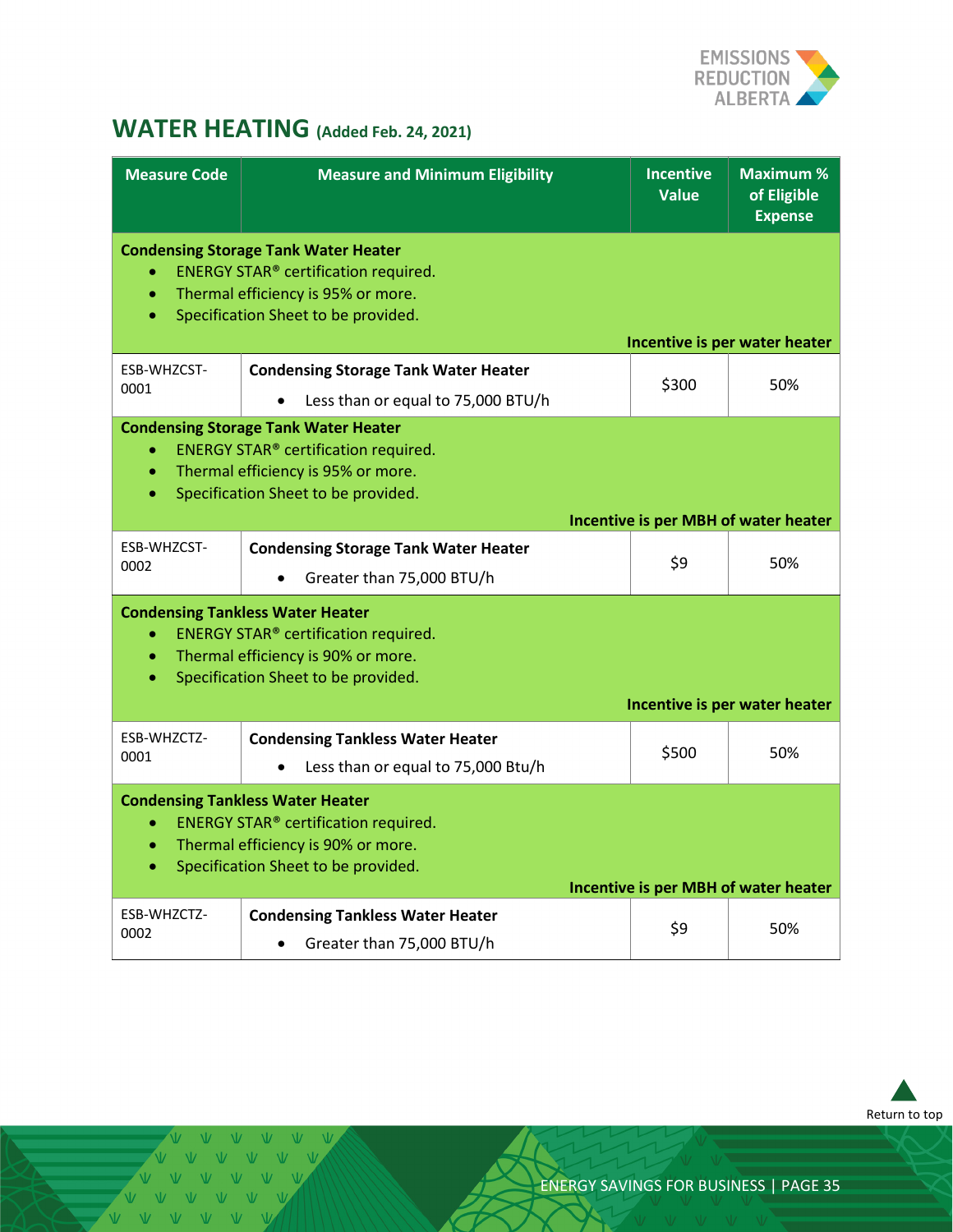

| <b>Measure Code</b>                              | <b>Measure and Minimum Eligibility</b>                                   | <b>Incentive</b><br><b>Value</b> | <b>Maximum %</b><br>of Eligible<br><b>Expense</b> |  |  |
|--------------------------------------------------|--------------------------------------------------------------------------|----------------------------------|---------------------------------------------------|--|--|
|                                                  | <b>Water Heater Jacket</b>                                               |                                  |                                                   |  |  |
| Specification Sheet to be provided.<br>$\bullet$ |                                                                          |                                  |                                                   |  |  |
| $\bullet$                                        | Only eligible for installation on a gas-fired water storage tank heater. |                                  |                                                   |  |  |
|                                                  |                                                                          |                                  | Incentive is per unit                             |  |  |
| ESB-WHZJZZ-                                      | <b>Water Heater Jacket</b>                                               |                                  |                                                   |  |  |
| 0001                                             | Min R-Value of 6<br>$\bullet$                                            | \$50                             | 50%                                               |  |  |
|                                                  | Must be for natural gas water heater<br>$\bullet$                        |                                  |                                                   |  |  |



 $V - V - V$  $\overline{M}$  $N$ V V V V V V V V V V V V VVVVVVV VVVVVV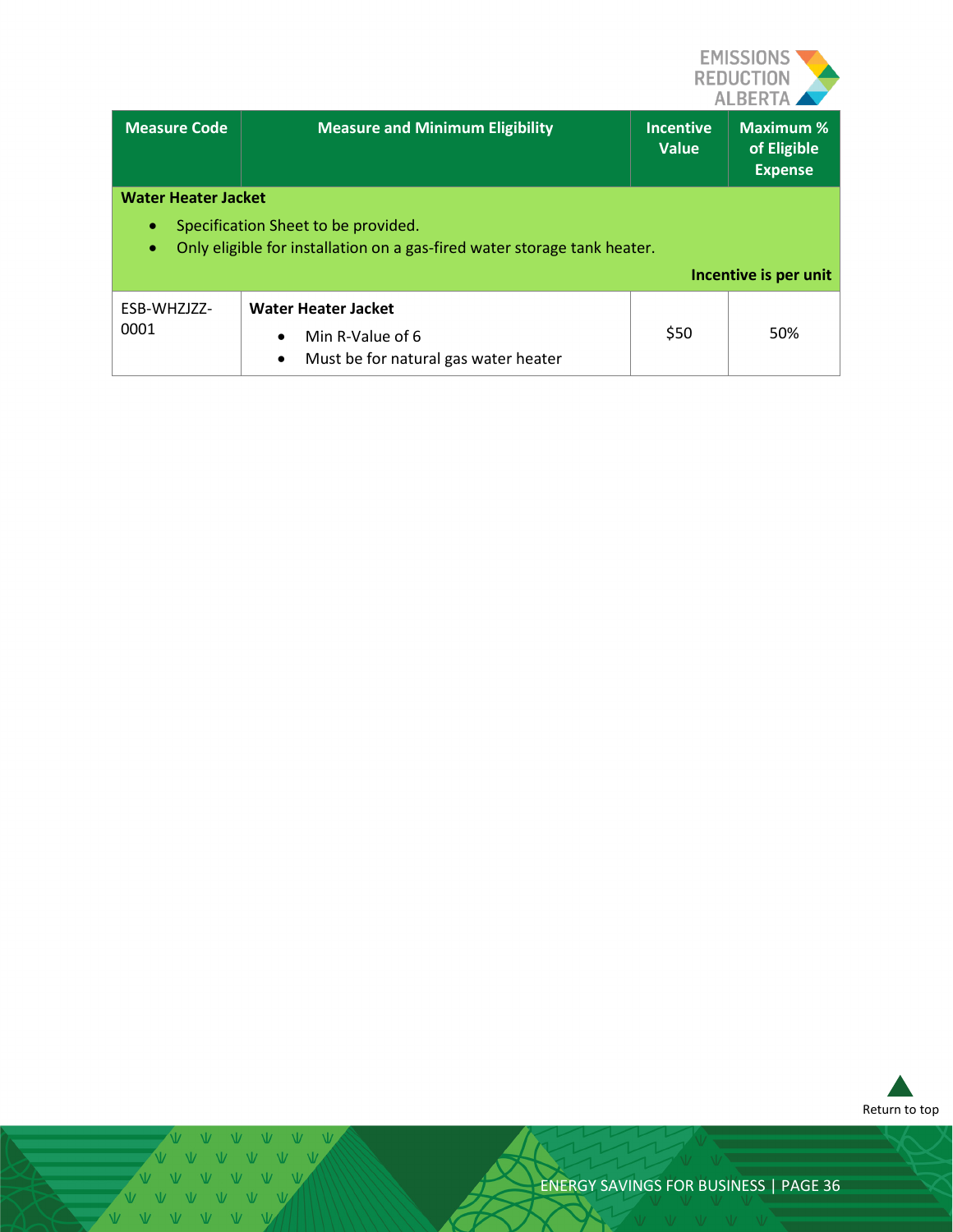

# <span id="page-36-0"></span>**BUILDING ENVELOPE AND WINDOWS (Updated Dec. 20, 2021)**

| <b>Measure Code</b>                                                                                                                                                                                                                                                                                                                                                                                                                                                                                                                                                                                      | <b>Measure and Minimum Eligibility</b>                                                         | <b>Incentive</b><br><b>Value</b> | <b>Maximum</b><br>% of<br><b>Eligible</b><br><b>Expense</b> |  |
|----------------------------------------------------------------------------------------------------------------------------------------------------------------------------------------------------------------------------------------------------------------------------------------------------------------------------------------------------------------------------------------------------------------------------------------------------------------------------------------------------------------------------------------------------------------------------------------------------------|------------------------------------------------------------------------------------------------|----------------------------------|-------------------------------------------------------------|--|
| <b>Air Curtains</b><br>Installation on single and double doors and shipping/receiving doors.<br>Must be tested by a third-party performance standard (ANSI/AMCA 220-05 or similar).<br>$\bullet$<br>Air curtains are not eligible on dock doors where other mechanisms that combat infiltration at<br>$\bullet$<br>the shipping/receiving door are present, such as dock door seals.<br>Specification sheet to be provided.<br>۰<br>If you have a project that exceeds the maximum size for this measure category, please<br>$\bullet$<br>contact us. Click here for more details.<br>Incentive per unit |                                                                                                |                                  |                                                             |  |
| ESB-BEWACZ-<br>0001                                                                                                                                                                                                                                                                                                                                                                                                                                                                                                                                                                                      | <b>Shipping Doors Dock-In or Drive-In</b><br>$8' \times 8'$ , $8' \times 9'$ , $8' \times 10'$ | \$3,750                          | 50%                                                         |  |
| ESB-BEWACZ-<br>0002                                                                                                                                                                                                                                                                                                                                                                                                                                                                                                                                                                                      | <b>Shipping Doors Dock-In or Drive-In</b><br>10' x 10' or larger than 100 square feet          | \$4,500                          | 50%                                                         |  |
| ESB-BEWACZ-<br>0003                                                                                                                                                                                                                                                                                                                                                                                                                                                                                                                                                                                      | Pedestrian<br>$3' \times 7'$                                                                   | \$300                            | 50%                                                         |  |
| ESB-BEWACZ-<br>0004                                                                                                                                                                                                                                                                                                                                                                                                                                                                                                                                                                                      | Pedestrian<br>$6' \times 7'$ , $6' \times 8'$                                                  | \$300                            | 50%                                                         |  |
| ESB-BEWACZ-<br>0005                                                                                                                                                                                                                                                                                                                                                                                                                                                                                                                                                                                      | Pedestrian - Double doors<br>$2x(3' \times 7')$                                                | \$600                            | 50%                                                         |  |
| ESB-BEWACZ-<br>0006                                                                                                                                                                                                                                                                                                                                                                                                                                                                                                                                                                                      | Pedestrian - Double doors<br>$2x(6' \times 7')$ , $2x(6' \times 8')$                           | \$600                            | 50%                                                         |  |
| <b>Door Dock Seal</b><br>Must be replacement of deteriorated seals or the addition of new seals to an existing building<br>۰<br>with shipping/receiving doors.<br>Specification sheet to be provided.<br>۰<br>If you have a project that exceeds the maximum size for this measure category, please<br>۰<br>contact us. Click here for more details.                                                                                                                                                                                                                                                     |                                                                                                |                                  |                                                             |  |
| ESB-BEWDDS-<br>0001                                                                                                                                                                                                                                                                                                                                                                                                                                                                                                                                                                                      | Compression<br>$8' \times 8'$ , $8' \times 9'$ , $8' \times 10'$                               | \$750                            | 50%                                                         |  |
| ESB-BEWDDS-<br>0002                                                                                                                                                                                                                                                                                                                                                                                                                                                                                                                                                                                      | <b>Shelter</b><br>10' x 10' or larger than 100 square feet                                     | \$1,400                          | 50%                                                         |  |

[Return to top](#page-0-0)

 $V - W$ VVVVV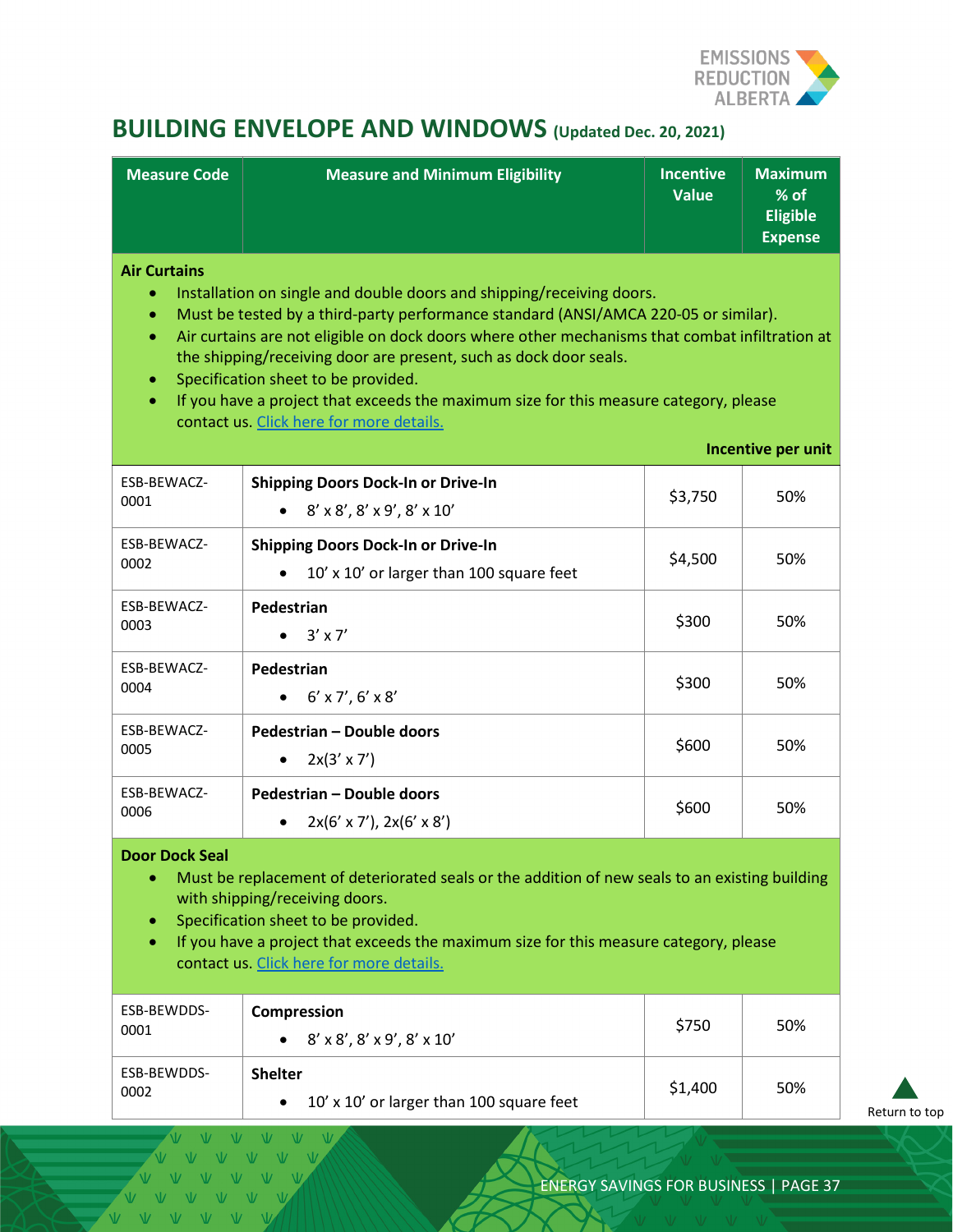

| <b>Insulation</b>                                                                                                | Specification sheet to be provided.<br>Incentive is per square foot of insulation                                                                      |     |     |
|------------------------------------------------------------------------------------------------------------------|--------------------------------------------------------------------------------------------------------------------------------------------------------|-----|-----|
| ESB-BEWIZZ-0001                                                                                                  | <b>Ceiling insulation</b><br>Minimum incremental increase in insulation of<br>$R-20$<br>Minimum combined insulation greater than R-<br>$\bullet$<br>40 | \$1 | 50% |
| ESB-BEWIZZ-0002                                                                                                  | <b>Wall insulation</b><br>Minimum incremental increase in insulation of<br>$R - 7$<br>Minimum combined insulation greater than R-<br>$\bullet$<br>27   | \$1 | 50% |
| <b>High-Efficiency Windows</b><br>Specification sheet to be provided.<br>Incentive is per square foot of windows |                                                                                                                                                        |     |     |
| ESB-BEWHEW-<br>0001                                                                                              | <b>High efficiency windows</b><br>U-value thermal resistance to be less than 0.30<br>$\bullet$                                                         | \$2 | 50% |



Ŵ. VVVVVV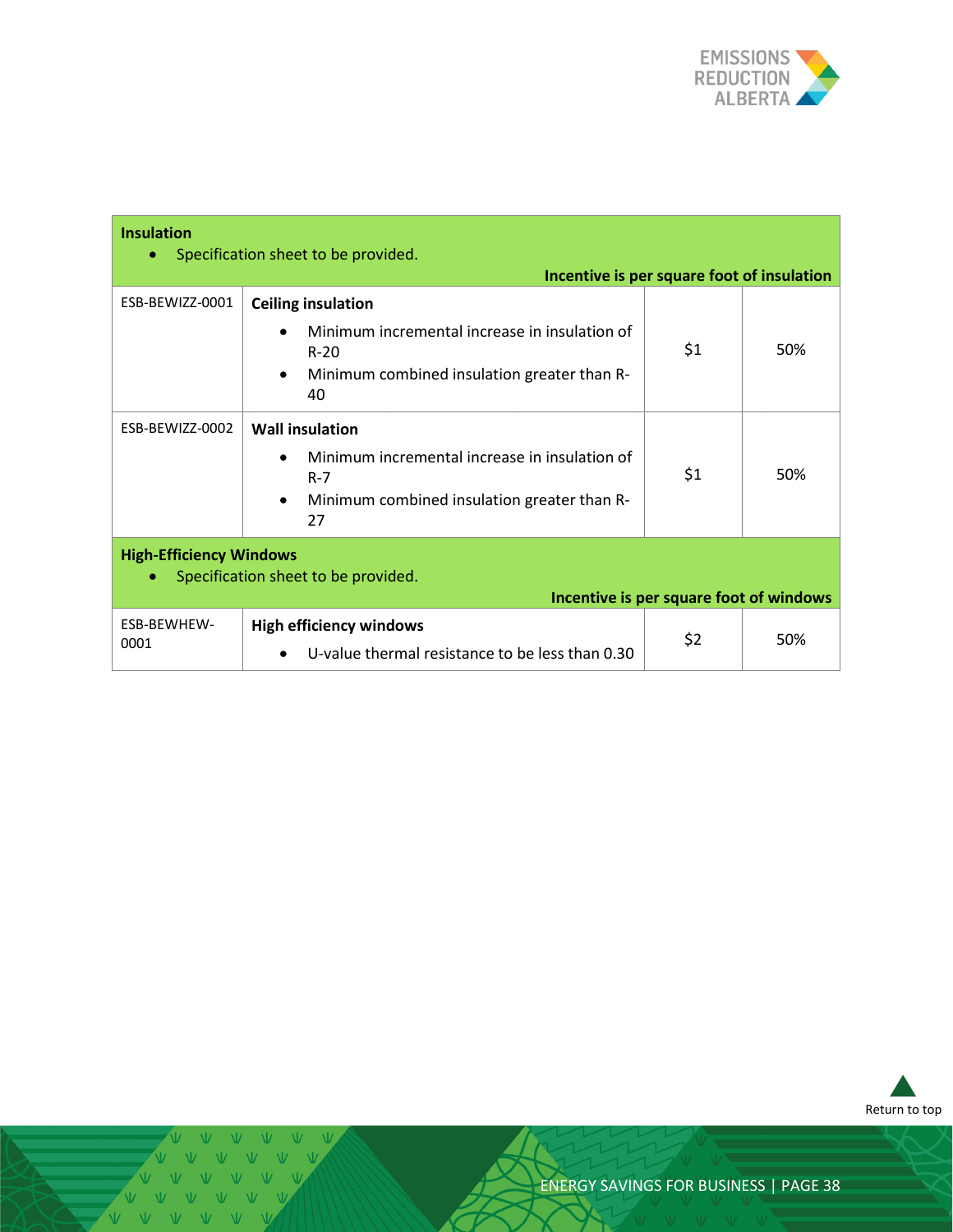

# <span id="page-38-0"></span>**FOOD SERVICE EQUIPMENT (Updated Dec. 20, 2021)**

| <b>Measure Code</b>                                                                                                                                                                               | <b>Measure and Minimum Eligibility</b>                                                                                                                               | <b>Incentive</b><br><b>Value</b> | <b>Maximum</b><br>% of<br><b>Eligible</b><br><b>Expense</b> |
|---------------------------------------------------------------------------------------------------------------------------------------------------------------------------------------------------|----------------------------------------------------------------------------------------------------------------------------------------------------------------------|----------------------------------|-------------------------------------------------------------|
| <b>Ovens</b><br>$\bullet$                                                                                                                                                                         | Specification sheet to be provided.                                                                                                                                  |                                  |                                                             |
| $\bullet$                                                                                                                                                                                         | ENERGY STAR® certification required with the exception of gas-fired conveyor ovens.                                                                                  |                                  |                                                             |
| $\bullet$                                                                                                                                                                                         | Eligible for new construction buildings.                                                                                                                             |                                  |                                                             |
|                                                                                                                                                                                                   |                                                                                                                                                                      |                                  | Incentive per unit                                          |
| ESB-FSEOVE-0001                                                                                                                                                                                   | <b>ENERGY STAR<sup>®</sup> Gas-Fired Convection Oven</b>                                                                                                             | \$1,000                          | 50%                                                         |
| ESB-FSEOVE-0002                                                                                                                                                                                   | <b>ENERGY STAR<sup>®</sup> Gas-Fired Combination Oven</b>                                                                                                            | \$2,000                          | 50%                                                         |
| ESB-FSEOVE-0003                                                                                                                                                                                   | <b>ENERGY STAR® Gas-Fired Rack Oven - Single</b>                                                                                                                     | \$1,500                          | 50%                                                         |
| ESB-FSEOVE-0004                                                                                                                                                                                   | <b>ENERGY STAR<sup>®</sup> Gas-Fired Rack Oven - Double</b>                                                                                                          | \$1,500                          | 50%                                                         |
| ESB-FSEOVE-0005                                                                                                                                                                                   | <b>Gas-Fired Conveyor Oven</b><br>More than 25" conveyor width<br>Cooking efficiency of >= 42%<br>$\bullet$<br>Idle energy rate of 57,000 BTU/h or less<br>$\bullet$ | \$2,000                          | 50%                                                         |
| ESB-FSEOVE-0006                                                                                                                                                                                   | <b>ENERGY STAR<sup>®</sup> Electric-Fired Convection Oven - Full</b><br><b>Size</b>                                                                                  | \$300                            | 50%                                                         |
| ESB-FSEOVE-0007                                                                                                                                                                                   | <b>ENERGY STAR<sup>®</sup> Electric -Fired Convection Oven - Half</b><br><b>Size</b>                                                                                 | \$200                            | 50%                                                         |
| ESB-FSEOVE-0008                                                                                                                                                                                   | <b>ENERGY STAR<sup>®</sup> Electric-Fired Combination Oven</b>                                                                                                       | \$500                            | 50%                                                         |
| <b>Griddles</b><br>Specification sheet to be provided.<br>$\bullet$<br><b>ENERGY STAR®</b> certification required.<br>$\bullet$<br>Eligible for new construction buildings.<br>Incentive per unit |                                                                                                                                                                      |                                  |                                                             |
| ESB-FSEGRI-0001                                                                                                                                                                                   | <b>ENERGY STAR<sup>®</sup> Gas-Fired Griddle</b>                                                                                                                     | \$1,000                          | 50%                                                         |
| ESB-FSEGRI-0002                                                                                                                                                                                   | <b>ENERGY STAR® Electric-Fired Griddle</b>                                                                                                                           | \$500                            | 50%                                                         |



 $V - V - V$ VVVVV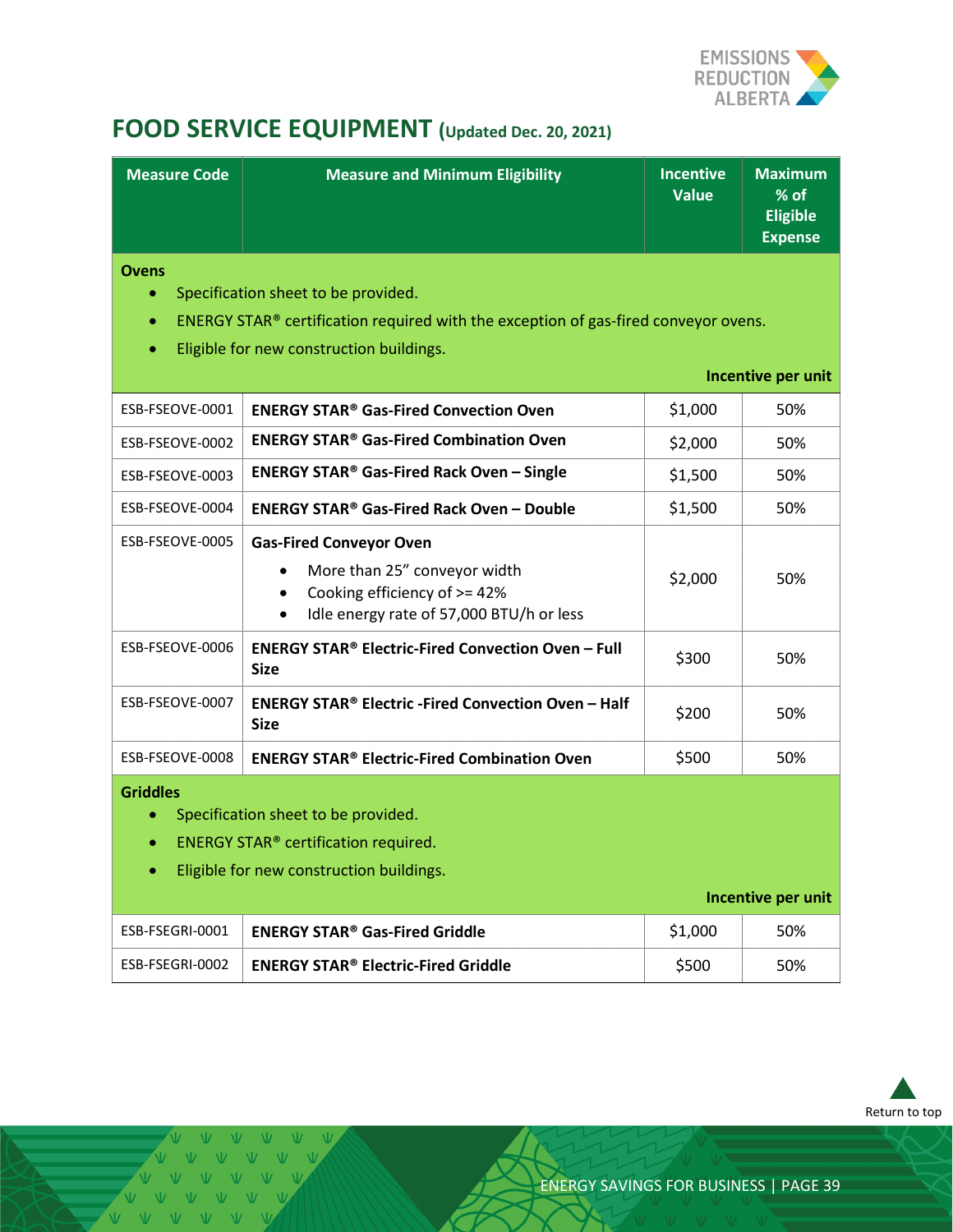

|                                            |                                                                                                                                           |                                  | ALBERTA                                                     |
|--------------------------------------------|-------------------------------------------------------------------------------------------------------------------------------------------|----------------------------------|-------------------------------------------------------------|
| <b>Measure Code</b>                        | <b>Measure and Minimum Eligibility</b>                                                                                                    | <b>Incentive</b><br><b>Value</b> | <b>Maximum</b><br>% of<br><b>Eligible</b><br><b>Expense</b> |
| <b>Large Vat Fryers</b><br>۰<br>$\bullet$  | Specification sheet to be provided.<br><b>ENERGY STAR®</b> certification required.<br>Eligible for new construction buildings.            |                                  | Incentive per unit                                          |
| ESB-FSELVF-0001                            | <b>ENERGY STAR® Gas-Fired Large Vat Fryer</b>                                                                                             | \$750                            | 50%                                                         |
| ESB-FSELVF-0002                            | <b>ENERGY STAR® Electric-Fired Large Vat Fryer</b>                                                                                        | \$750                            | 50%                                                         |
| <b>Standard Vat Fryers</b><br>۰<br>۰<br>۰  | Specification sheet to be provided.<br><b>ENERGY STAR®</b> certification required.<br>Eligible for new construction buildings.            |                                  |                                                             |
|                                            |                                                                                                                                           |                                  | Incentive per unit                                          |
| ESB-FSESVF-0001                            | <b>ENERGY STAR® Gas-Fired Standard Vat Fryer</b>                                                                                          | \$750                            | 50%                                                         |
| ESB-FSESVF-0002                            | <b>ENERGY STAR® Electric-Fired Standard Vat Fryer</b>                                                                                     | \$200                            | 50%                                                         |
| <b>Steam Cooker</b><br>۰<br>۰<br>$\bullet$ | Specification sheet to be provided.<br><b>ENERGY STAR<sup>®</sup> certification required.</b><br>Eligible for new construction buildings. |                                  |                                                             |
|                                            |                                                                                                                                           |                                  | Incentive per unit                                          |
| ESB-FSESTC-0001                            | <b>ENERGY STAR® Gas-Fired Steam Cooker</b>                                                                                                | \$1,000                          | 50%                                                         |
| ESB-FSESTC-0002                            | <b>ENERGY STAR® Electric-Fired Steam Cooker</b>                                                                                           | \$1,000                          | 50%                                                         |
| <b>Hot Food Holding Cabinet</b><br>۰<br>۰  | Specification sheet to be provided.<br><b>ENERGY STAR®</b> certification required.<br>Eligible for new construction buildings.            |                                  |                                                             |
|                                            |                                                                                                                                           |                                  | Incentive per unit                                          |
| ESB-FSEHFH-0001                            | <b>ENERGY STAR<sup>®</sup> Hot Food Holding Cabinet</b><br><b>Full Size</b><br>$\bullet$                                                  | \$1,000                          | 50%                                                         |
| ESB-FSEHFH-0002                            | <b>ENERGY STAR® Hot Food Holding Cabinet</b><br>3⁄4 Size                                                                                  | \$500                            | 50%                                                         |



VVVVVV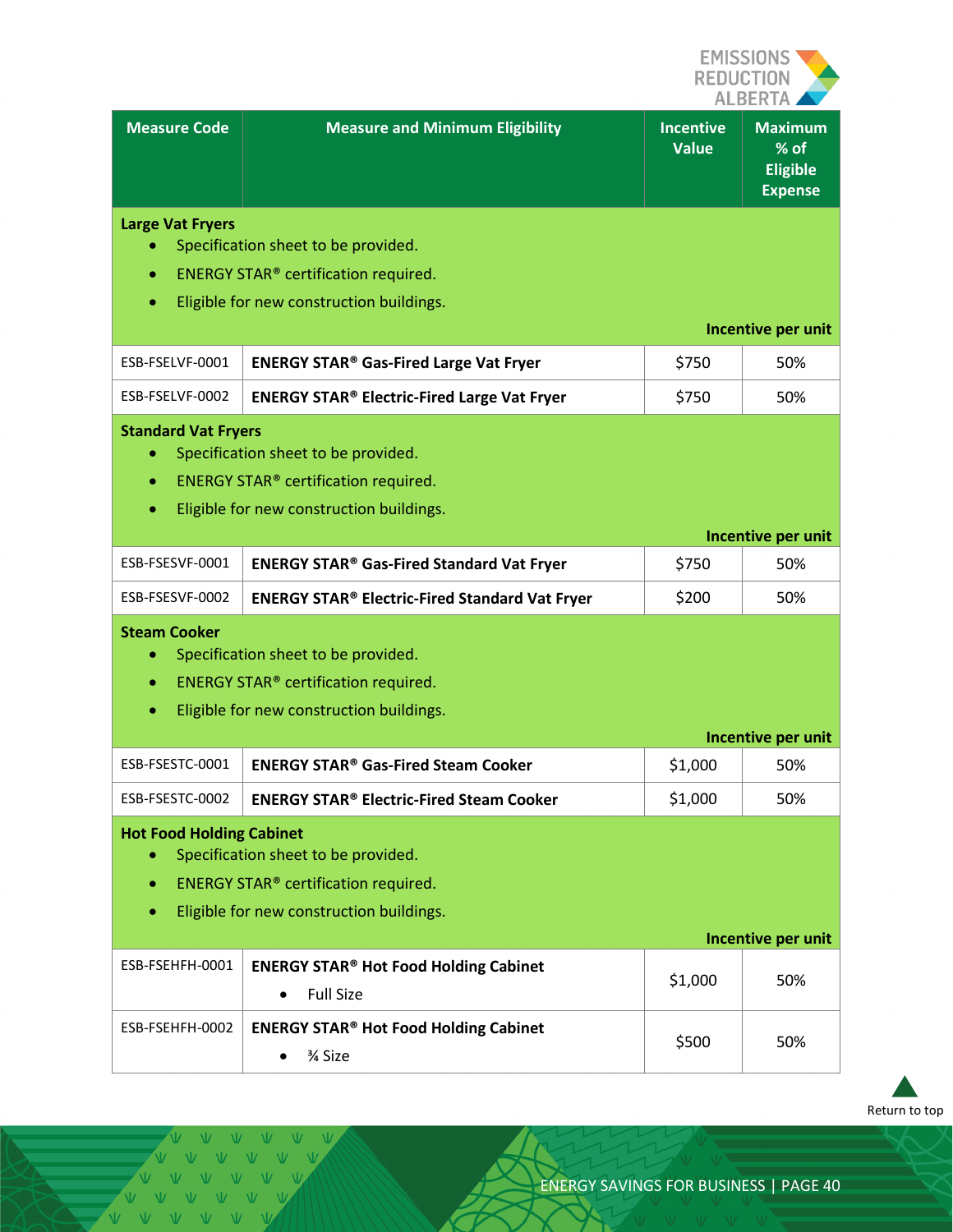

| <b>Measure Code</b>                                                                                                                                                                          | <b>Measure and Minimum Eligibility</b>                                                                                                                                                                                                                                                                                          | <b>Incentive</b><br><b>Value</b> | <b>Maximum</b><br>% of<br><b>Eligible</b><br><b>Expense</b> |
|----------------------------------------------------------------------------------------------------------------------------------------------------------------------------------------------|---------------------------------------------------------------------------------------------------------------------------------------------------------------------------------------------------------------------------------------------------------------------------------------------------------------------------------|----------------------------------|-------------------------------------------------------------|
| ESB-FSEHFH-0003                                                                                                                                                                              | <b>ENERGY STAR® Hot Food Holding Cabinet</b><br>$\frac{1}{2}$ Size                                                                                                                                                                                                                                                              | \$500                            | 50%                                                         |
| <b>High Temperature Dishwasher</b><br>Specification sheet to be provided.<br>۰<br>ENERGY STAR® certification required.<br>$\bullet$<br>Eligible for new construction buildings.<br>$\bullet$ |                                                                                                                                                                                                                                                                                                                                 |                                  |                                                             |
|                                                                                                                                                                                              |                                                                                                                                                                                                                                                                                                                                 |                                  | Incentive per unit                                          |
| ESB-FSEDWH-<br>0001                                                                                                                                                                          | <b>ENERGY STAR® Dishwasher - High Temperature -</b><br><b>Under Counter</b>                                                                                                                                                                                                                                                     | \$1,000                          | 50%                                                         |
| ESB-FSEDWH-<br>0002                                                                                                                                                                          | <b>ENERGY STAR® Dishwasher - High Temperature -</b><br><b>Stationary Single Tank Door</b>                                                                                                                                                                                                                                       | \$2,000                          | 50%                                                         |
| ESB-FSEDWH-<br>0003                                                                                                                                                                          | <b>ENERGY STAR® Dishwasher - High Temperature -</b><br><b>Single Tank Conveyor</b>                                                                                                                                                                                                                                              | \$3,500                          | 50%                                                         |
| ESB-FSEDWH-<br>0004                                                                                                                                                                          | <b>ENERGY STAR® Dishwasher - High Temperature -</b><br><b>Multi-Tank Conveyor</b>                                                                                                                                                                                                                                               | \$7,000                          | 50%                                                         |
| $\bullet$<br>۰<br>$\bullet$                                                                                                                                                                  | <b>Demand Control Kitchen Ventilation</b><br>New installation or replacement of constant volume ventilation hoods are eligible.<br>Intended for commercial food preparation or processing.<br>If you have a project that exceeds the maximum size for this measure category, please<br>contact us. Click here for more details. |                                  |                                                             |
|                                                                                                                                                                                              |                                                                                                                                                                                                                                                                                                                                 |                                  | Incentive per unit                                          |
| ESB-FSEDCK-0001                                                                                                                                                                              | <b>Demand Control Kitchen Ventilation</b><br>Hood Fan under 5,000 CFM                                                                                                                                                                                                                                                           | \$1,000                          | 50%                                                         |
| ESB-FSEDCK-0002                                                                                                                                                                              | <b>Demand Control Kitchen Ventilation</b><br>Hood Fan between 5,001-10,000 CFM<br>$\bullet$                                                                                                                                                                                                                                     | \$2,000                          | 50%                                                         |
| ESB-FSEDCK-0003                                                                                                                                                                              | <b>Demand Control Kitchen Ventilation</b><br>Hood Fan between 10,001-15,000 CFM                                                                                                                                                                                                                                                 | \$5,500                          | 50%                                                         |



Ŵ VVVVVV